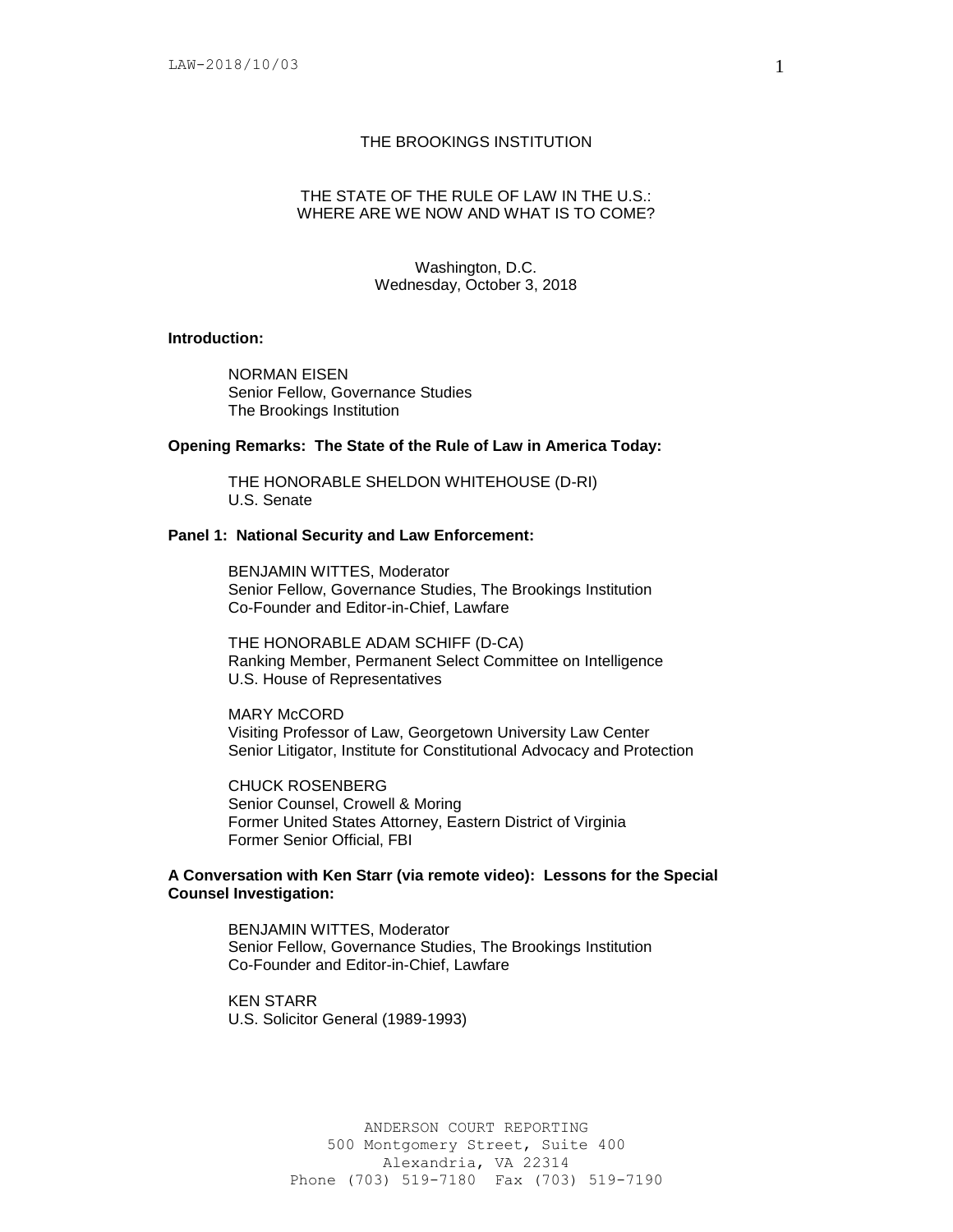#### **Panel 2: Congressional Government Oversight:**

SUSAN HENNESSEY, Moderator Fellow, Governance Studies, The Brookings Institution Executive Editor, Lawfare

THE HONORABLE ELIJAH CUMMINGS (D-MD) Ranking Member, Committee on Oversight and Government Report U.S. House of Representatives

DANIELLE BRIAN Executive Director, Project on Government Oversight

DAVID JOLLY Former Member (R-FL, 2014-2017), U.S. House of Representatives

CHARLIE SYKES Host, The Daily Standard Podcast Contributing Editor, The Weekly Standard

### **A Conversation with Preet Bharara (prerecorded video): Is Accountability Inevitable?:**

NORMAN EISEN, Moderator Senior Fellow, Governance Studies, The Brookings Institution

PREET BHARARA Former United States Attorney, Southern District of New York

# **Panel 3: Judicial and Law Enforcement Independence:**

NORMAN EISEN, Moderator Senior Fellow, Governance Studies The Brookings Institution

THE HONORABLE JERROLD NADLER (D-NY) Ranking Member, Committee on the Judiciary U.S. House of Representatives

CARRIE CORDERO Robert M. Gates Senior Fellow and General Counsel Center for a New American Security

MICKEY EDWARDS Vice President and Program Director, The Aspen Institute Former Member (R-OK, 1977-1993), U.S. House of Representatives

PAUL ROSENZWEIG Senior Fellow R Street Institute

\* \* \* \* \*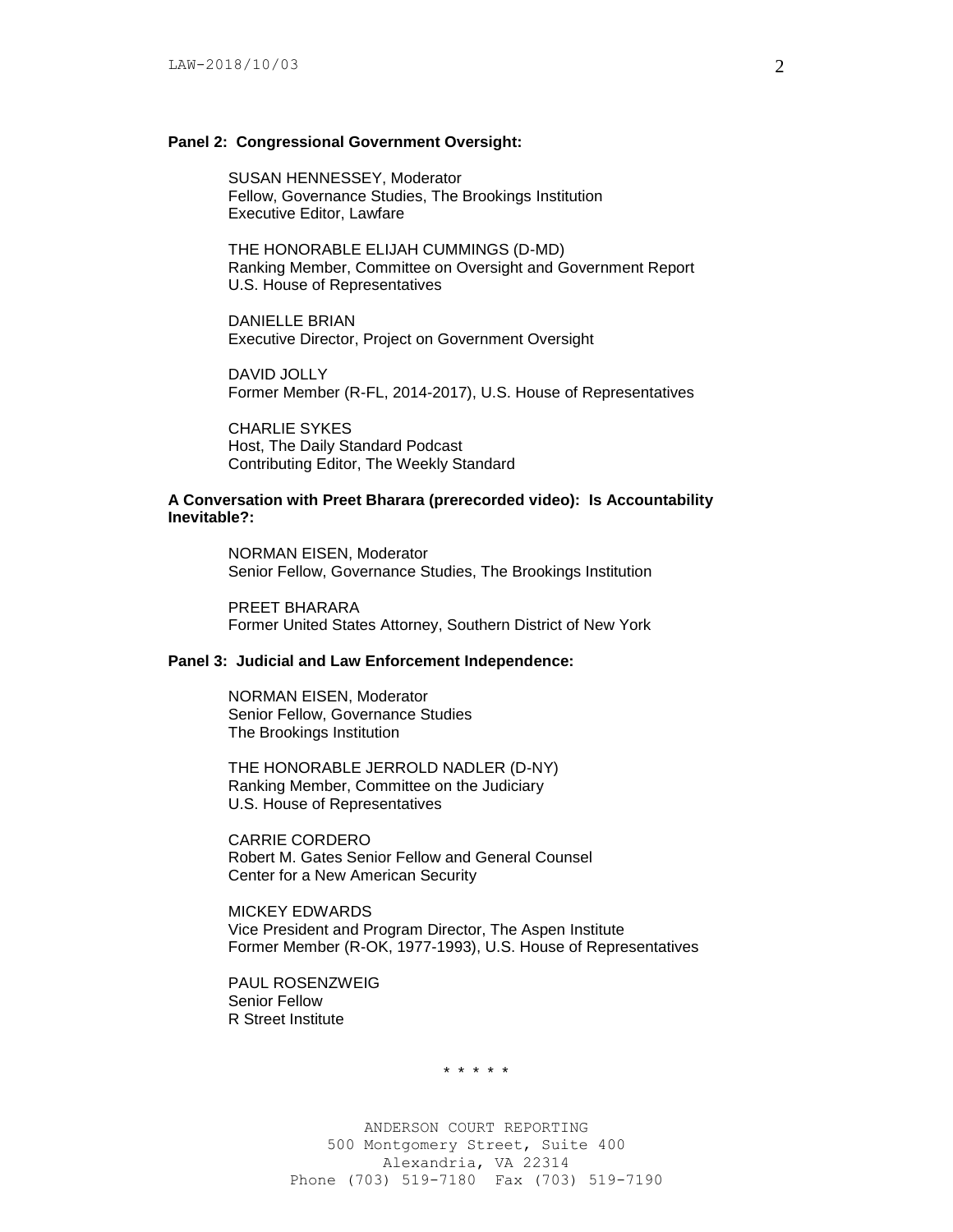# P R O C E E D I N G S

MR. EISEN: Good morning, everyone. You can take your seats. I'm Norm Eisen of the Governance Studies program and, together with my GS colleague Ben Wittes, I'm very pleased to welcome you to our conference on the state of the rule of law, where we are, and where we are going. I want to thank the Democracy Fund and Brookings Progress Project for supporting today's event.

I'm very grateful that we will be joined on our strong bipartisan panels by distinguished members of Congress. I want everyone to know that we invited leading members of Congress from both parties to join us. We ended up having a stronger representation from the minority party, but chairs of committees were invited to today's proceedings.

We gather at a time of great challenge to the rule of law in the United States, a level of challenge that we have not seen in our country in a very long time. We're faced with a president who has relentlessly assaulted the rule of law. He's verbally attacked judges and disputed -- he long disputed the Russian attack on our democracy before grudgingly conceding it. He's attached the independence of his own Department of Justice, including the attorney general, the deputy attorney general, and Special Counsel Robert Mueller.

He's behaved, President Trump has, in ways that some allege transgress the rule of law, including the Constitution's statutes, ethics, and norms critically important to the functioning of rule of law in America. He's presented us of late with a Supreme Court nominee who has himself precipitated a perhaps unprecedented furor over his alleged conduct and candor.

Perhaps most fundamentally, the president and those around him, including some of his congressional allies, have assaulted truth itself. And we're presented as we gather here today with the question of whether the rule of law can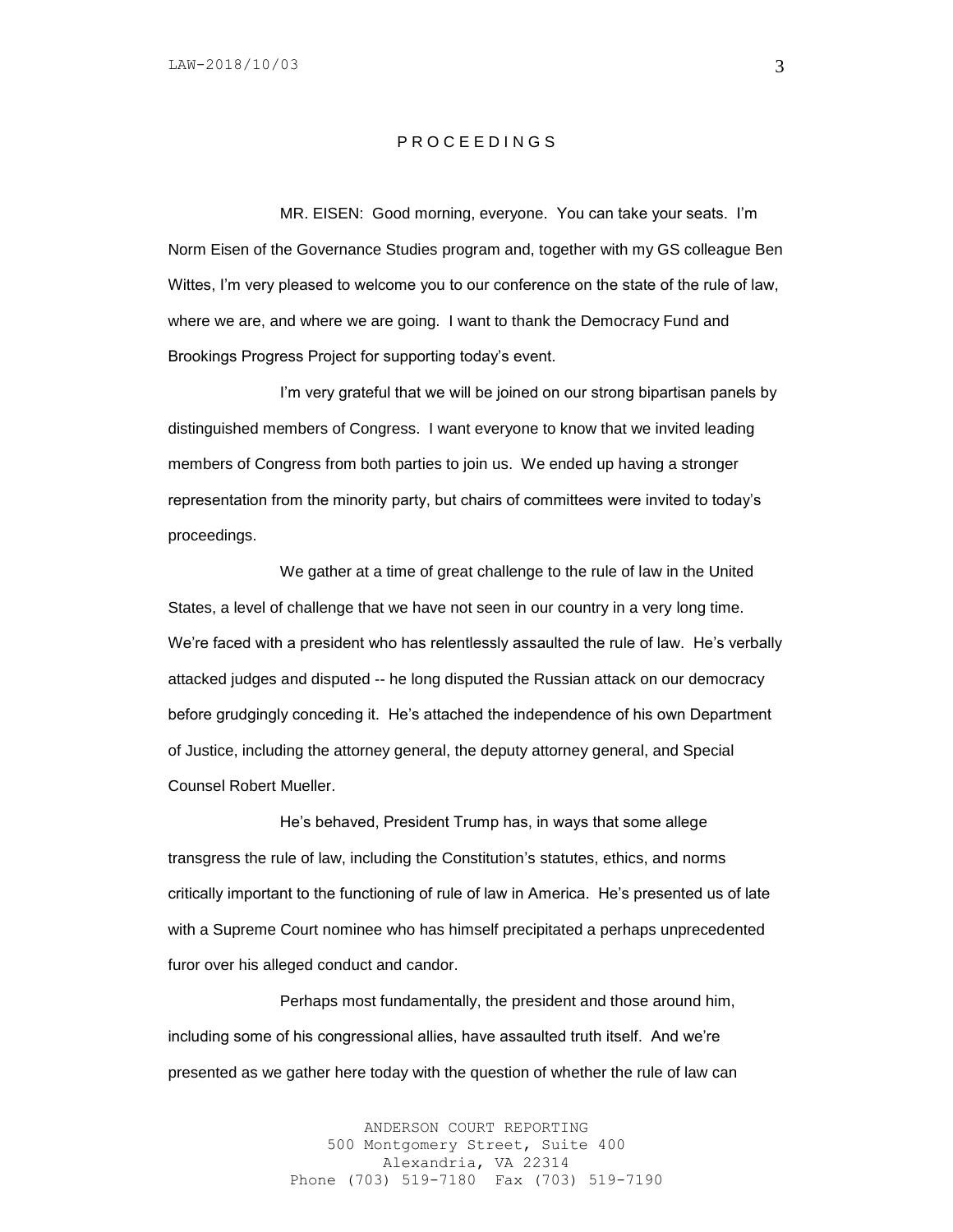function in an environment in which truth is attacked.

Some of the questions we will be asking today are what the effects of all of this and other factors are on the rule of law, what the present and long-term damage may be, and how to repair it. It's very, very important that we not only in the best tradition of Brookings identify the problems, but look for the solutions.

There's no one better to do that than our first speaker, one of the leaders in the Congress working to address these issues. Senator Sheldon Whitehouse has served as a senator from Rhode Island since 2007. He's a member, most relevantly for us today, of the Committee on the Judiciary, as well as Budget, Environment, and Public Works, and Finance. He's also a former attorney general of Rhode Island and former United States attorney.

Thank you, Senator Whitehouse, for your leadership and for kicking off our conference on the rule of law today. (Applause)

SENATOR WHITEHOUSE: Thank you, Norm, and thank you,

Brookings. And thank you all for being here and thank you for allowing me the chance to provide a little context to the day's conversation.

Years ago in his Bunker Hill speech, Daniel Webster famously described the work of our founders as having set the world an example. From Jonathan Winthrop to Ronald Reagan, we have called ourselves "a city on a hill," set high for the world to witness. President Clinton argued that the world has always been more impressed by the power of our example than any example of our power.

America has long stood before the world as an exceptional country and America's exceptional nature confers upon us responsibilities. That is not a burden that we bear. That is an asset that we command.

As the son, grandson, and nephew of Foreign Service officers, I learned young that when the chips are down there is no competition to the United States of America in the hopes and dreams of people around the world. The power of our example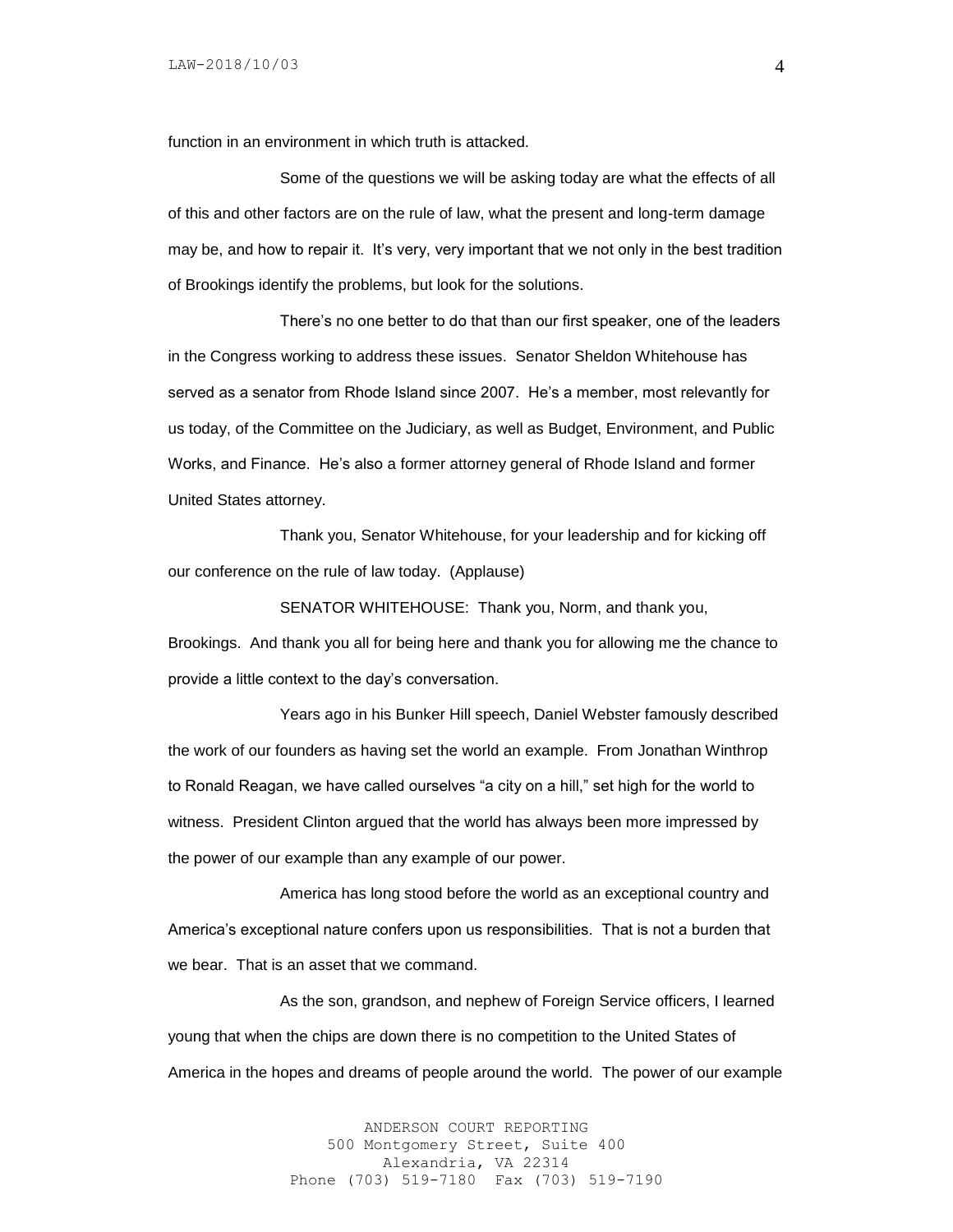draws people to our country, our ideals, and our mode of government. This tidal force has flooded in our favor for generations and helped make America the essential nation.

But if you want to be the example, you have to live the example. Back to Daniel Webster. "The last hopes of mankind, therefore, rest with us and if it should be proclaimed that our example had become an argument against the experiment, the knell," the death knell he meant, "of popular liberty would be sounded throughout the Earth."

Today we are dangerously failing to live our example. Look at America's failure to lead on climate change. We have clear scientific understanding of how carbon pollution harms the world's climate and oceans, yet we fail to act. Our fossil fuel producers knowingly cause this harm and aggressively fight political solutions to the problem, using an arsenal of political money, much of it run through dark money channels to hide their hand.

Congress has shown itself unable to resist this power, despite obvious and enormous conflicts of interest. It is corruption in plain view.

The poorest people of the world, those who live closest to the land, will suffer the brunt of the coming change. That suffering will raise resentments about a democratic system that succumbed to dark money influence and about a brand of capitalism that allowed industry to perpetuate the problem in the pursuit of profit. This failure, both of popular democracy and market capitalism, will be a lasting blot on our American example.

Another failure is our aiding and abetting of kleptocracy and corruption around the world. There is a real clash of civilizations, to borrow Samuel Huntington's phrase. It is between societies that reflect the rule of law and regimes of kleptocracy, criminality, and authoritarian abuse.

Ironically, the most successful looters of the corrupt, unstable countries in the world seek the shelter of rule of law for their stolen pelf. Rather than demand transparency, we have a whole industry to cater to the looters. As the infamous Panama

> ANDERSON COURT REPORTING 500 Montgomery Street, Suite 400 Alexandria, VA 22314 Phone (703) 519-7180 Fax (703) 519-7190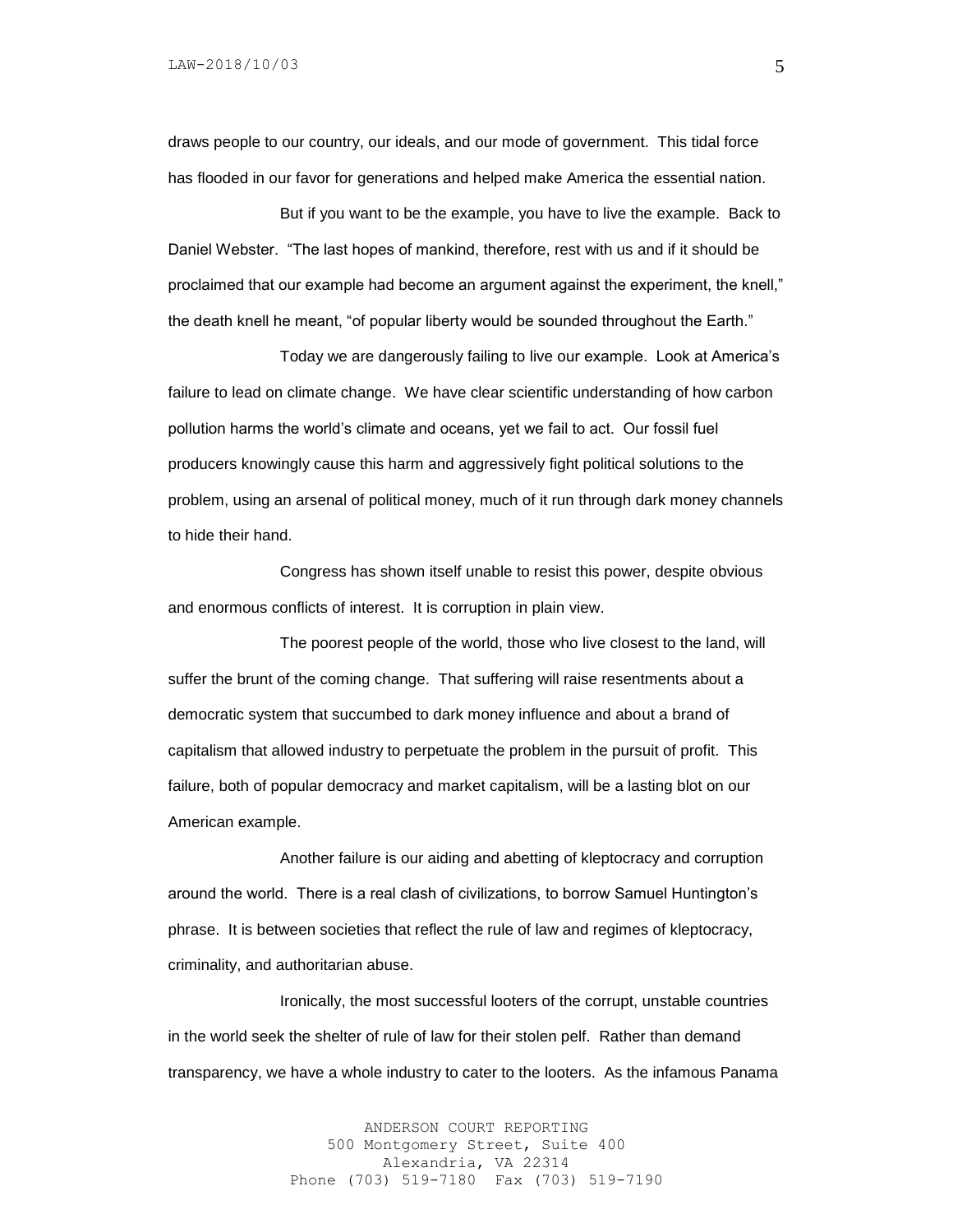Papers and Paradise Papers revealed, American law firms, realtors, shell corporations, and financial services enable international crooks and thugs. This is another continuing blot on the reputation of American capitalism and our democratic system.

And if you live in a country robbed blind by crooked rulers, it is hard not to resent a country that helped them get away with it. Deserved discredit will fall on the institutions that we treasure, capitalism and democracy, that failed so visibly in the face of these well-known evils. We damage our brand at our peril.

As a prosecutor I look around stunned at what I see. Presidents are not supposed to supervise, initiate, or interfere with law enforcement investigations or prosecutions, not of political opponents, not of anyone. That's the way banana republics behave, not the government of the United States of America.

Today we see troubling signs that this separation is being circumvented by Tweet and other forms of pressure. The Department of Justice is ordinarily protected from this kind of pressure by long-held standards and firewalls designed to ensure its independent and integrity. But the President is a fire hose of political attack, lashing about and smashing these and other rules and norms of the presidency.

Congress has the tools to investigate this political interference with our nation's law enforcement and protect the Department of Justice from abuse, but Congress lies supine.

Finally, we are now in the process of a bitter fighter over the seating of a swing judge onto the United States Supreme Court. The very political force that is being deployed to jam this individual onto the Court is a strong signal that there is something more going on than just calling balls and strikes.

Under the tenure of Chief Justice Roberts there have been 70 decisions in which the Court split 5 to 4 with all the Republicans making up the 5, in which decisions, precedent, and principle were overridden and through which decisions, big, significant wins, were given to big Republican interests. That is not the image of America

> ANDERSON COURT REPORTING 500 Montgomery Street, Suite 400 Alexandria, VA 22314 Phone (703) 519-7180 Fax (703) 519-7190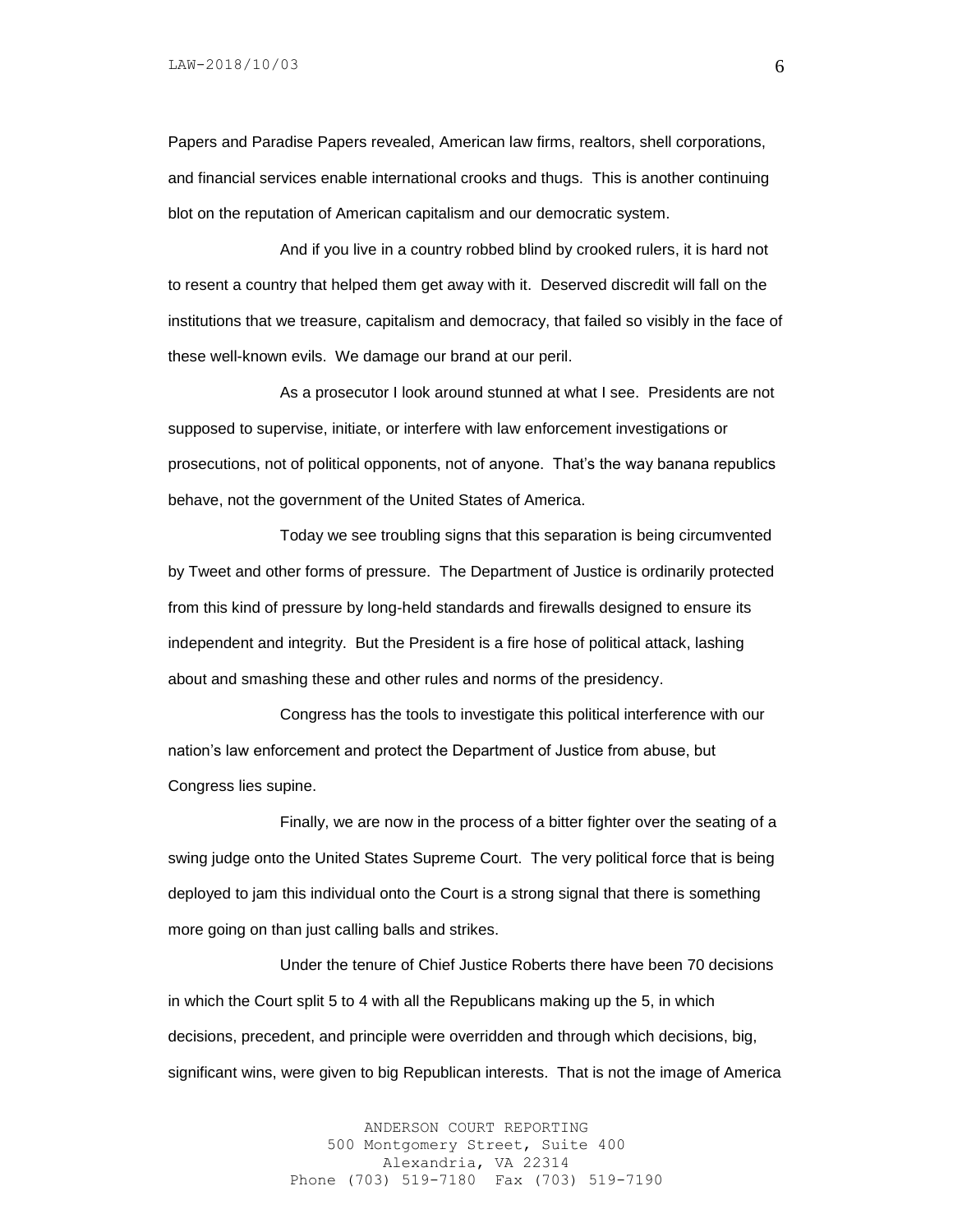we want the world to see.

If you believe that the world needs America, if you believe that America is the world's essential and exceptional nation, then getting rule of law right matters. Failing in moments of necessity will both and long darken the lamp America holds up to the world.

The world is watching. In the international contest of ideologies it is not assured that ours will win. We have to earn the winner's laurel generation by generation, and we have to win it by example.

America still is an exemplary nation and we have a role to play in this world, we Americans. And by god, it is time we got about it. Thank you very much. (Applause)

MR. WITTES: So while my co-panelists are coming up here let me just give a little bit of information. My name is Benjamin Wittes. I'm a senior fellow here. I'm going to dispense with introductions. You have information about the speakers and bios in the materials. And we are a little short of time on all of these panels and I want to leave as much room as possible for people to engage with you guys.

So I will just say this is a remarkable group of people to discuss the subject of the sort of impact of our current environment on national security investigations with, and I'm very grateful to all three of my panelists for coming and joining us today. I think the issue that we're discussing has at least two major elements or maybe more than that, but I want to break out two and treat them separately.

One is the impact of the environment on national security investigations within the Executive Branch. And the second is the conduct of Congress in the conduct of its own national security investigations. Now, these two subjects overlap, but they are different. And I want to start by talking about them separately.

So, Mary, I want to start with you. In your last role at the Justice Department, you were acting director of the National Security Division where a lot of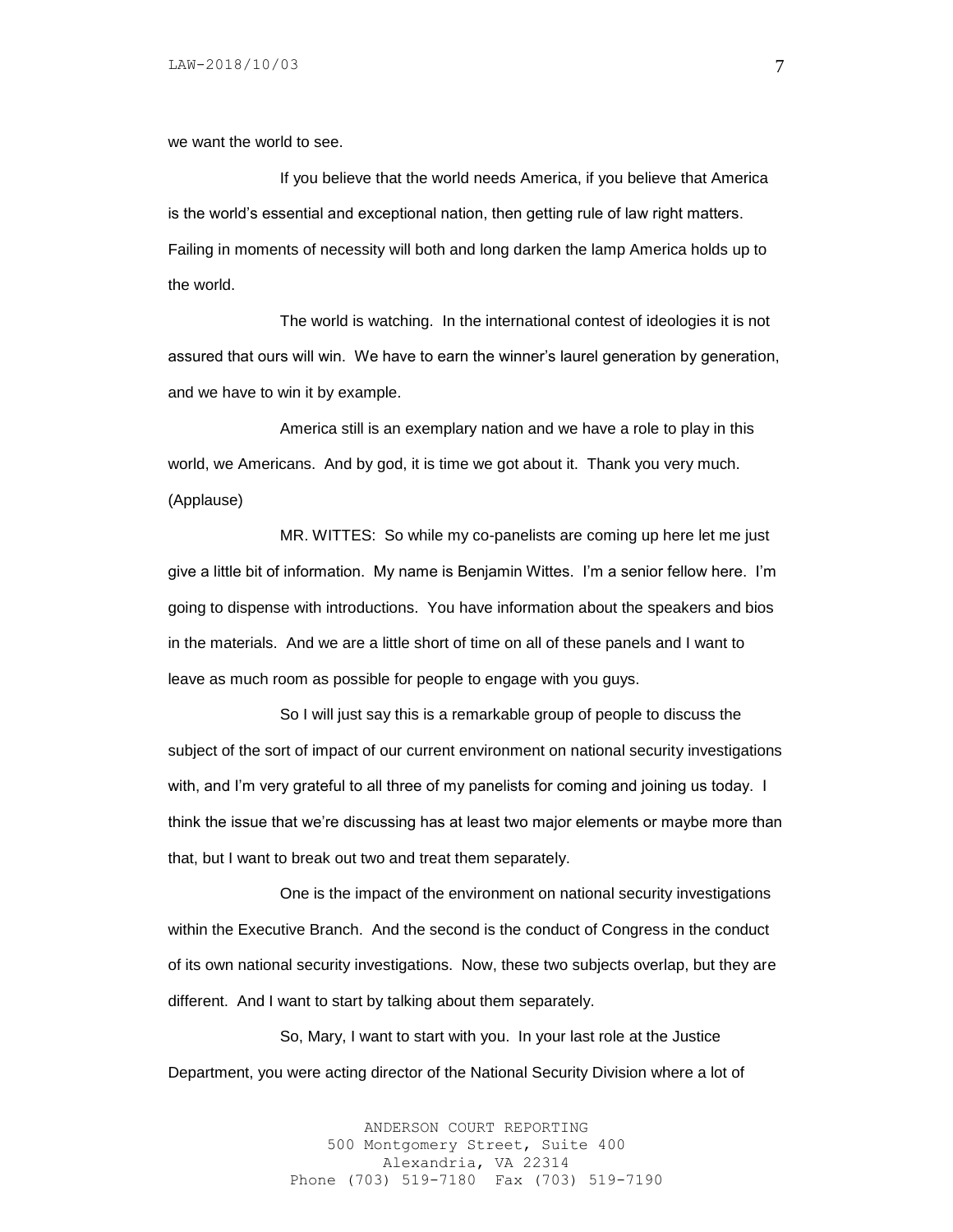these investigations take place. And you were there for a period that was jarring for the Department in a very profound way and I'm just interested in your sort of gestalt impressions of how the current environment is affecting no particular investigation, not asking for anything sensitive, but what is the impact of our political environment on the conduct of Justice Department national security investigations?

MS. McCORD: Sure, Ben. And thanks for having me here. It's a pleasure to be part of this panel.

For those who might not know, I left the Department in May of 2017, which means I was there for several months after the change of administration. I was a career Department attorney. I had been a prosecutor at the U.S. Attorney's Office for 20 years before spending 3 years in the National Security Division. So I had a long history of following what we call the rule of law.

And I think one of the things that's important to keep in mind in these times that we're in when there's a lot of alarmism is that by and large, despite the headlines, despite the Tweets, despite what the President may think rule of law is -- that he gets to make and others get to follow it -- the people, career and political, in the Department of Justice I think do have respect for the rule of law. They do recognize that this is a compact between the government and the governed by which there will be transparency and stability and predictability, and by which there is a fair process for the resolution of rights and responsibilities by independent nonpartisan lawyers and judges, and that they strive on a daily basis I think to ensure that that is the process that is followed.

And as I said, despite what we've seen really since this administration came into office in terms of the President, I think, at the very beginning not understanding what rule of law meant and really thinking that he could appoint an attorney general who would have his back and who would ensure that this investigation into potential Russian collusion would be deflected away from him, the career and even political men and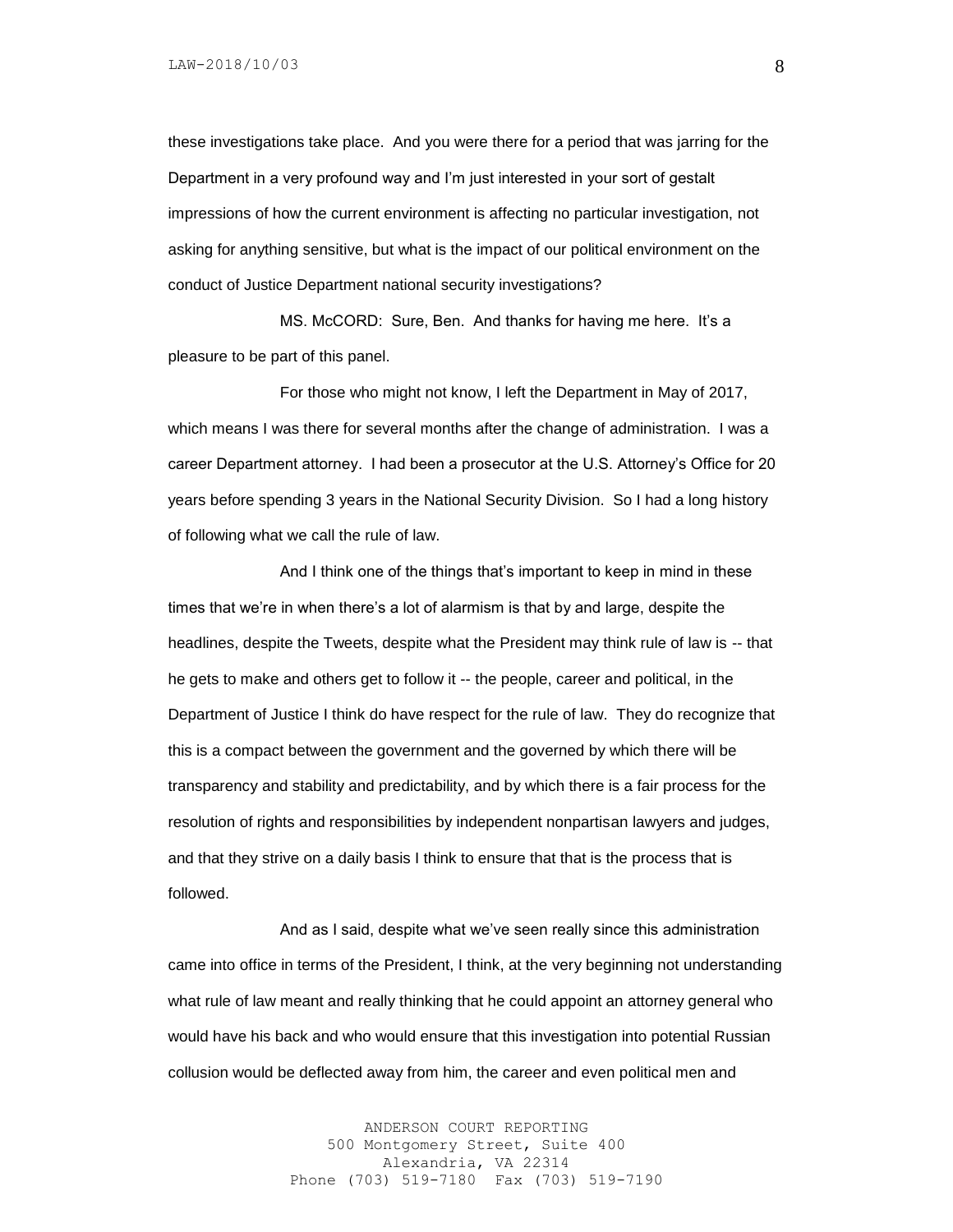women in the Department have, I think, tried to really put blinders on and move forward with various investigations, whether they're national security criminal investigations, whether they're counterintelligence investigations, or whether they're other criminal or civil investigations.

That said, these kind of constant attacks on the institution, not only DOJ, but the Bureau of which, you know, these are people who work hand-in-glove day after day, the prosecutors, the attorneys, and FBI agents, that does start to wear on you. I mean, you can only block so much of it out when you're working, when you're hearing about it every single day.

And so I think it wears on attorneys at DOJ in a variety of ways. First of all, I think a lot of folks there, and I know this from people I've talked to, feel a little bit differently about saying where they work than they used to feel. And that's just a really sad thing.

I think one of the great joys of my career is when I would walk into court and say Mary McCord on behalf of the United States. I think every prosecutor wants to feel proud of saying that and I think it's a really difficult time for career attorneys to reconcile what's happening to the Department and the attacks the Department has been under to feel good about what they're doing. But I hope they will.

I also think that over time even though many people listening to the news understand the important of rule of law, understand that investigations are undertaken with purpose and by career people who are doing their job, the constant, you know, calling things "witch hunts" just day-in and day-out, it starts to -- I worry it creeps in and sinks into sort of like the subconscious of the public, who will then be skeptical of different results. I mean, even when results, investigations, indictments, cases are brought for all the right reasons, you have concerns that there will be people that say they were not brought for the right reasons.

And then, of course, there is the possibility that there will be some people

ANDERSON COURT REPORTING 500 Montgomery Street, Suite 400 Alexandria, VA 22314 Phone (703) 519-7180 Fax (703) 519-7190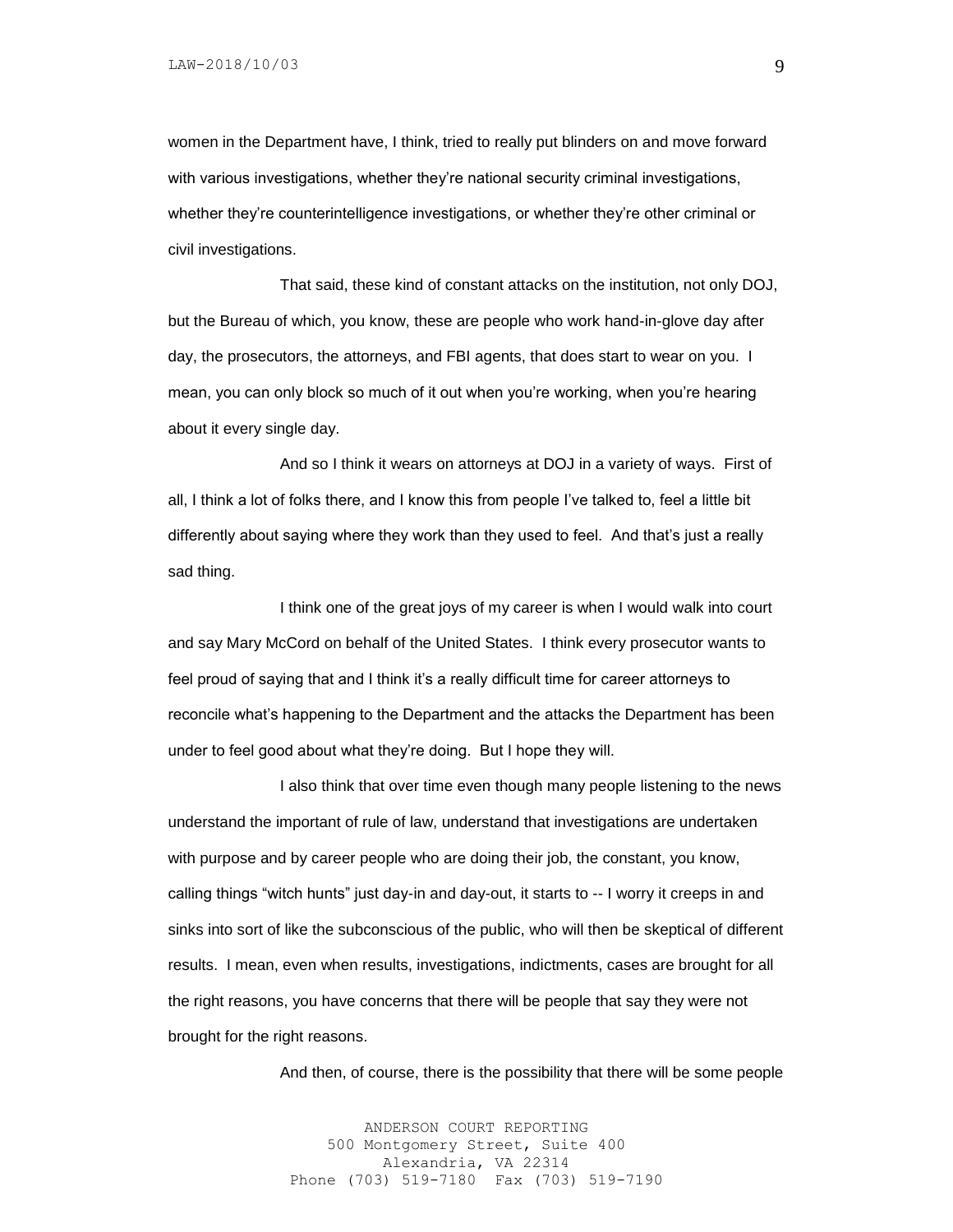within the Department or within the Bureau who will succumb to this notion of I need to do what the President wants me to do. I think that would be a very small minority. I truly believe that. But I know human nature and those kind of things happen. I think that's, like I said, a smaller worry and the lesser of our worries.

But I'm more concerned sort of long term for the damage this does to the reputation of the Department, of the people within it as being partisan and not independent, and then the ability of the American people to have faith in decisions made, prosecutions brought, actions taken by the Department.

MR. WITTES: So, Chuck, you also ran a law enforcement agency during the period of transition into this administration. As far as I know, you are the only person who ran a federal law enforcement agency who sent a letter to the entire staff of that law enforcement agency saying the rule of law has a higher value than the words of the President. And I'm curious for your thoughts on both the question that I asked Mary and also her response to it.

MR. ROSENBERG: Yeah, thanks, Ben. And by the way, thanks for having me here. It's a real privilege.

I think Mary is exactly right. Before I ran anything I was a line assistant U.S. attorney and I smiled with Mary described the thrill of standing up in federal court and saying that you were there on behalf of the United States of America.

And Ben, I will answer your question, but I will add this first. The rule of law is just a construct. The law of gravity is not. The law of gravity is immutable. And even in countries that don't have rule of law, they have law of gravity and there's nothing that anyone can do about it. (Laughter) But the rule of law is just a construct. So in some sense, not to be overdramatic, it's always at risk, it's always under threat, if not here, then somewhere in the world.

I don't think we're blinking red. Ben and I don't want to overstate the threat, but we're absolutely blinking amber, in part for what Mary described. As well, you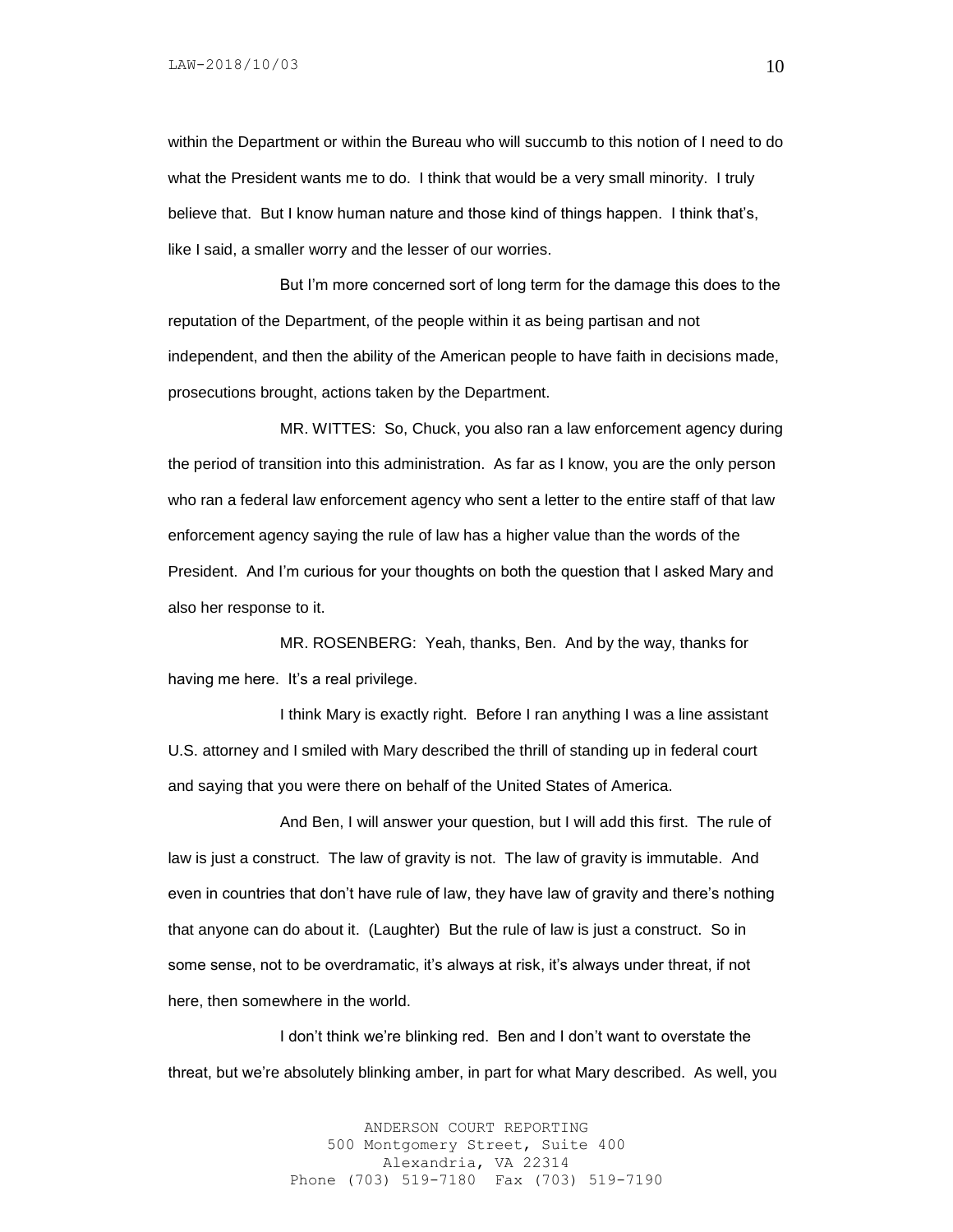know, I think about what the President has done and said.

Just taking one aspect of it, pardons. We've had a long and sort of difficult, cumbersome process in the Department of Justice on purpose to make sure that pardons are carefully considered and that they are given for the right reasons. Those tend to be mercy and compassion, and only after many years. And that the use of the pardon power can very quickly undermine the rule of law if given for other reasons, right?

And I'm not saying Dinesh D'Souza or Scooter Libby or Joe Arpaio don't deserve pardons, though I have a view on that. (Laughter) Even musings about extending a pardon to Governor Blagojevich, you know, have that tendency to undermine the rule of law because you realize that they're being done for other than mercy and compassion.

And so I think the rule of law is always at risk. I think it is particularly at risk in our country today. I also think, for the reasons that Mary, cited we're going to be okay; that the men and women of the Department do their jobs day-in and day-out. It has an effect, sure, more on morale I think than on output. But morale counts, too.

And there's another aspect to what Mary described that I wanted to share with you, which is that when we ask our agents, our cops, to go into neighborhoods and do difficult things, we also hope that they're believed and trusted. Right now we're asking the FBI to do a very difficult background investigation -- by "difficult" I mean contentious -- and that with whatever result they come up with that it should be trusted, it should be believed. But for that to happen, when they knock on your door you also have to let them in and you have to be willing to sit down and talk to them. You have to believe in their output. And if we're not doing that, then we're in big trouble.

So, Ben, to your question, and I'll be brief, I sent the letter to our entire DEA workforce because I thought it was important to iterate that we are tethered to the Constitution and through the rule of law and not to the wishes or whims of any one person. My letter to my troops came in response to a speech that the President gave in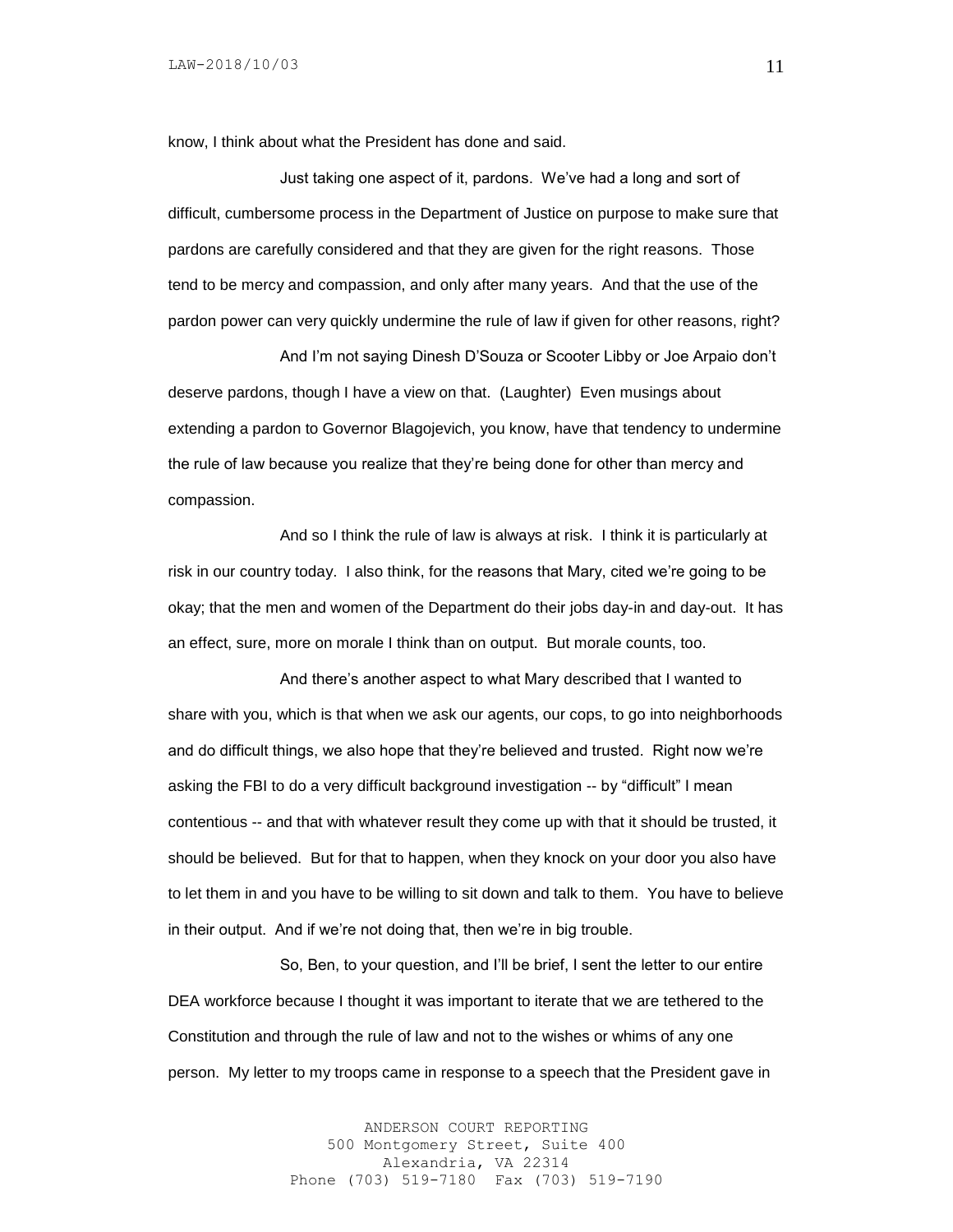Suffolk County, New York, in which he condoned, in my view, police brutality and police violence. We're better than that.

I don't believe for a second that anybody in federal law enforcement would change their behavior because of what he said, but there is a risk that people will perceive that we'll change our behavior because of what he said. And that is the risk to the rule of law because the whole system, again, is a construct in which we trust agents and judges and cops and prosecutors to do the right thing relentlessly.

And so part of that construct is that leap of faith, and I think that's what's under assault right now.

MR. WITTES: Congressman, you're in an interesting bridge position here because you both supervise and are doing oversight of these Executive Branch activities, but you're also responsible for the congressional oversight itself. So I want to start with the Executive Branch side and then shift to the Legislative side.

You wrote an open letter to the FBI apologizing for the conduct of your committee, in essence. I'm interested in why you did that.

CONGRESSMAN SCHIFF: Ben, thank you for inviting me to join you today.

I've written two open letters in the 18 years I've been in Congress, both of them in the last year and a half. The first was to the men and women of the intelligence community and the second, as you mentioned, was to the men and women of the FBI. For the reason that I wanted both to know how much respect we have for their work, indeed how much respect there is on a bipartisan basis in Congress for what they do; that what they see in terms of the administration and what they see from a handful of very nonetheless influential members of Congress is not reflective of the broad support for their work. And I thought it was important for the reasons that Mary and Chuck itemized that they know this.

Because I have to think that there are profound questions among many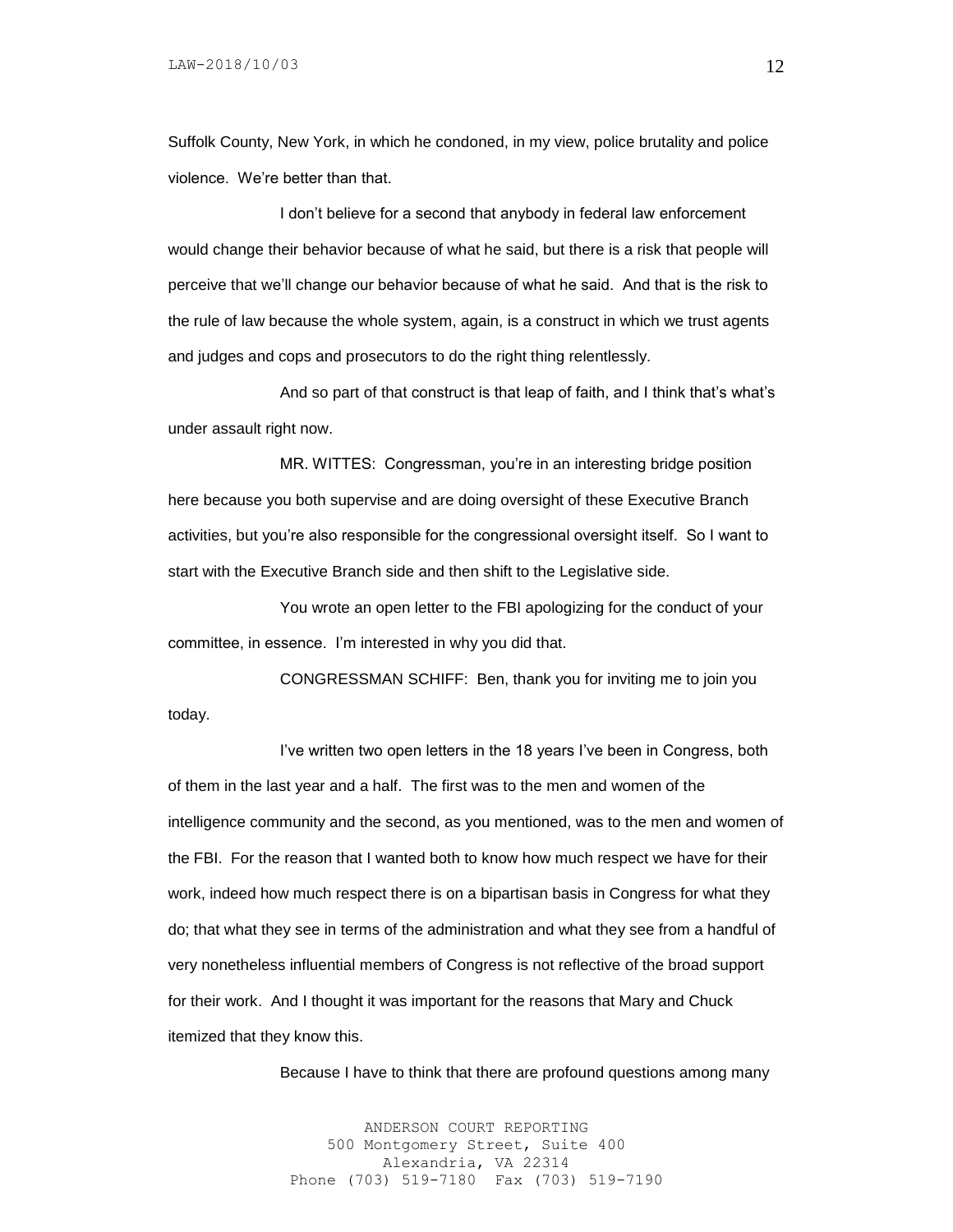in the workforce about whether their work is valued. I have to imagine that all around the world people that cooperate with law enforcement and American intelligence agencies have to wonder whether their identities will be protected; whether the work product that they're producing, that they are risking their lives to supply will be protected and whether it will be utilized.

And so I do think it's important to underscore that there are a great many of us who have the deepest commitment to them and to what they're doing.

There are, sadly, two categories of my colleagues in the GOP right now, the largest group of which are members who are just completely silent. They won't say anything in support of the Justice Department or the FBI. They won't defend the rule of law when it's attacked by the President. They just are hunkering down. They don't want to be in the position of defending the President or the administration, but they also don't want to incur the ire of his supporters back home.

But then you have a handful of people who are more than actively complicit in what the President is doing and undermining the rule of law. And I don't want the workforce to think that they're representative of the Congress or even of the GOP in Congress because what they're doing is singly harmful. And I do think that when this chapter of history is written that some of the most damning words will be reserved for members of Congress who looked at the assault on our institutions and did nothing or, worse, they enabled the undermining of our system of checks and balances.

MR. WITTES: So let me just have you flesh that out. Your committee has been one of two that are really kind of Ground Zero in that and maybe yours is really Ground Zero. What are the things -- I mean, what are the specific things, categories of things, that your committee has done that you believe are active facilitations of attacks on the rule of law?

CONGRESSMAN SCHIFF: Well, our bread-and-butter responsibility is to oversee the intelligence agencies. And in order to do that we need a very capable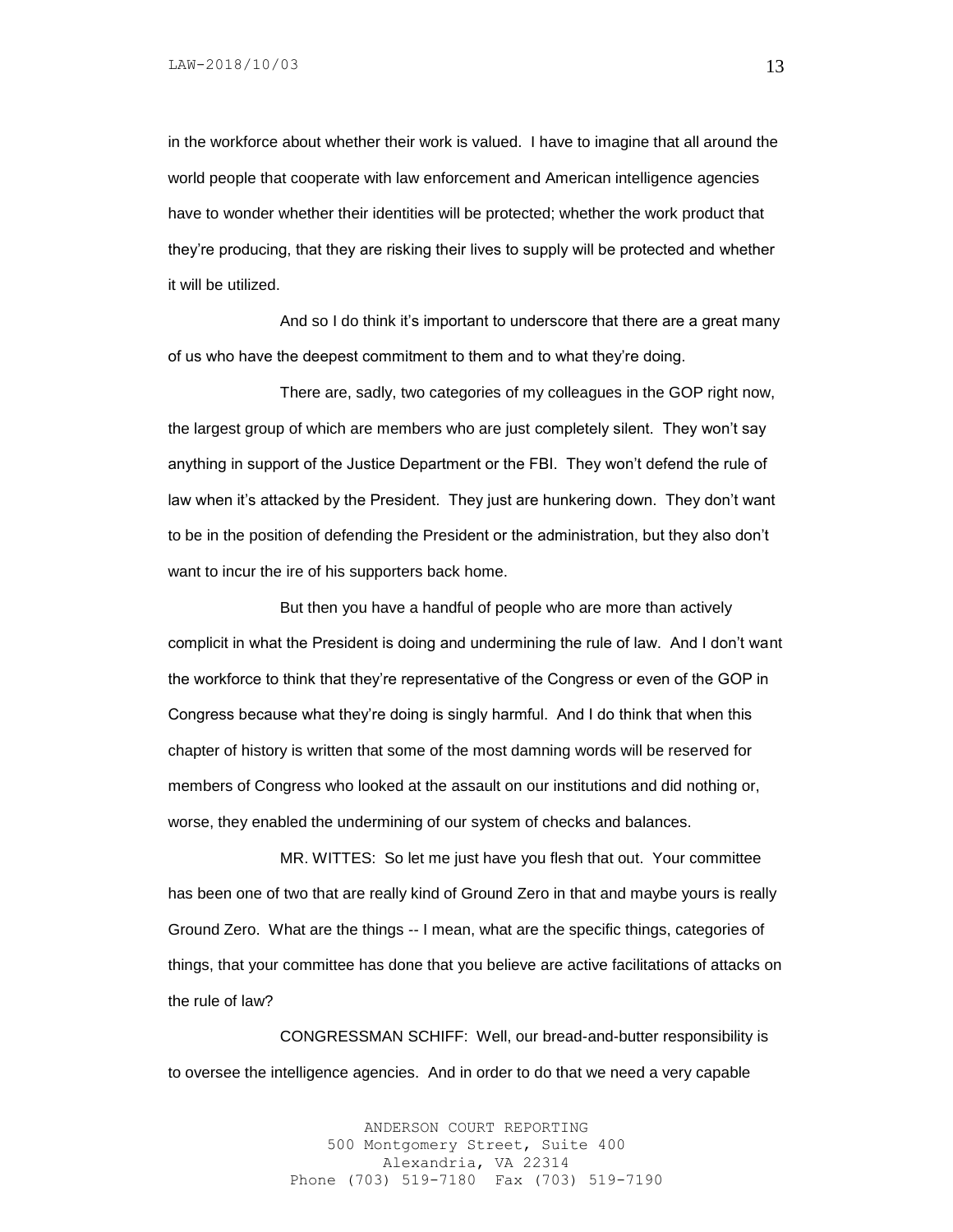staff, which we have, but it's a complete mismatch. We're the smallest staff on the Hill overseeing some of the largest agencies in the country and agencies that are in the business of keeping secrets, which means you have to know the right questions to ask, but also there has to be a level of trust. The agencies have to believe that they can share with you some of their most closely held information and you will not abuse that. And you will certainly not make it public and you will not make it partisan.

The single act of using a never-before House rule to selectively release classified information in the now infamous Nunez memorandum was a violation of everything that the committee has stood for. It was a naked politicization of intelligence and a fraudulent one at that. That breach of trust with the intelligence community means that that community now is deeply reluctant to share anything with our committee because they cannot trust that it will be held confidential.

The continuing assault by our majority on the Justice Department, on the deputy attorney general, on the FBI, the degree to which some of the most prominent members of our committee promulgate these deep state conspiracy theories is uniquely destructive. And, you know, sadly, I think they have forced the Justice Department repeatedly into violating its own policies, which the Justice Department will come to regret. And I've had this conversation.

And I, like my colleagues here on the panel, come from a U.S. Attorney's Office. I, too, loved representing the United States and I feel I still represent the United States. But as I explained in one of my recent visits to the Justice Department to review materials that Congress has no business insisting on obtaining, that is materials in a pending investigation and others in a closed investigation, I made the point that at some point the Mueller investigation will come to an end. And one side or the other will be aggrieved by its result.

And how am I to explain on the Democratic side of the aisle why we do not demand the same thing the Republicans demanded when they were in the majority?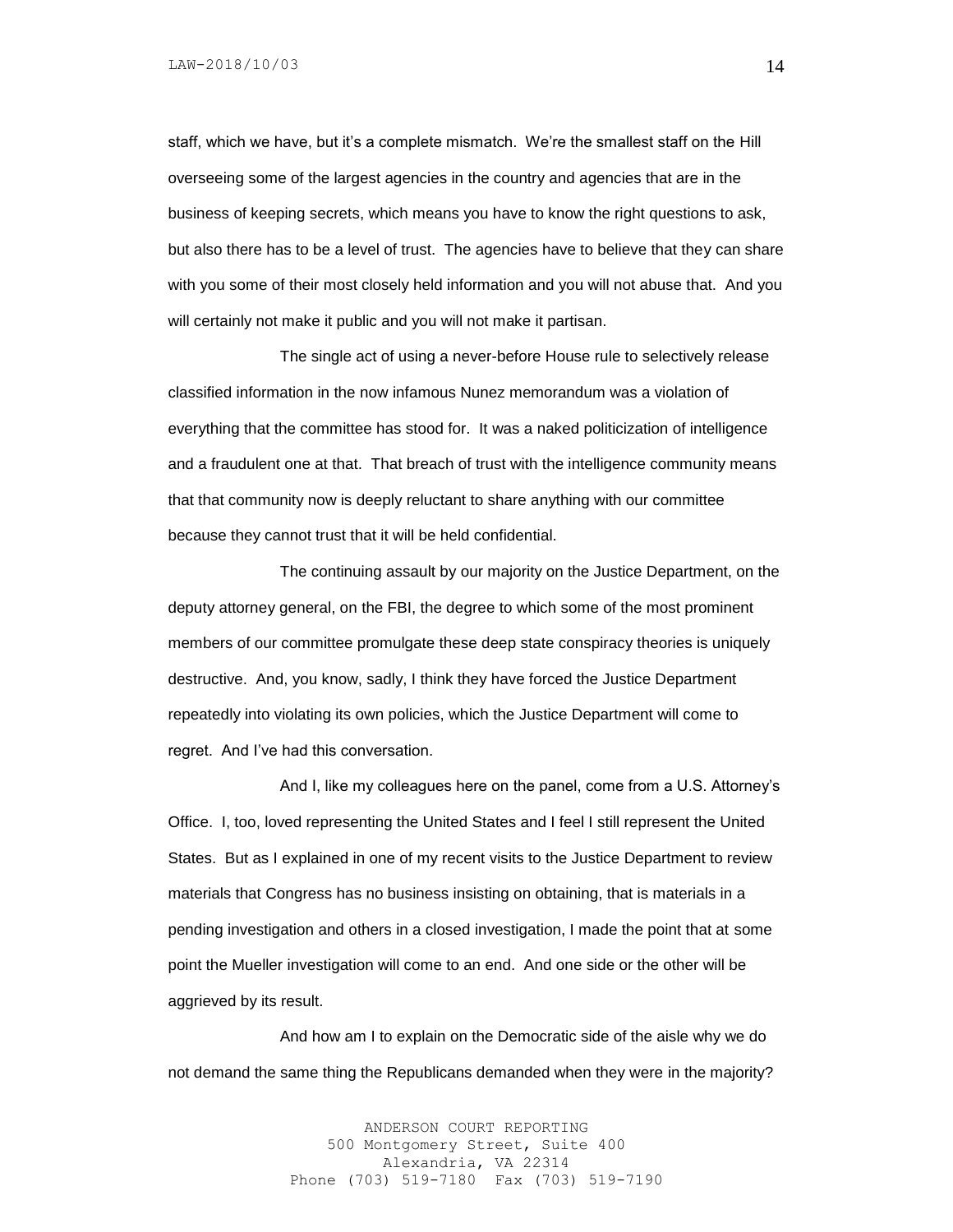Materials which the Department has a policy against providing to the Congress. And for good reason: Because we shouldn't be in the business of trying to steer pending criminal cases any more than the White House should be.

So I think we've done deep destruction to our system of checks and balances. And we are going to have to look when this ugly chapter is over at how do we legislate norms that we thought inviolate? And there's a whole list of them.

There are things within our power to do and some beyond our power to do. You know, one of the bills I introduced, and this gets to Chuck's point about the abuse of the pardon power, we can't constitutionally by statute somehow cabin the President's pardon power. But we can disincentivize its abuse. And one of the bills I introduced would provide that in any investigation in which the President is a target, subject, or witness, and they issue a pardon affecting that investigation, that the investigative files in that case will be provided to Congress.

That's a deterrent. It also allows the Congress to determine whether the President is using the pardon to obstruct justice. And we're going to need, I think, ultimately to think about new and creative ways to institutionalize norms that we thought we would never see trampled upon.

MR. WITTES: So on the subject of the document production demands, I realize that we have here on this panel a person who has run the National Security Division at Justice, a person who has served at the most senior levels of the FBI, as well as running the DEA, but the FBI is more relevant here because it's involved in the FISA process, and a ranking member of the relevant oversight committee with respect to FISA. So I'm going to pose a simple question to all three of you and I just want to start at Chuck and move down.

Are there any circumstances in which it is reasonable for Congress to be demanding materials, FISA materials, identifying sources from pending investigations?

MR. ROSENBERG: No. (Laughter)

ANDERSON COURT REPORTING 500 Montgomery Street, Suite 400 Alexandria, VA 22314 Phone (703) 519-7180 Fax (703) 519-7190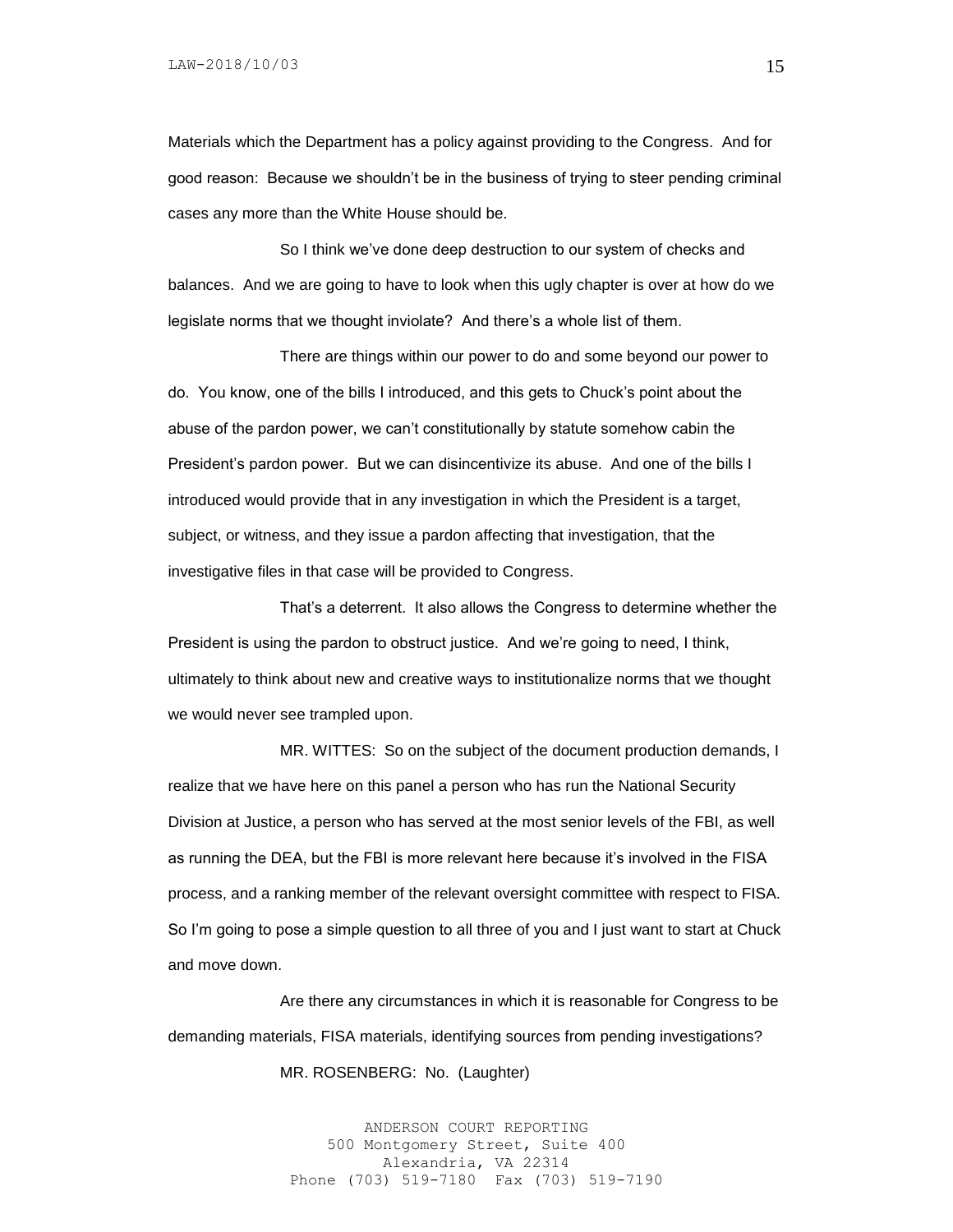MR. WITTES: Mary?

MS. McCORD: I would agree, no.

CONGRESSMAN SCHIFF: I can't envision the circumstances. But what we have seen goes beyond your question because it's not in this case just a matter of, as serious as it is, providing FISA materials in the pending investigation in Congress, but it's the committee's release of those materials publicly for a political purpose. It is the risk of exposure of the sources that provided information in the FISA.

So the situation we're living through goes well beyond whether Congress could ever have legitimate oversight in a FISA application. I don't know that I could answer on the spot and contemplate every circumstance, but it's hard for me to imagine where that would be appropriate. And certainly, it would never be appropriate to make a selective or fraudulent release of those materials.

MR. WITTES: Go ahead.

MS. McCORD: Following up on that, I think, you know, no is I think the right answer. But to be clear, the Department and the Bureau, they do brief the select intelligence committees about important issues of national security. So for me in answering no with respect to, you know, providing the actual FISA applications is a little different from saying will the Bureau and the intelligence community appropriately brief the intelligence committees about important national security information that the intelligence committees should know. These are two different things.

And I think, as the Congressman has indicated, the problem with turning over applications is exacerbated significantly by the use made of those materials, the partisan use made of those. The actual need to ensure that Congress is aware, or certain people in Congress with the highest levels of classification are aware, about important threats to national security I think is indisputable. It's just a matter of doing that and then what is done with the information.

MR. ROSENBERG: Completely agree. Yeah, I completely agree. The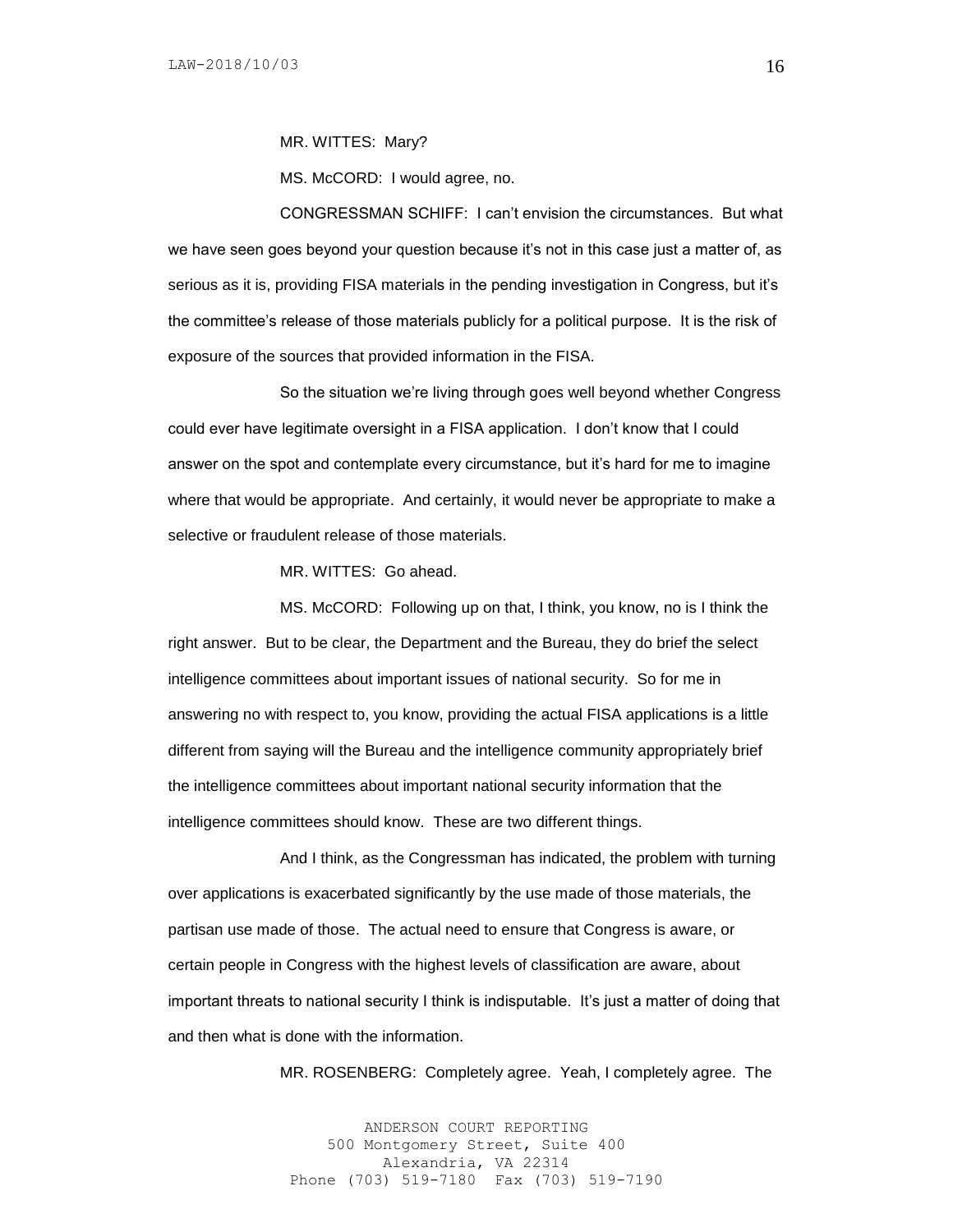oversight function is not only crucial, but it's actually fairly robust. We spend a lot of time not just briefing members of Congress, but there are other Executive Branch agencies that oversee our work. We have inspectors general throughout the Executive Branch that look at our work.

So I think my no stands. I think the answer is no. But those caveats are important ones and I agree with them.

CONGRESSMAN SCHIFF: And, Ben, if I could just remind people of the chronology here just to show you how absurd and dangerous the situation was. When the majority and the chairman moved to release the selective presentation of the FISA applications, the chairman himself had never read the applications. The members of the committee with one exception had never read the applications. And I moved that before you release this information which misrepresents what's in those, why don't you seek a briefing from the FBI about what went in them or access to the documents?

They were not even willing to do it. They didn't want to read it. They merely wanted to put out a political memo. And that, I think, shows you just how not only disingenuous it was, but how ultimately dangerous to our national security.

And one final point I'll put on this, recently the President ordered more of these materials declassified over the objection of the intelligence agencies and the Bureau. What ultimately caused him to walk that back is unclear, but we know from a Tweet apparently our allies weighed in to tell the President how damaging that was.

Now, you can imagine what might have gone into that that we needed our allies to persuade the President; that the intelligence agency heads would have had to reach out to their counterparts around the world and say would you please call our boss because he doesn't believe us? He needs you to tell him that this would be damaging. That's the Alice in Wonderland world we're living in.

But even after all of that and even after the President is persuaded that he should, at least for a time, rescind this order, the members of our committee still insist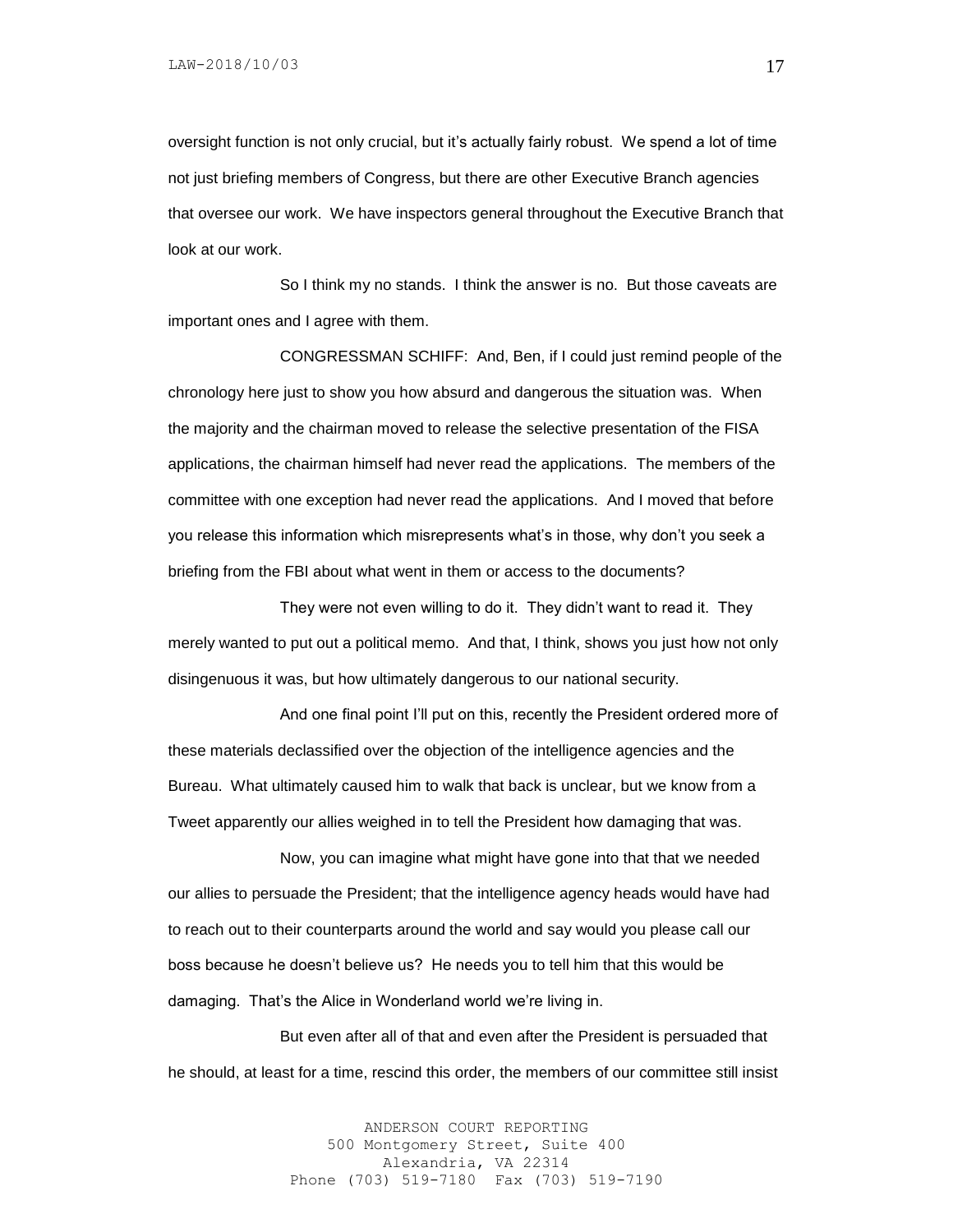on its release. They don't care that the allies say it will potentially burn them or their sources. They're still willing to do it. And in that context how can the IC or our allies ever trust what the Congress will do, much less the President?

MR. WITTES: So I want to go to audience questions, but before I do I have one more question of my own, which is that as I said before, the problem here is not merely impact on Executive Branch investigations and the sins of commission of congressional investigations. It's also sins of omission of congressional investigations, things that should be being investigated that are not.

And you have been pretty emphatic that the committee did not investigate the Russia set of matters in a fashion that was adequate to your satisfaction and that if and when you are ever in charge of that committee, things will look different in terms of that investigation. So I just want to throw out the question if the House were to flip in November, how does the affirmative oversight, not merely the defense against Executive Branch activity, but the affirmative oversight activity of the committee look different than it does now?

CONGRESSMAN SCHIFF: Well, I would say a couple things. I think, first of all, all of us are more than superstitious about presuming anything in the midterms. We all feel burned by our expectations a couple years ago. But if the House should change hands, I think priority number one has to be restoring the credibility and integrity of our committee and a comity among members of the committee.

But in terms of our oversight function, there are certainly particulars in the Russia investigation that were never done. None of it was done very seriously. And probably the most graphic illustration I can give you because it's very telling about the nature of the GOP-led Russia investigation is we know that there were calls to and from Don, Jr., and Emin Agalarov in the setup of that now infamous Trump Tower meeting. Sandwiched between them was a call from a blocked number and we know the President used a blocked number during the campaign.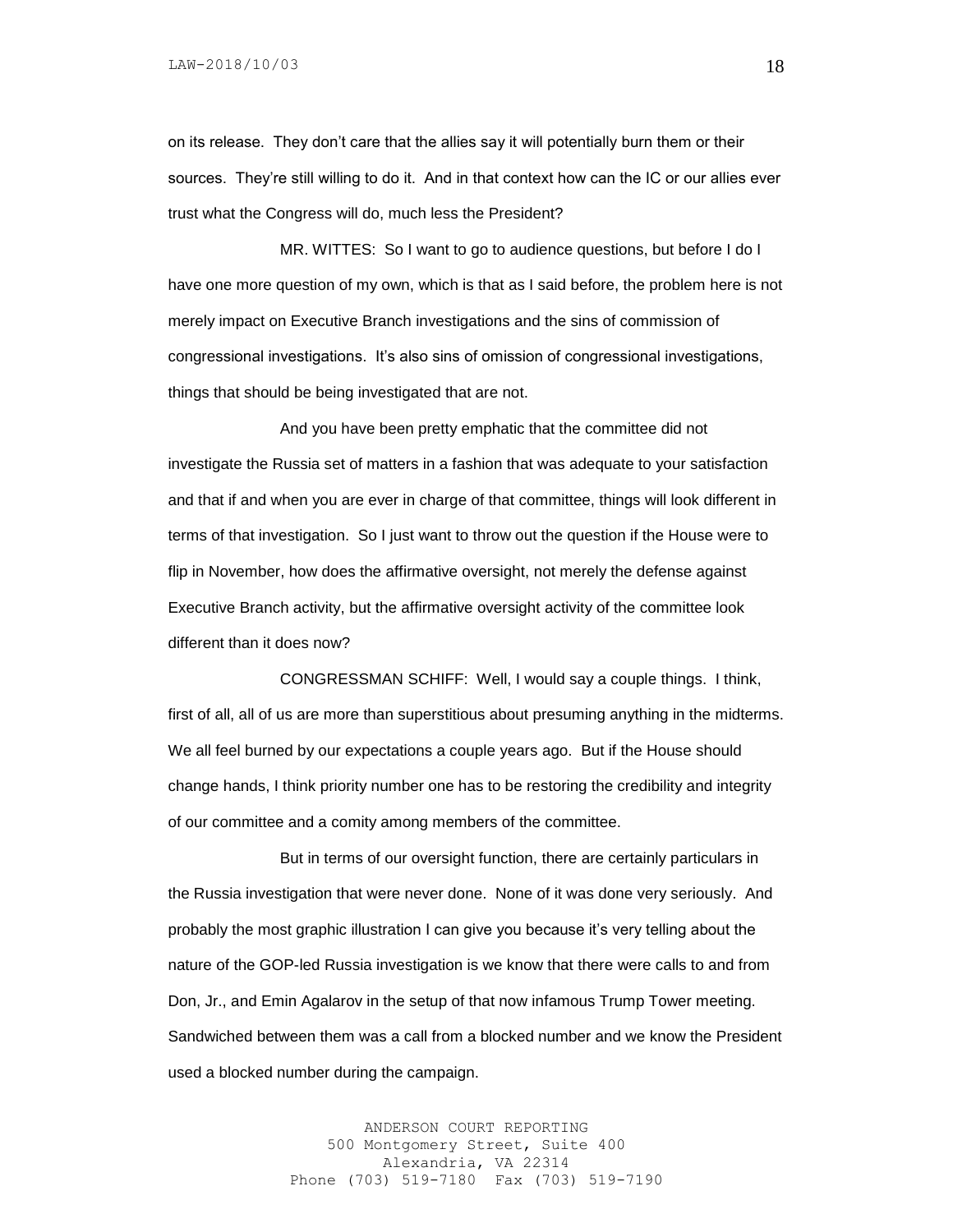So we sought to subpoena the phone records to determine did the President have prior knowledge of this meeting? Did the President approve of this meeting? And our GOP colleagues said, no, we don't want to know. We won't get those records because we don't want to know.

And this was the story of the investigation, that is we want to rely on the witnesses' denials without any effort to corroborate or refute them. So when the time comes, if the time comes, we'll have to look at what was done and what wasn't done.

I'm particularly concerned that no one has investigated the issue of whether the Russians were laundering money through the Trump Organization and this is the leverage that the Russians have over the President of the United States. To me not knowing that is negligent with our national security.

But quite separate and apart from Russia, and this I think is the big untold story of what the Russians did, and I guess, first of all, I would say that, as my colleagues on the panel have pointed out, I think is all too true, what the Russians did in meddling with our democracy is nothing compared with what this administration is doing to meddle with our democracy. The Russians couldn't cause us to distrust our own free press. They couldn't cause us to undermine the independence of the Justice Department. They couldn't cause us to denigrate and belittle our own Judiciary. Only we could do that to ourselves.

But the big picture I think, the big untold story here, and something that I would like to have us have open hearings on and private examination and oversight of, is the Russian attack on our democracy was not in isolation. The Russians have been going after democracies in Europe and elsewhere.

But more broadly than that is the fact that the whole idea of liberal democracy right now is under assault. We see a rise of authoritarianism around the world. This poses, I think, among the most significant national security threats to our country.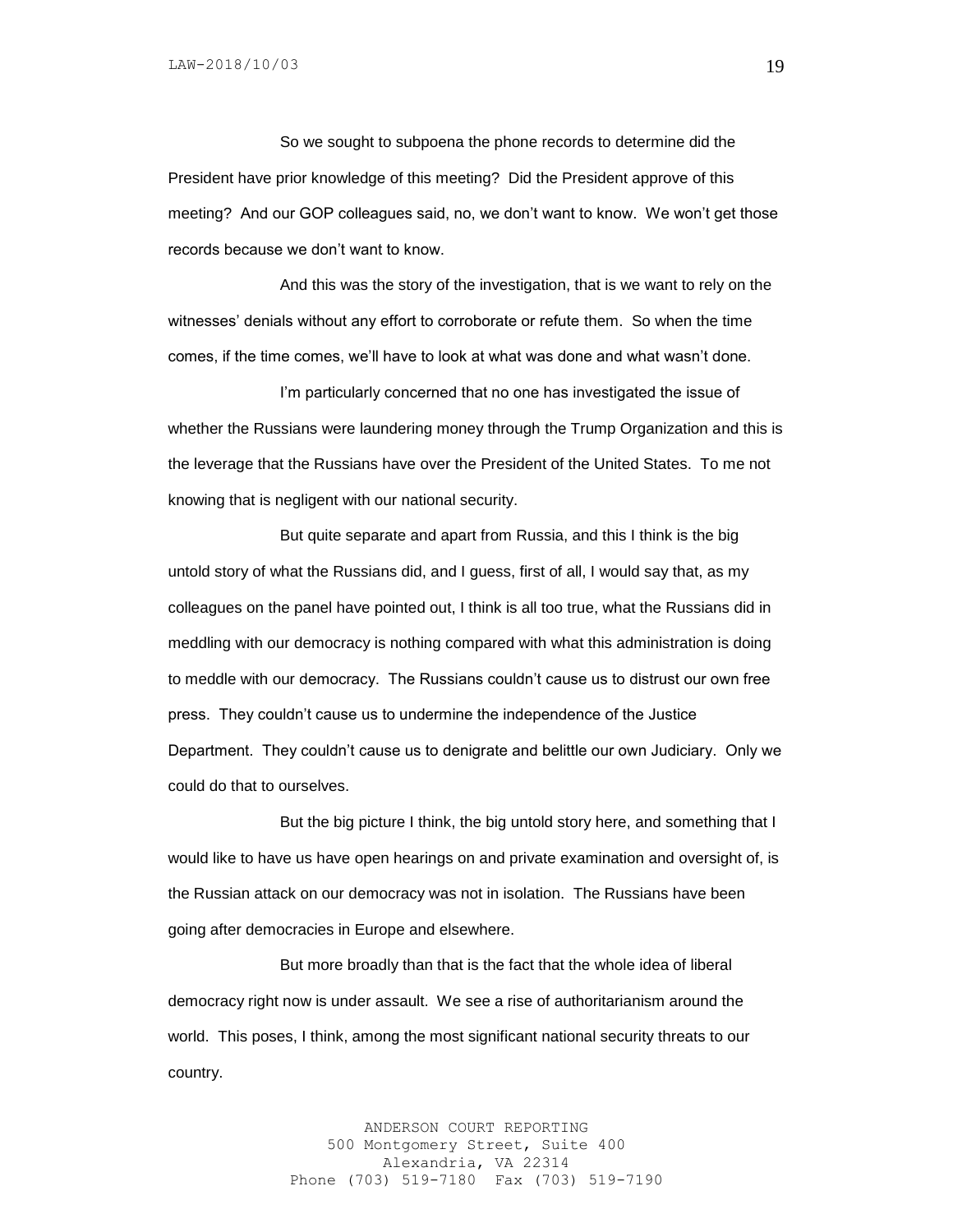And that is something I would like our committee to do some oversight of. That is something I'd like to see our committee do public hearings so that the country has an appreciation for the fact it's not just our democracy here at home that's at risk, it's democracy around the world that is currently at risk.

MR. WITTES: So we can go to your questions now. Please let me see your hand and you've got to wait for the microphone. And when it comes, please keep your question brief. I have tried to do that. I will cut you off with a shocking lack of due process if you don't. (Laughter) And please introduce yourself and tell us who you are.

MS. REISER: Good morning. My name is Mindy Reiser. I'm vice president of an NGO called Global Peace Services, USA.

First a quick comment. Last night the Holocaust Museum honored Ben Ferencz, who is 99 years old, prosecutor in Nuremberg for the rule of law.

Question to Mr. Rosenberg. You talked about the concept of the rule of law. What do you think the Supreme Court will be now that it has been impugned and politicized? What kind of trust can the American people have in this damaged institution?

MR. ROSENBERG: Yes. You know, the thing that worries me the most is that we come to see our Supreme Court as nothing more than, and I don't mean this as an insult to Congressman Schiff, but we come to see them as nothing more than nine robed members of Congress; that they always vote in a particular way because they were appointed by a particular person.

I did look just last night at how we have looked at our Supreme Court over the years. Gallup has been asking this question since 1973. And the good news is that it has remained not just high, but steady; that perceptions of the Supreme Court, its ability to rule fairly and justly poll very, very high in this country.

And so I think the answer is I don't know. I worry about it deeply because this seems to be different. I don't think what we're seeing now, at least in my memory, is anything that I've ever seen before, at least not as an adult, at least not as an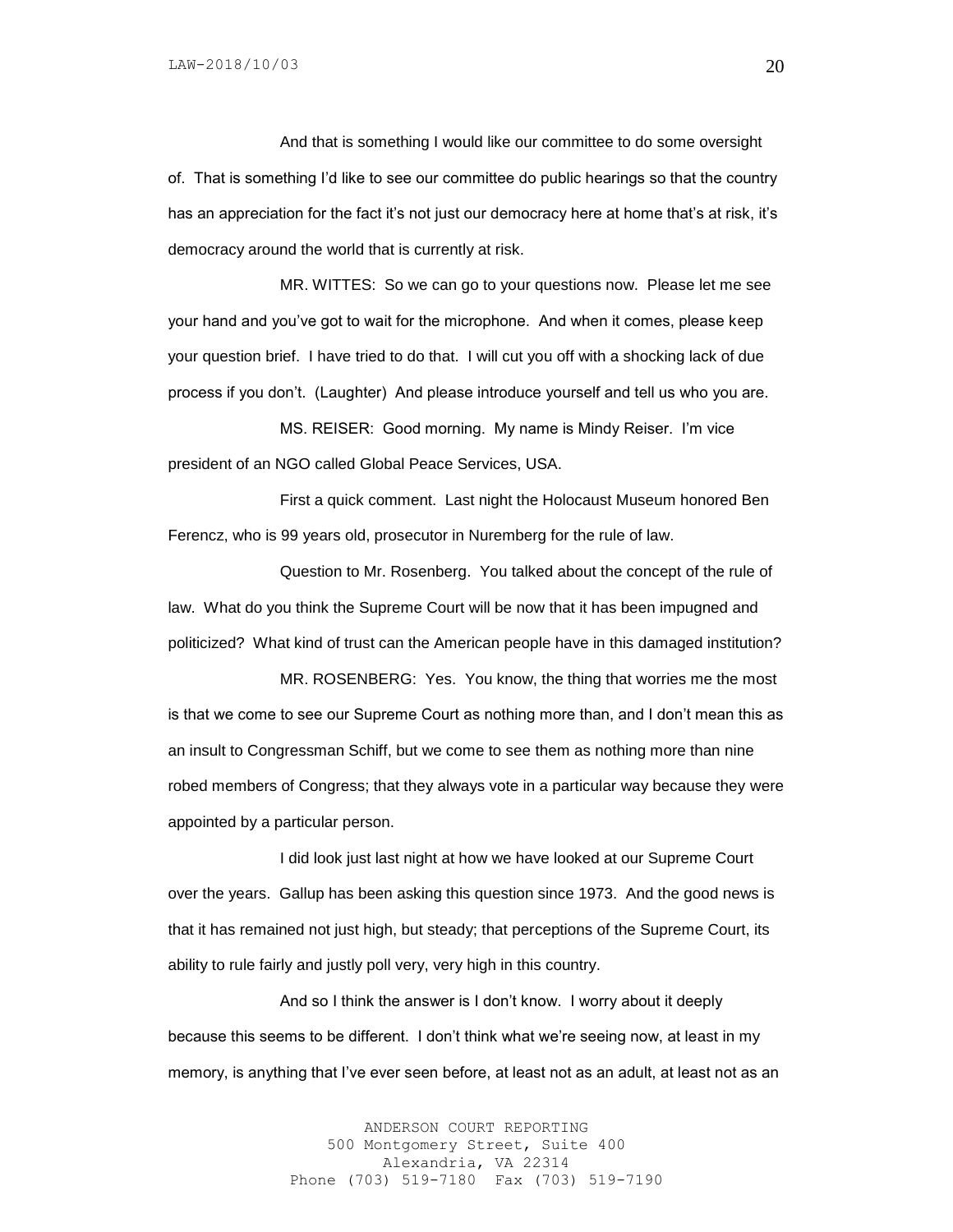adult paying attention.

And so elections have consequences. Presidents get to appoint, Senates get to confirm. But this seems to be more political than I've ever seen before, not just polarized, but political. And that worries me deeply.

MR. ADHIKARI: Thank you. My name is Gautam Adhikari. I'm a fellow with the Center for American Progress.

As a layperson I just wanted to know whether a President while in office can be prosecuted for federal crimes committed before he was in office, like tax fraud, for instance. (Laughter) And would it be possible to prosecute him for similar crimes, again, while he was not in office, after he has left office because he may have pardoned himself for those crimes?

MR. WITTES: Okay, there's actually a series of embedded questions in there. And let me just dispense with them all, if people want to chime in, feel free.

All of those questions are contested. Whether the President can be indicted at all is a contested question. The application of a self-pardon is a contested question. And whether the President can be made to be answerable for pre-presidential conduct is itself a contested question.

So I don't think -- unless people have something to say on the subject I'm -- but those are really complicated, dense issues that could take an entire panel themselves. But please.

MR. ROSENBERG: I think there was one other embedded question, which is can a President be indicted when he is out of office? And I don't think that really is contested. I think the answer is yes.

CONGRESSMAN SCHIFF: If I could just add, too, because this had me yelling at my TV set, which I rarely do. (Laughter) I know most of America's yelling at the TV right now, but I usually restrain myself.

But I was watching the other day as the question of whether you could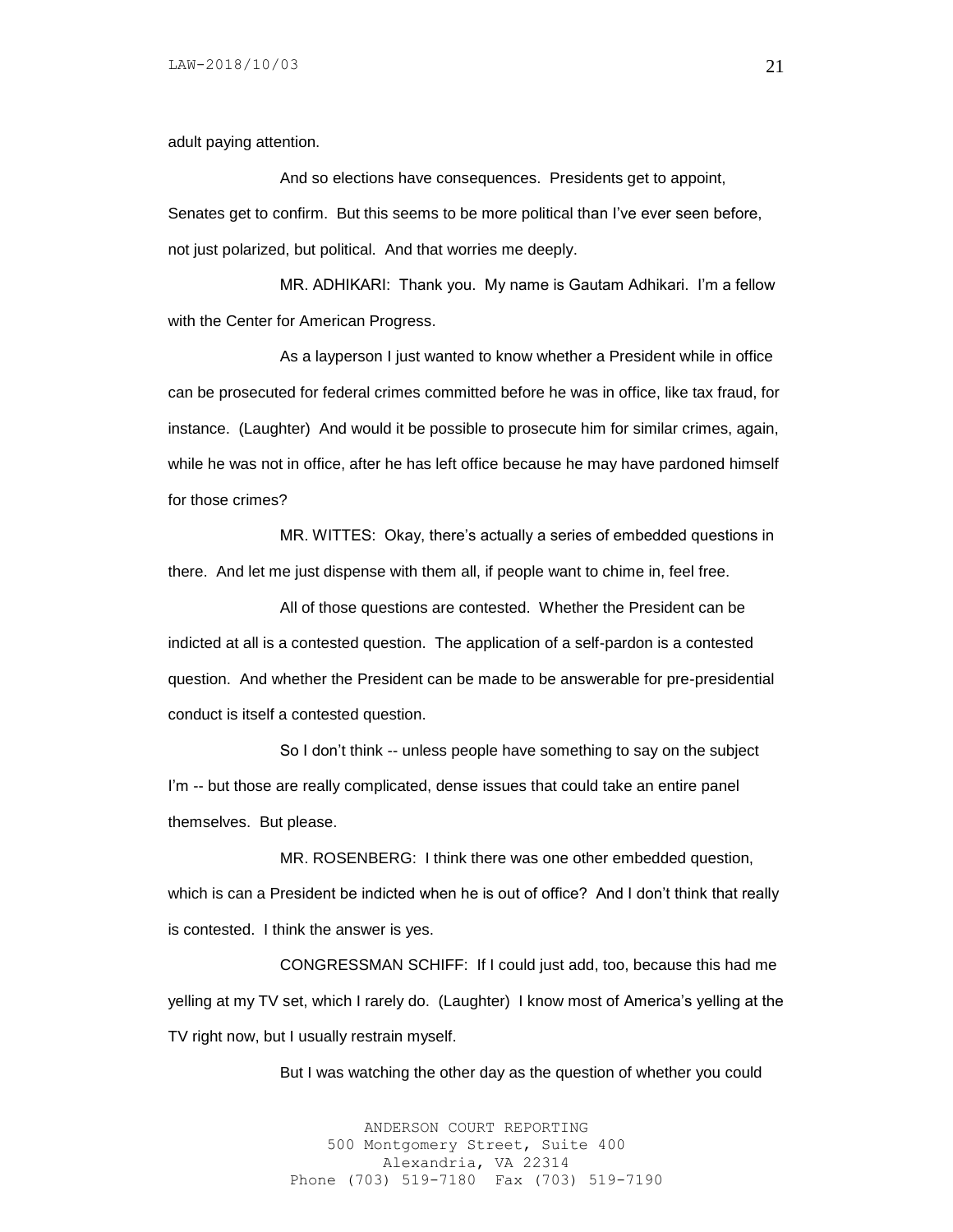be impeached for prior conduct came up and it was communicated that that was an open question. That's actually not an open question. I tried an impeachment case 10 years ago. We impeached a federal judge named Thomas Porteous for corruption.

There were four articles that may be relevant to modern times. One article was purely prior conduct. Another article was lying under oath during his Senate confirmation. On an overwhelming basis the Senate convicted on all those articles, including those two. So we now, by constitutional terms, in a country that rarely has an impeachment trial, have a very recent precedent that you can be impeached and removed from office both for prior crimes and for lying under oath.

Now, whether the evidence would rise to that level in either of the circumstances under discussion is a wholly different issue. But whether it can be constitutionally done has been resolved as recently as 10 years ago.

MR. WITTES: So one of the cool things about the Brookings Institution is you get to do something like what I'm about to do. David Priess is sitting in the audience and wants to ask a question. And you all should just know David was Bob Mueller's CIA briefer for a long time, and so is unusually well-positioned to ask this group a question. (Laughter)

> MR. PRIESS: And my question has nothing to do with that. (Laughter) MR. WITTES: And yet we will read so much into it. (Laughter)

MR. PRIESS: One of the issues of the rule of law that is most interesting to me is the erosion of norms, the things we take for granted historically. One of those, and the news just came out within the last couple of days, one of those is the inviolability of *Star Wars*, that Russian trolls may have been trolling the debate on the reception of the last *Star Wars* movie. Now, that's something I don't think, Representative Schiff, you have yet introduced legislation on, but I do recommend it. But it gets to the wider --

CONGRESSMAN SCHIFF: You know, I do represent Hollywood, so that could happen. (Laughter)

> ANDERSON COURT REPORTING 500 Montgomery Street, Suite 400 Alexandria, VA 22314 Phone (703) 519-7180 Fax (703) 519-7190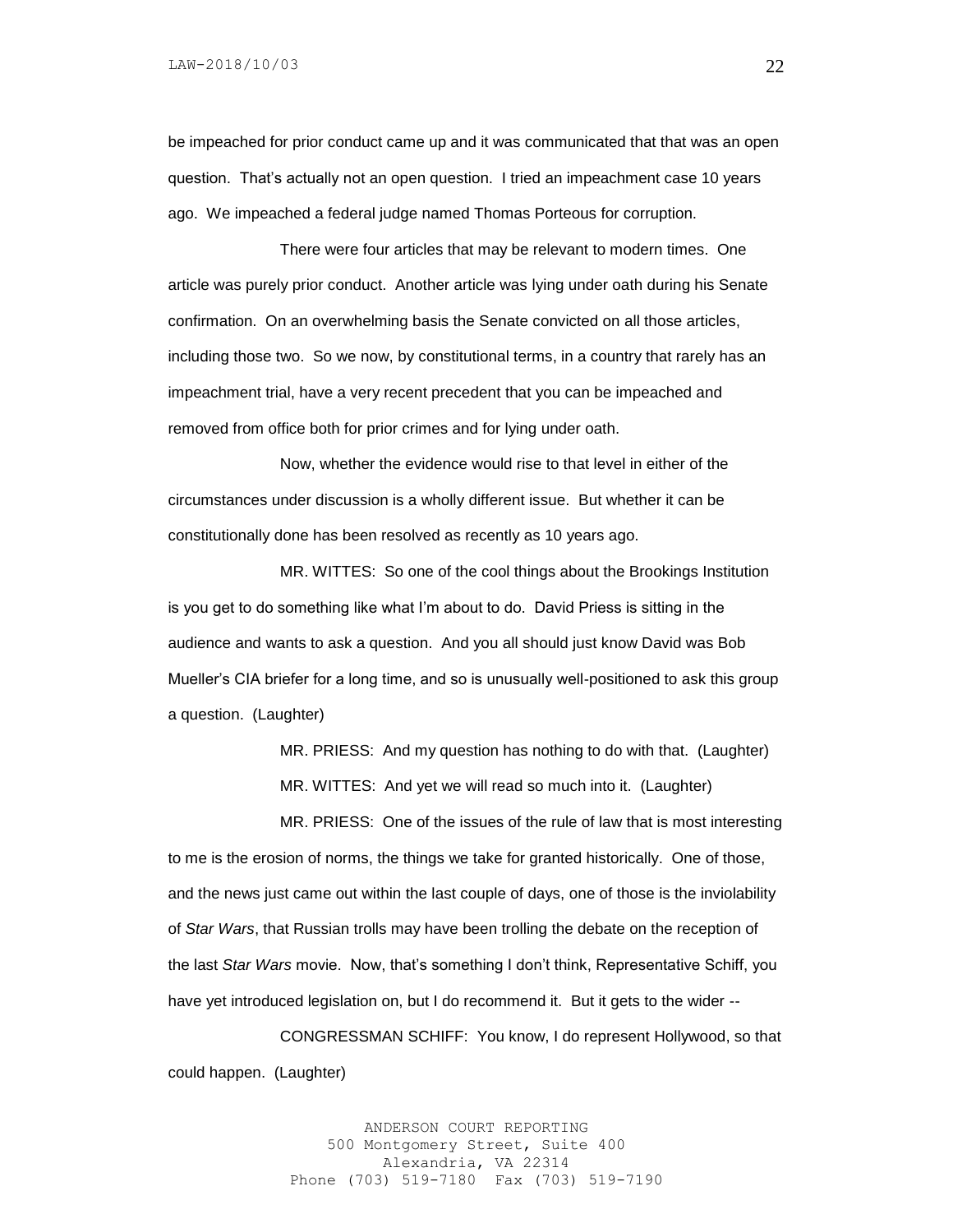MR. PRIESS: Exactly. It gets to the wider issue of norms. And one of the things that many of us are concerned about is the erosion of norms as a backlash to the erosion of norms we've seen. For example, stories about presidential advisors not giving him information that he would need to make national security and law enforcement decisions; or alternatively, not executing the policies the President has declared. These are things we've historically taken for granted.

And I'd like to hear each one of you just for a minute or two talk about the danger of the erosion of the rule of law, especially when it comes to longstanding norms about the presidency and how that could impact us going forward and how we can resist that urge to allow those norms to continue to break down.

MR. WITTES: So that is a great question on which to wrap up. And we don't have a minute or two for each panelist because we actually do have to end. But let's just have, staring with the Congressman and moving to the left, everybody address that. And then we will call it a morning.

CONGRESSMAN SCHIFF: Well, it is a great question and I think that the examples you give underscore the fundamental conundrum of people working within the administration, which is how do you ethically serve a deeply unethical man? And there's simply no good answer for that.

A lot of people have debated about whether Anonymous, this writer of the op-ed, should have written it at all or should have resigned or what not. It's all a struggle to figure out how you ethically serve both the country and nonetheless serve the President. And I don't have a clear answer to it.

I don't know that there's a way to legislate that particular norm. I would have to imagine that in the example that you gave that our intelligence agencies would give the President all the information he needs to make the decision without sourcing it; without, unless the President demanded to know, risking those sources by gratuitously telling the President what they are. And that's obviously far from ideal, but then the

> ANDERSON COURT REPORTING 500 Montgomery Street, Suite 400 Alexandria, VA 22314 Phone (703) 519-7180 Fax (703) 519-7190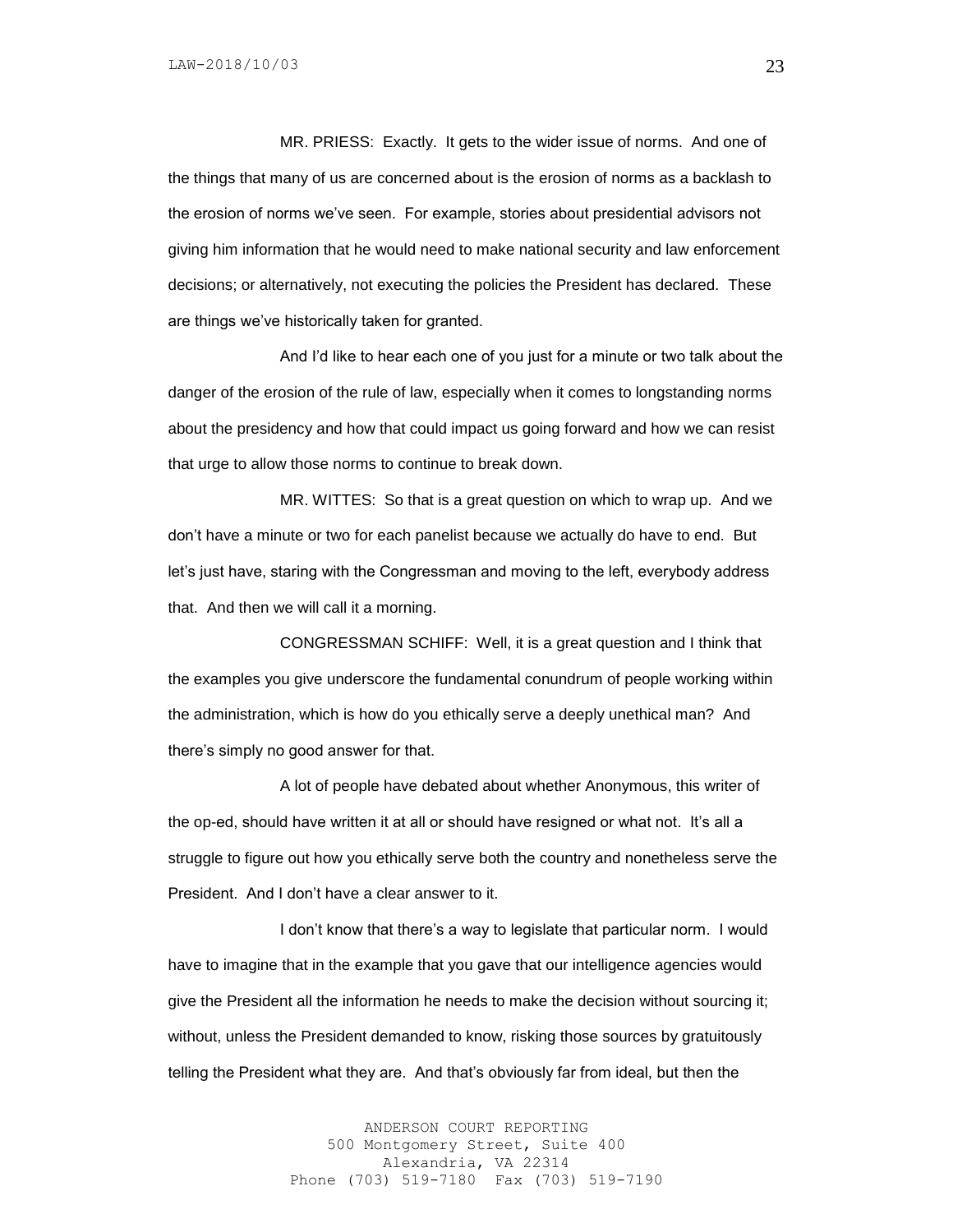situation is far from ideal.

I have been saying for some time that the flaw that emanates from this deeply immoral man is affecting the whole of government and it is. But I have to say, and I hate to leave on this bleak a note, as I watched the rally last night where the President denigrated Dr. Ford and the crowd applauded, it occurred to me that the flaw of that character is infecting the country and just what a vital role the President -- a President traditionally has in making us a more perfect union. And when you don't have a President who views that as a part of his job, how deeply destabilizing and destructive it is for the country.

MR. WITTES: Mary?

MS. McCORD: I think you also raise a really important question. I think it's very difficult for a lot of people working in government right now, particularly in the Department. I will tell you, you know, as a career person myself, I had intended to stay until my successor was appointed, and that became increasingly difficult really not only from the time this President took office, but certainly from the time Senator Sessions came into the Department as the Attorney General. Some of that was for policy reasons and some of it -- so I think ultimately I came to the conclusion that because I didn't feel that I could actively undermine policy decisions and other things that were being done, I needed to leave. Others have chosen a different course.

I have felt badly about leaving many times because I feel like everybody can't leave. If everybody leaves, you know, we're in a real problem. But for me in the role I was in interfacing with the Attorney General every single day and seeing some of the things that were happening, how national security was being used as a justification for policy actions that weren't justified by national security, for me the decision was to leave.

But I think it's a difficult one and I don't really condone purposefully trying to undermine the President, but I also understand why people would feel the need to do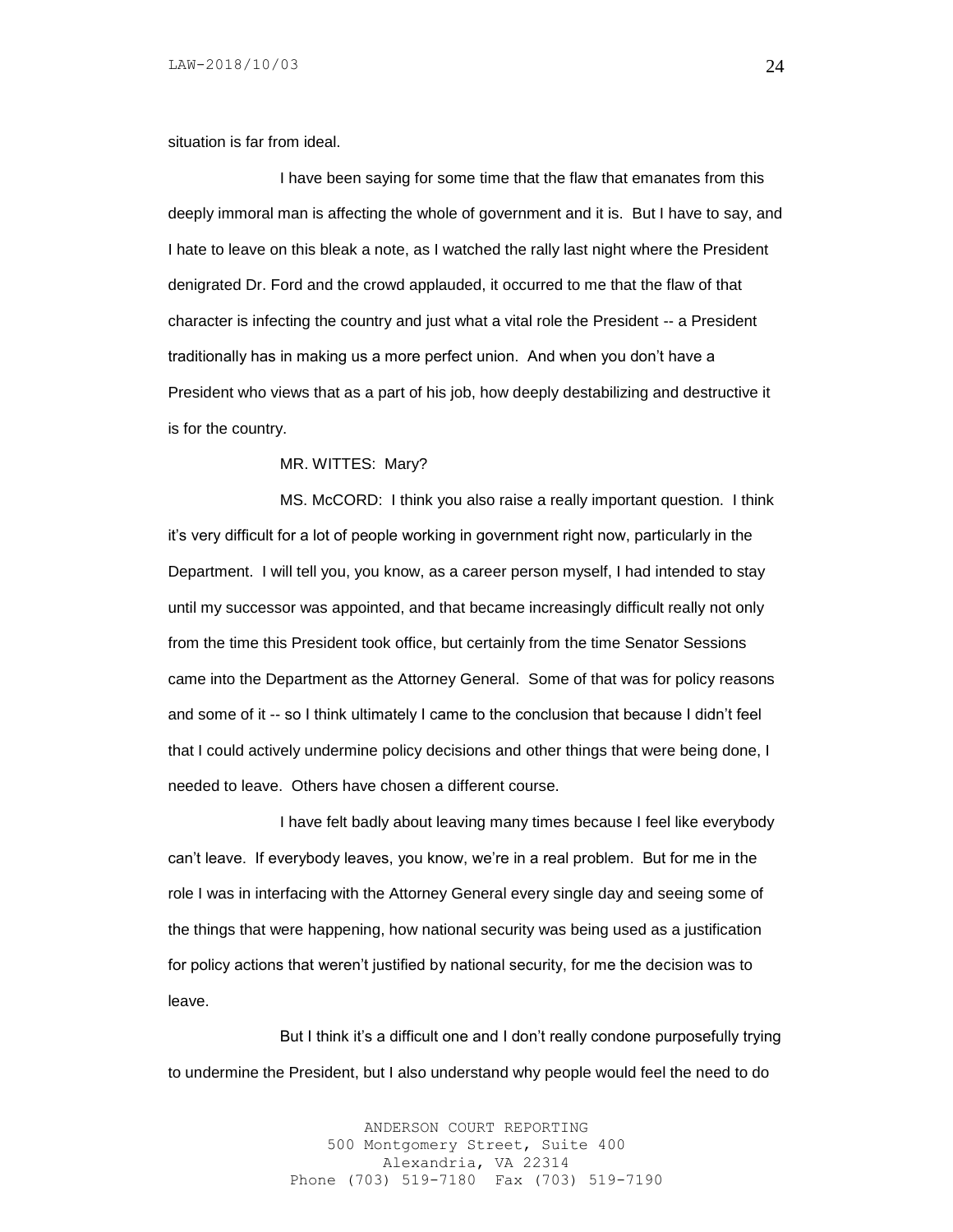that.

MR. WITTES: Chuck, wrap us up.

MR. ROSENBERG: I will. And by the way, I had the pleasure of seeing David every morning when I was on Bob Mueller's staff in 2002 and 2003 at I think 7 a.m.

MR. PRIESS: On a good day. (Laughter)

MR. ROSENBERG: On a good day, which was essentially four hours after Bob Mueller got to the office. (Laughter)

I have a rather simplistic and binary view of this, David, which is that you either -- you serve faithfully and any President is entitled to faithful service or you resign. And I've been thinking about that for a long -- well, not a long time, but since that Anonymous article came out whether I'm taking too simplistic a view, whether there should be a middle ground.

I'm still of the belief that there is not, that it is a binary choice and you do one of the two: you serve faithfully or you resign. Because I think that middle ground can be dangerous because then you have people picking their own path and that is, in a sense, what we're talking about here today. I believe in a sense that undermines the rule of law.

So, like Mary, I resigned. I could not stay in a job where I was uncomfortable doing the things I was being asked to do. And that only gave me one option and I exercised it. But I'm not sure I'm right, David. It's something that I wrestle with.

MR. WITTES: Please join me in thanking the panel. (Applause)

#### (Recess)

 MR. WITTES: So we are, as the panel clears, go directly into a conversation with Ken Starr, who has materialized over my right shoulder. I have done a lot of interviews in my life, I have never done an interview with somebody who not only wasn't there, but who I was facing the opposite direction from. And so this is a little bit awkward,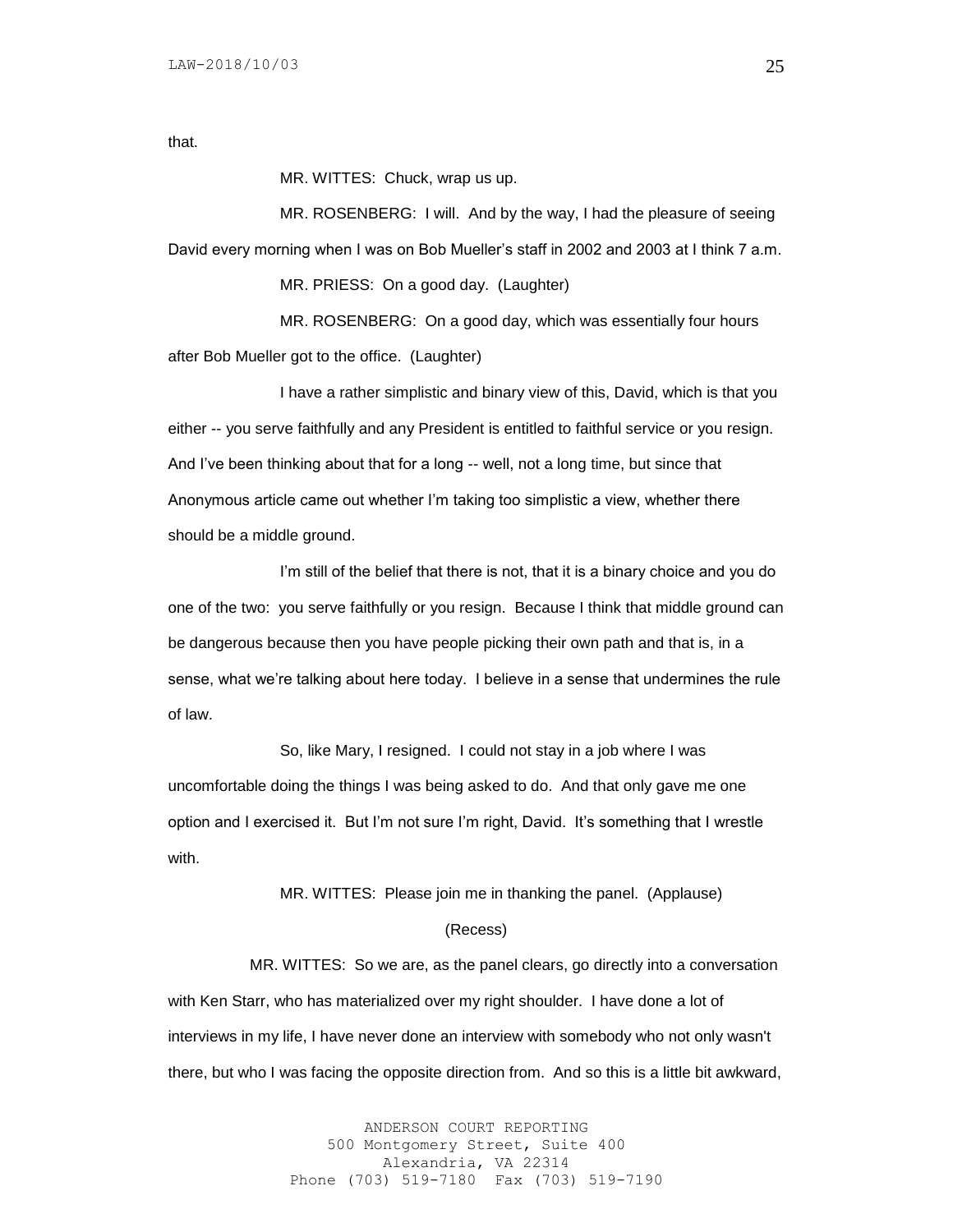and I apologize for that.

But, Ken, thanks for joining us.

MR. STARR: My pleasure. Thank you.

MR. WITTES: So there is a question that I have been thinking about in reference to you through this entire summer and spring as these news stories have arisen that Bob Mueller is writing a report. And you were one of the few people in the country whose name is attached to the word "report" in quite the way it is. And so as the audience may not know, I wrote a book about the independent counsel investigation under Ken Starr, in which I explored and critiqued your understanding of that role in relation to the reporting function of the office.

And so I'm interested in your thoughts about how we should understand these press reports that Bob Mueller is working on some kind of report. How do you understand that? And as an initial matter, what sort of report do you think he's likely working on?

MR. STARR: It's obviously a speculative matter. We cannot know. I have great confidence, by the way, in Bob Mueller and his professionalism and his integrity. But when we go to the regulations under which he is operating, we see a very stark difference with the regime that Congress I think unwisely inaugurated in 1978, created the then special prosecutor and the counsel provisions, because 595(c) of that statute pointed very expressly toward impeachment. It was a thumb on the scales setting forth a very modest standard requiring the independent counsel, in words that were quite obligatory, very clear, bring to the House of Representatives when there is "substantial and credible information that an impeachable offense" -- left, of course undefined -- "may have been committed". We're in a totally different regime now, and it's a better regime. That is to say Bob was appointed by the Justice Department, is an officer of the Justice Department, and is operating under the policies and directives of the Justice Department. I cannot imagine that whatever report he is working on is one that is designed to be a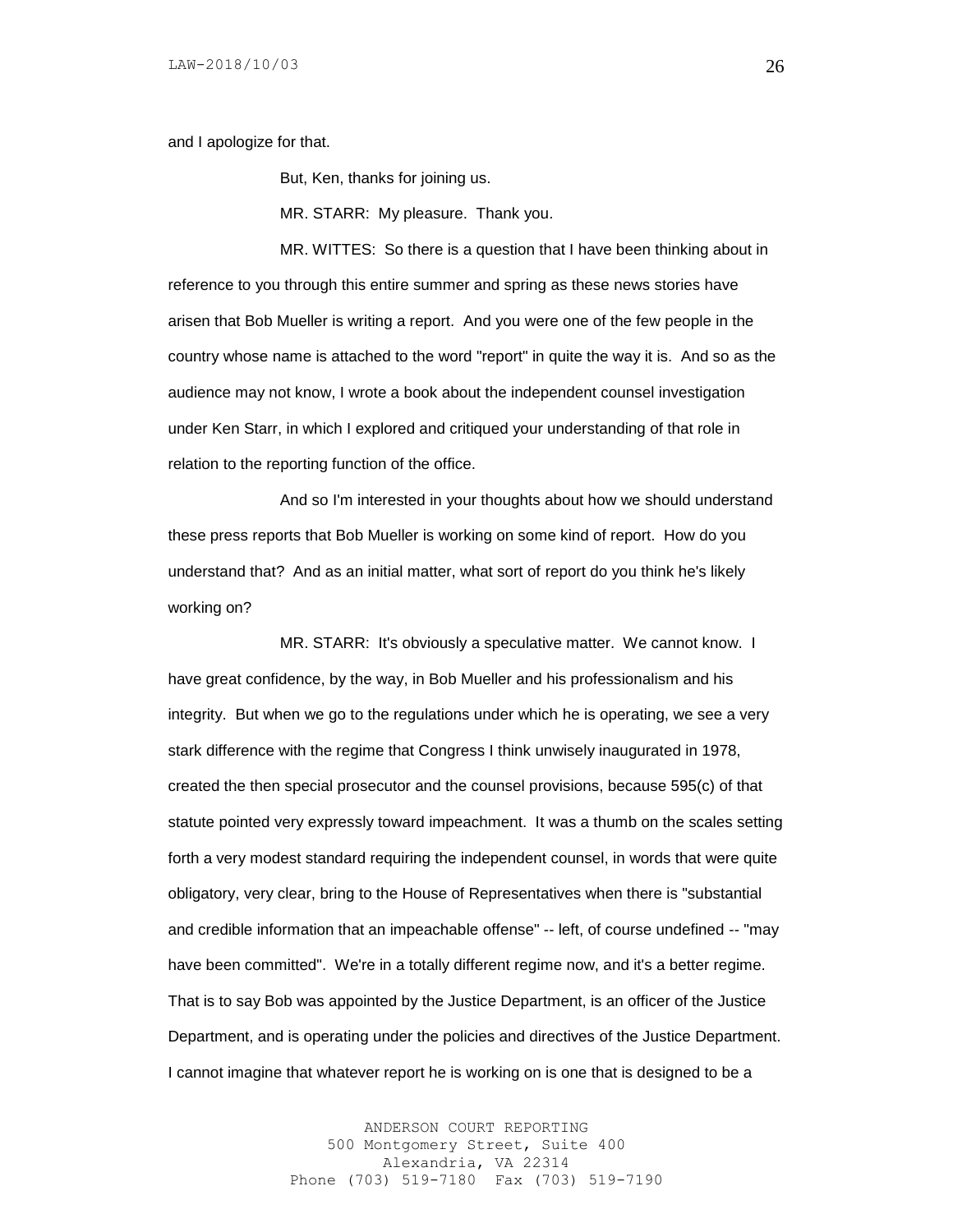public kind of document, as opposed to a document that gives an accounting to the Deputy Attorney General Rod Rosenstein, who then may do what he wants to with it, including obviously an information sharing role with the Congress.

So I think we are dealing with a much healthier and much less politicized approached. One of the many flaws of the independent counsel statute, from the appointment process, removing the appointment process from the Executive Branch and putting it into a special apparatus of the Judiciary, and putting the Judiciary in a very odd and awkward position, is that there is nothing in the regulations that refers to impeachment. So as Bernie Nussbaum, the very able first counsel to President Clinton, said -- and I'm paraphrasing -- don't sign this reauthorization of this law. This is a dagger aimed at the heart of the presidency. And that's precisely I think what it was. We are out of that and I think we've depoliticized the process by virtue of the Janet Reno regulations.

MR. WITTES: So your assumption is that when the press -- or the president's lawyers, who seem to be the sources of all of these relevant stories -- when the press talks about Mueller working on a report on obstruction, that it is not an impeachment referral at all?

MR. STARR: That would be my assumption. Now, again, Bob Mueller reports to the deputy attorney general and the deputy attorney general has to -- and Jeff Sessions' absence due to his recusal -- has to interpret those regulations. So there may be an interpretative gloss in light of the facts that in an exercise of discretion the report should be in fact be more wholesome, more complete, more thorough, as opposed to what one might contemplate is an executive summary that doesn't necessarily lay out the evidence pro and con.

And one of the reasons is that if indictments are not sought, then the Justice Department is under its traditional policies not to be holding press conferences setting forth reasons, information, why it's not taking action in terms of going to the grand jury and seeking an indictment. That's part of our protections I think as a free people.

> ANDERSON COURT REPORTING 500 Montgomery Street, Suite 400 Alexandria, VA 22314 Phone (703) 519-7180 Fax (703) 519-7190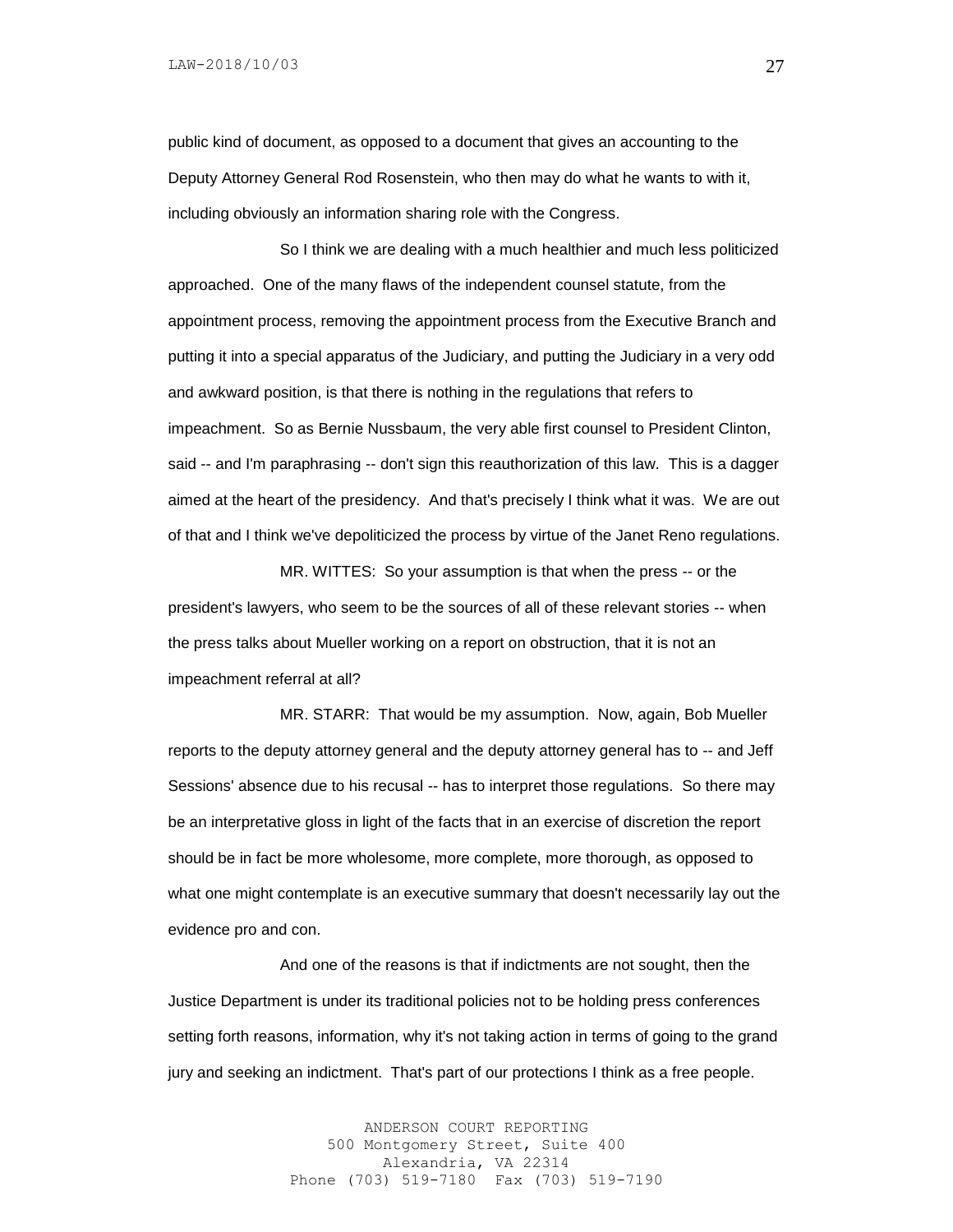And part of the criticisms that were directed -- I think quite properly at then Director Comey -- that he should not have been holding these press conferences explaining the reasons why he did not think an indictment was appropriate, for a number of reasons, including usurping the powers and authority of the Justice Department.

So I think we're just at a very different and healthier structural environment, much more consistent with our system of accountability under separation of powers.

MR. WITTES: If we assume that you are correct, that whatever Mueller is working on is a document to be sent to the deputy attorney general, the acting attorney general, not a document meant to be sent to Congress, and that it may not have some of the same narrative or sort of broadly elucidating material, but may be much sparer than the final reports of the independent counsel, under the independent counsel law, or the impeachment referral that you guys wrote, this puts an enormous premium on the role of Rod Rosenstein, the deputy attorney general, who -- I don't know of coincidentally or not -- cut his teeth working for you in the Office of Independent Counsel.

MR. STARR: Right.

MR. WITTES: Rosenstein has been kind of famously under enormous pressure of late, and wedged between the Office of Special Counsel, which he has, in my opinion done a remarkable job of protecting and allowing to do its work, and the President who, you know, publicly regards it as a witch hunt and decries it as 17 angry democrats, in a fashion that must have resonance for you in terms of the way people used to talk about your office.

Talk about the role of Rod Rosenstein here and the, you know, every day we wake up and there's a suggestion that today may be his last day in office. How should we understand who Rod Rosenstein is with reference to this whole process?

MR. STARR: Rod is just fraught with integrity. He is completely committed to the rule of law. He turns square corners. He will call them as he sees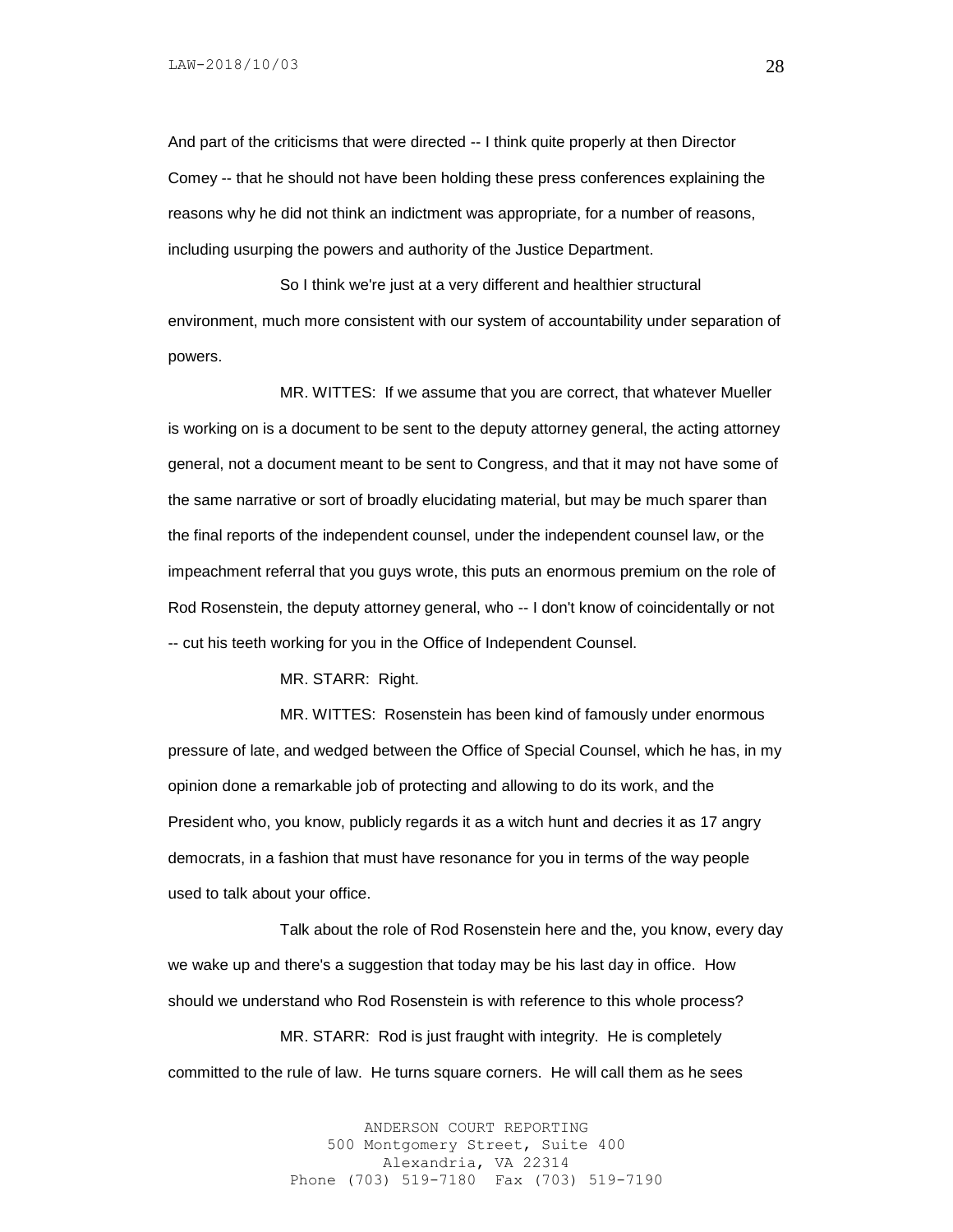LAW-2018/10/03

them. So in terms of the report, I could see him with the exercise of his discretion. I think he has discretion under the regulations. I could see two reports being prepared, somewhat analogous to a proposed indictment. As I recount in my recently published book, we seriously contemplated the indictment of Hillary Rodham Clinton for various and sundry wrongdoings in Arkansas. That proposed indictment was supported by a very elaborate prosecution memo. I could see now, under the current circumstances, an executive summary, a much more summary document by definition, and then a very thorough report that would not in fact be submitted to Congress. But that again would be a discretionary call by Rod Rosenstein.

I think the country should have complete confidence in Rod given his impeccable record. And, yes, I did work alongside him. He was on our trial team that resulted in the jury convictions after a very hard fought three month trial in Arkansas of the president and the first lady's at the time business partners, Jim and Susan McDougal, and the sitting governor, Jim Guy Tucker. And these were serious felonies connected with the collapse of Madison Guaranty Savings and Loan. Rod came to us from the Justice Department, he returned to the Justice Department, where he had a very splendid record. And then, of course, I think as everyone in this audience very well knows, he served with great distinction as United States Attorney. In the best traditions of the Justice Department, he was appointed by a republican president and remained as United States Attorney with a democratic president with the enthusiastic support of two democratic senators. Rod is a republican, but above all he is a rule of law guy.

So I think we should have great confidence in him, including just in his courage. The prior panel talked about do you resign as a matter of conscience and so forth. Rod Rosenstein is that kind of person. He will -- if directed -- I don't think he will be -- to take action and he thinks it's inconsistent with the rule of law, he will resign.

MR. WITTES: One more question and then I'll let you go. One of the striking optical differences --when you talked about how this regime is more healthy than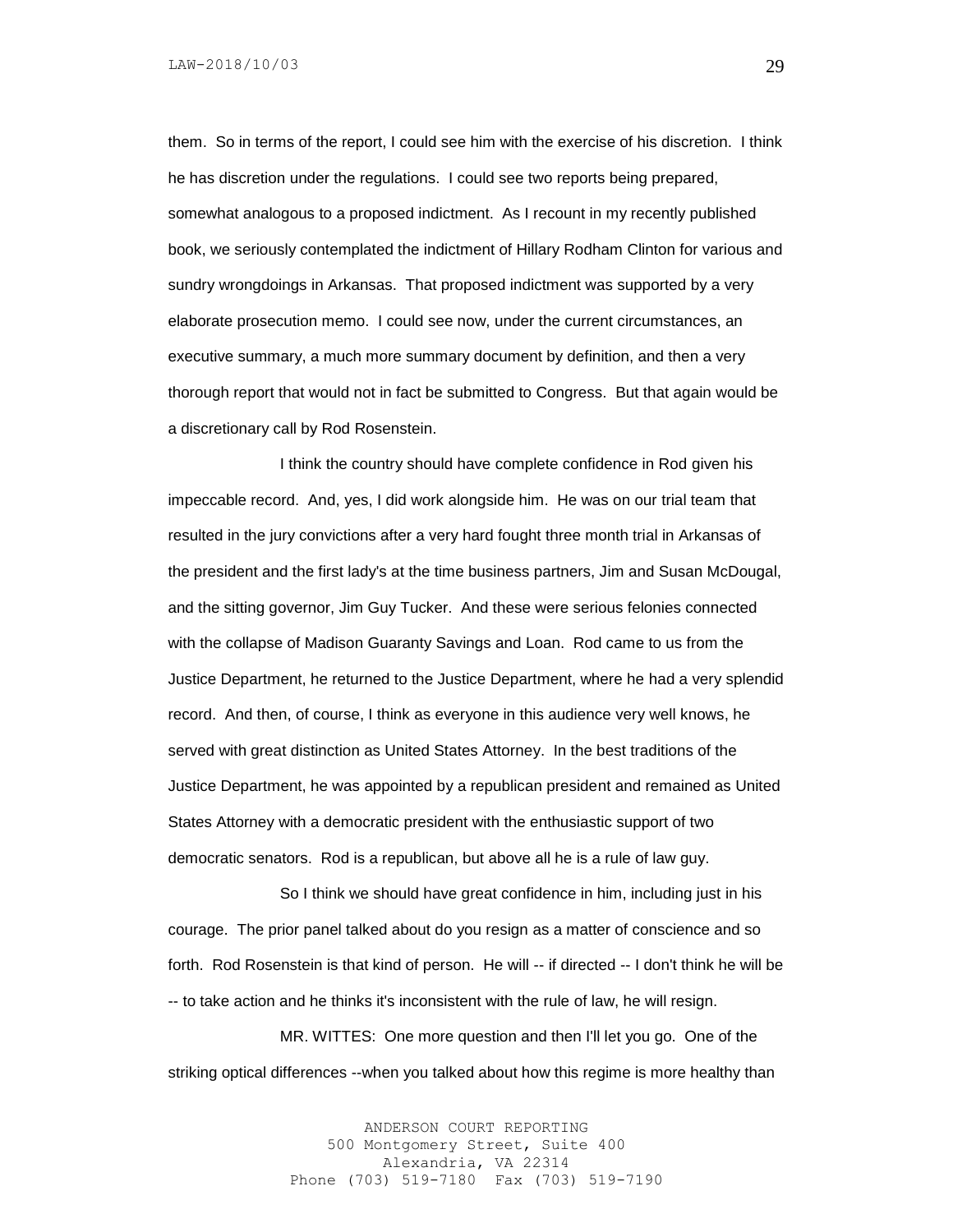the independent counsel regime -- one of the stunning optical differences between this era and the era under the independent counsel law is that whenever the Office of Special Counsel brings an indictment it is the deputy attorney general, the acting attorney general, not Bob Mueller, who is up there at the podium giving a press conference about it. And I just want your -- if Janet Reno -- if you had been serving under this regime and Janet Reno had been situation to you the way Rod Rosenstein is situated to Bob Mueller and she had had to go out and make all the announcements, or had been willing to, how would that have changed the operating environment in which you were serving?

MR. STARR: I think it would have greatly promoted public confidence in the work of the office. Just as Bob Mueller is under assault, we were under assault. Judge Walsh, when he was investigating here at the Reagan Administration, was under assault, because we were out there all by ourselves. What Bob Mueller has is essentially the insulation and the protection of the deputy attorney general, confirmed by the Senate. I wasn't confirmed by the Senate and Janet Reno, throughout -- I am partially critical of her conduct toward the very end of our investigation -- when -- she was a rule of law person, she was appointing independent counsels when she felt that the need was justified by the facts. I think she was obedient to the law. And for Janet Reno to go out and to announce the indictment of Jim and Susan McDougal and Jim Guy Tucker might have saved us a trial. We might have gotten a few more guilty pleas. We had a number. There were 14 criminal convictions and guilty pleas during the course of the investigation.

But it shows the American people that there is in fact accountability in the form of our separation of powers, checks and balances, and that a Bob Mueller cannot go wildly astray on what might be viewed as a rogue kind of roving prosecutor. Because we know -- at least those who focused on the issues know -- that he is checked under these regulations by Rod Rosenstein.

> MR. WITTES: Ken Starr, thank you so much for joining us. (Applause) MR. STARR: My pleasure. Thank you.

ANDERSON COURT REPORTING 500 Montgomery Street, Suite 400 Alexandria, VA 22314 Phone (703) 519-7180 Fax (703) 519-7190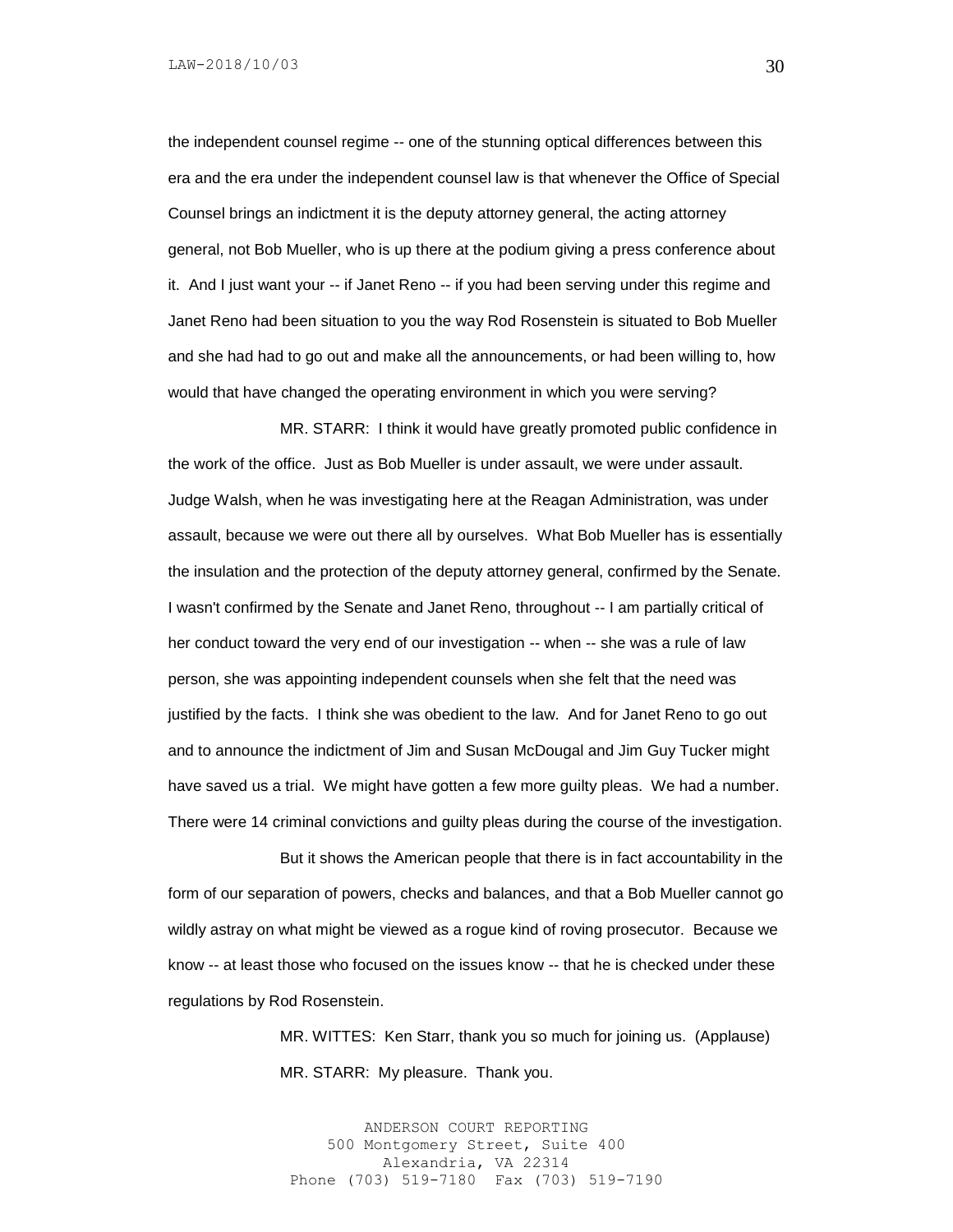MR. WITTES: So, we are going to be joined by our second panel now. Give us a second to invite them out.

MS. HENNESSEY: They asked me to mention that there are a number of open seats up front. If anyone at the back wants to kind of fill in up here and grab a seat, there are open ones.

Okay. Thank you to everyone for joining us today. I'm Susan Hennessey; I'm a fellow here in Governance Studies at Brookings, and I'm the Executive Editor of Lawfare. I'm very excited to be moderating this panel, which is going to be on examining congressional government oversight and their role in preserving the rule of law.

Before I introduce our panel I will note that we have saved about 15 minutes for audience questions at the end.

With that, I am delighted to introduce our very distinguished panelists. I will go from closest to furthest. So first is David Jolly. David served in the U.S. House of Representatives from 2014 to 2017 representing Florida's 13th District. Mr. Jolly has held an impressively diverse array of positions in Congress, ranging from an intern to a member, and has worked outside of Congress as an attorney and political consultant. He is currently a frequent politics and policy analyst on MSNBC and CNN, among other networks.

Past him is Danielle Brian. Danielle is the Executive Director of the Project on Government Oversight, a non partisan independent government watchdog, whose investigations into corruption, misconduct, and conflicts of interest achieve a more effective accountable and ethical federal government.

Past her is Charles Sykes, a Contributing Editor at the *Weekly Standard,* the host of the magazine Daily Standard Podcast, and an NBC, MSNBC contributor. His most recent book, "How the Right Lost Its Mind", was released in October 2017. Mr. Sykes is currently a member of the Knight Commission on Trust, Media, and Democracy,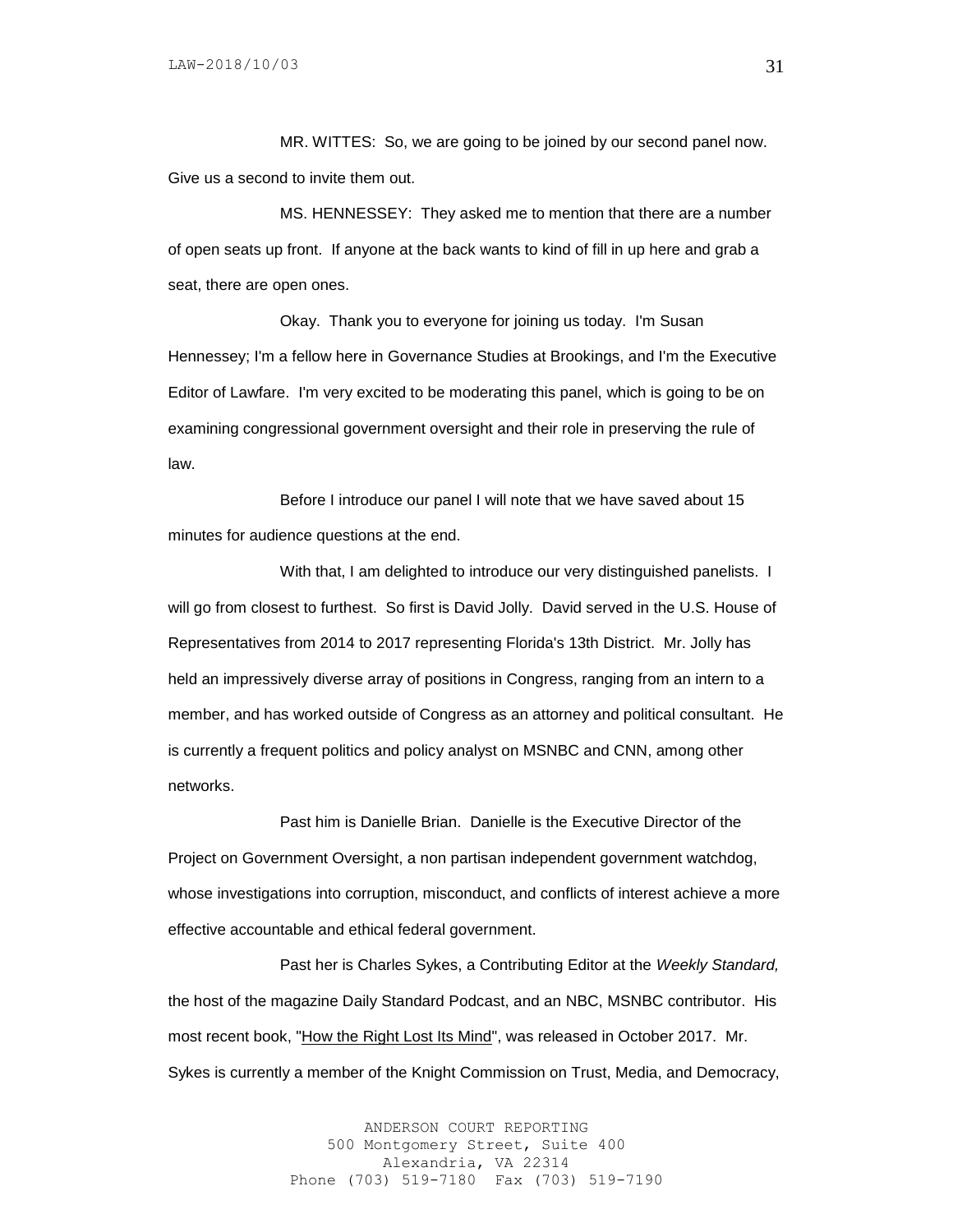is on the advisory board of the Democracy Fund, and is a member of the board of Stand Up Republic.

Past him is Congressman Elijah Cummings, who currently represents Maryland's 7th District in the U.S. House of Representatives, and has since 1996. Congressman Cummings is the ranking member of the Committee on Oversight and Government Reform. Representative Cummings is also a senior member of the House Committee on Transportation and Infrastructure.

So, before we dive into what I hope will be a lively and conversational discussion, I have asked Congressman Cummings to start us off by sharing some of his thoughts on what the role of Congress is in preserving and fortifying the rule of law.

CONGRESSMAN CUMMINGS: First of all, good morning everyone. I'm sorry, good morning, everyone. I thought maybe you didn't hear me. Thank you very much. I am indeed honored to be here this morning. I want to thank the Brookings Institution for inviting me here today and Miss Hennessey for your very gracious introduction.

For the past seven years I've served as the top ranking democrat on the Oversight Committee. I've served with both republican and democratic chairman and with republic and democratic presidents. I've seen oversight work well and I've seen it work poorly. We have a very unique committee. We have a duty to conduct independent oversight and then use what we learn to propose effective reforms.

The House rules give our committee authority to investigate any matter at any time. That's a lot of authority. This is consistent with the founding fathers' intent for Congress to act as the ears and eyes of the American people, especially when overseeing how the president runs the Executive Branch.

Our obligation in Congress is not just to fund the Executive Branch, it is to get the receipts. Our obligation is to root out corruption and abuse of authority. We cannot develop reforms if we do not determine what went wrong. Unfortunately, for the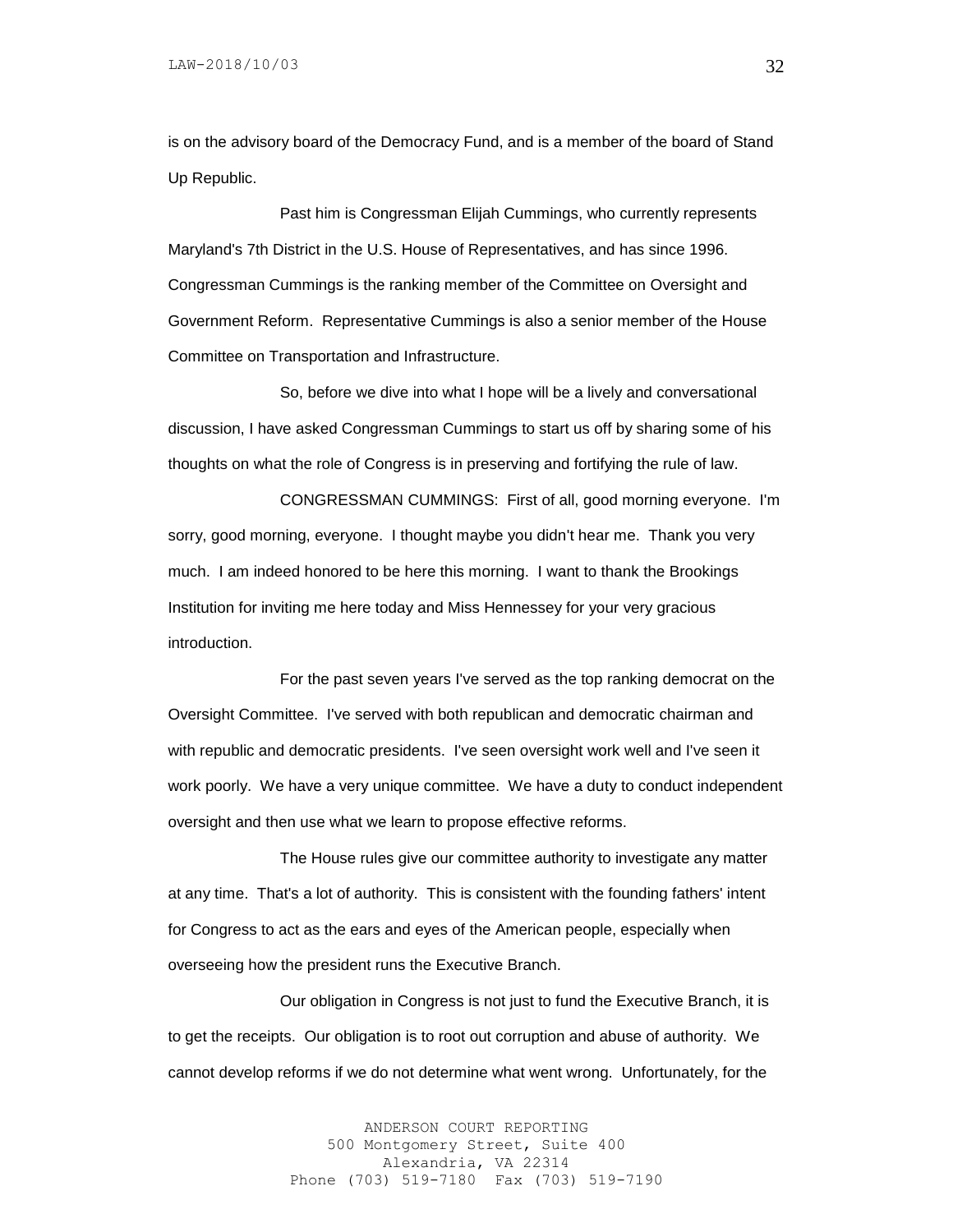past two years the republican majority has essentially abandoned this responsibility. They have prevented our committee from conducting credible oversight on a large array of issues. And let me be very clear, this is not a normal way of doing business. It's simply not. Even for a republican chairman investigating a republican administration. For example, in the aftermath of Hurricane Katrina, our chairman at the time, Tom Davis, who I have a tremendous amount of respect for, led an investigation of the Bush Administration's response. Imagine that. The republican chairman investigating a republican president. It's difficult to believe it in today's climate, but that's what was normal. Chairman Davis obtained half a million pages of documents from the Bush Administration and held nine hearings in less than six months. He issued a subpoena for emails from the top Bush Administration officials. He got more than 22,000 pages of documents from the White House. And he issued a 569 page report criticizing the Bush White House, federal agencies, state government, and private contractors for their failures. Davis is a republican.

Last fall the hurricanes that struck Puerto Rico and the U.S. Virgin Island were one of the most devastating natural disasters in our history. They resulted in far more deaths than Hurricane Katrina. Yet, Chairman Gowdy held no full committee hearing, he refused to even ask -- to even ask the White House for documents. He issued no subpoenas. He would not even allow us to vote on requiring agencies to turn over documents requested by the chairman himself. He requested the documents and then would not back it up when basically the White House said, hell no, I'm not giving you a damn thing. That's the climate we're in right now.

The problem is that when you look back at the report Chairman Davis issued after Hurricane Katrina, he warned about the exact problems we are seeing again today. He warned that FEMA should have had contracts in place before the hurricane to provide emergency services, food, and water. That seems basic, but after the hurricanes in Puerto Rico, FEMA had to rush to award a contract worth -- listen up -- worth more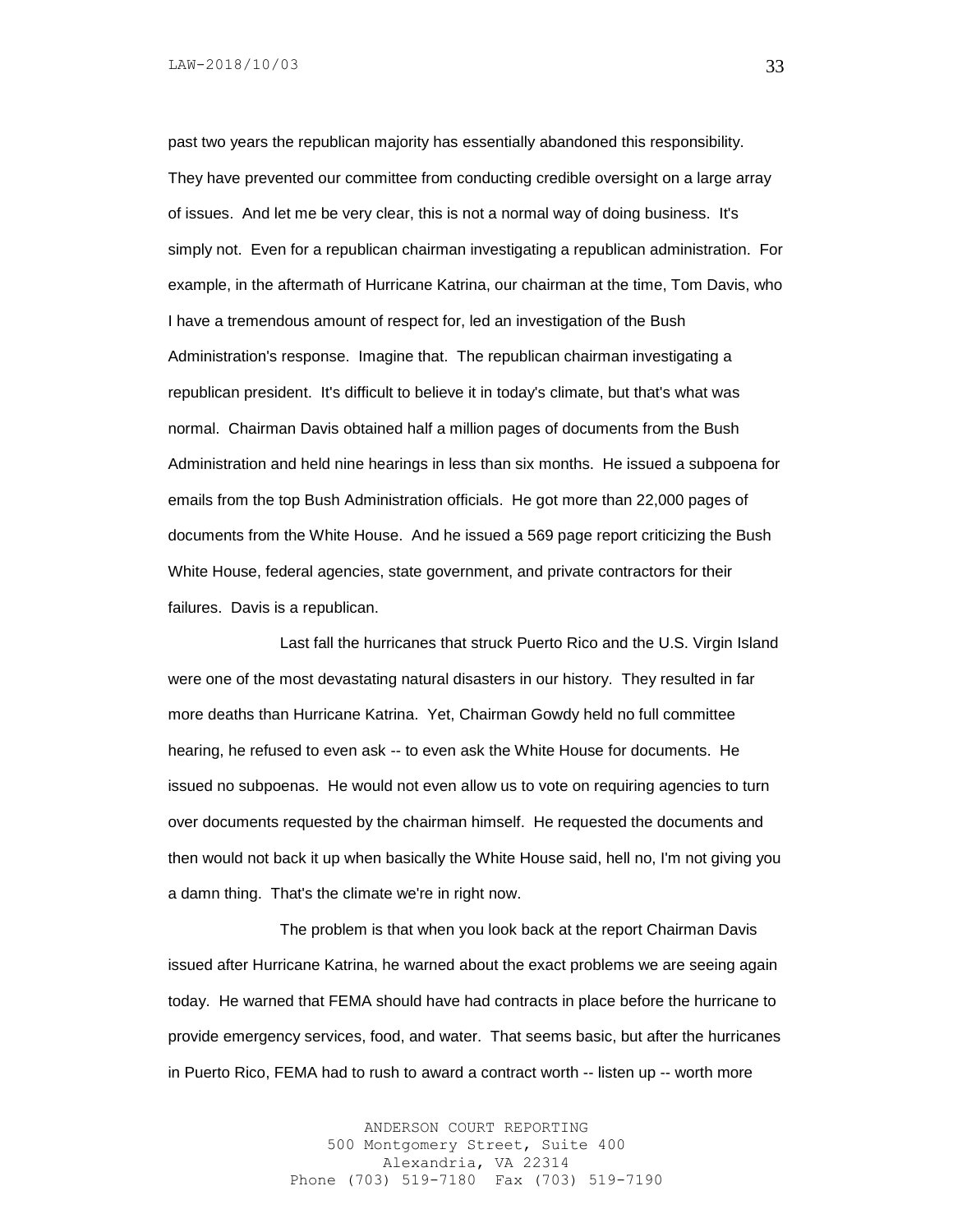than \$150 million to a small business that other agencies had essentially deemed ineligible. They had to cancel the contract within days and people were starving in the meantime. We're better than that.

Why has FEMA reverted to its past mistakes? Why did the President head out for a long weekend at the golf course in New Jersey in the immediate aftermath of the hurricanes? Was there a communications breakdown between the White House and the first responders on the ground? We do not have the answers to these questions and they are not theoretical. They can mean the difference, ladies and gentlemen, between life and death. The American people want their government to work effectively and efficiently for them. Oversight is what makes that happen. The name of the committee is oversight and government reform. Oversight means you've got to have information. If you don't have information you're in trouble. You've got to protect whistleblowers. A lot of our research comes from whistleblowers. Got to protect them.

During the eight years of President Obama's Administration I worked repeatedly with republican members of our committee to investigate and conduct bipartisan oversight of the Executive Branch.

As I close, in fact, not many people know this -- and this is going to shock people -- but I signed as the ranking member more than 800 bipartisan letters with Chairman Chaffetz and Chairman Issa. I'm not sure, but that very well may be a record.

The founding fathers charged Congress with serving as a truly independent check on the Executive Branch. It is time for Congress to do its job. We need to hold hearings, obtain documents, and if necessary, issue subpoenas. That is how we will hold this President and this Administration accountable to the same standards to which we have held every other president and every other administration.

Thank you. (Applause)

MS. HENNESSEY: Thank you, Congressman Cummings. I should also note that we did invite Chairman Issa as well, although he declined to participate in this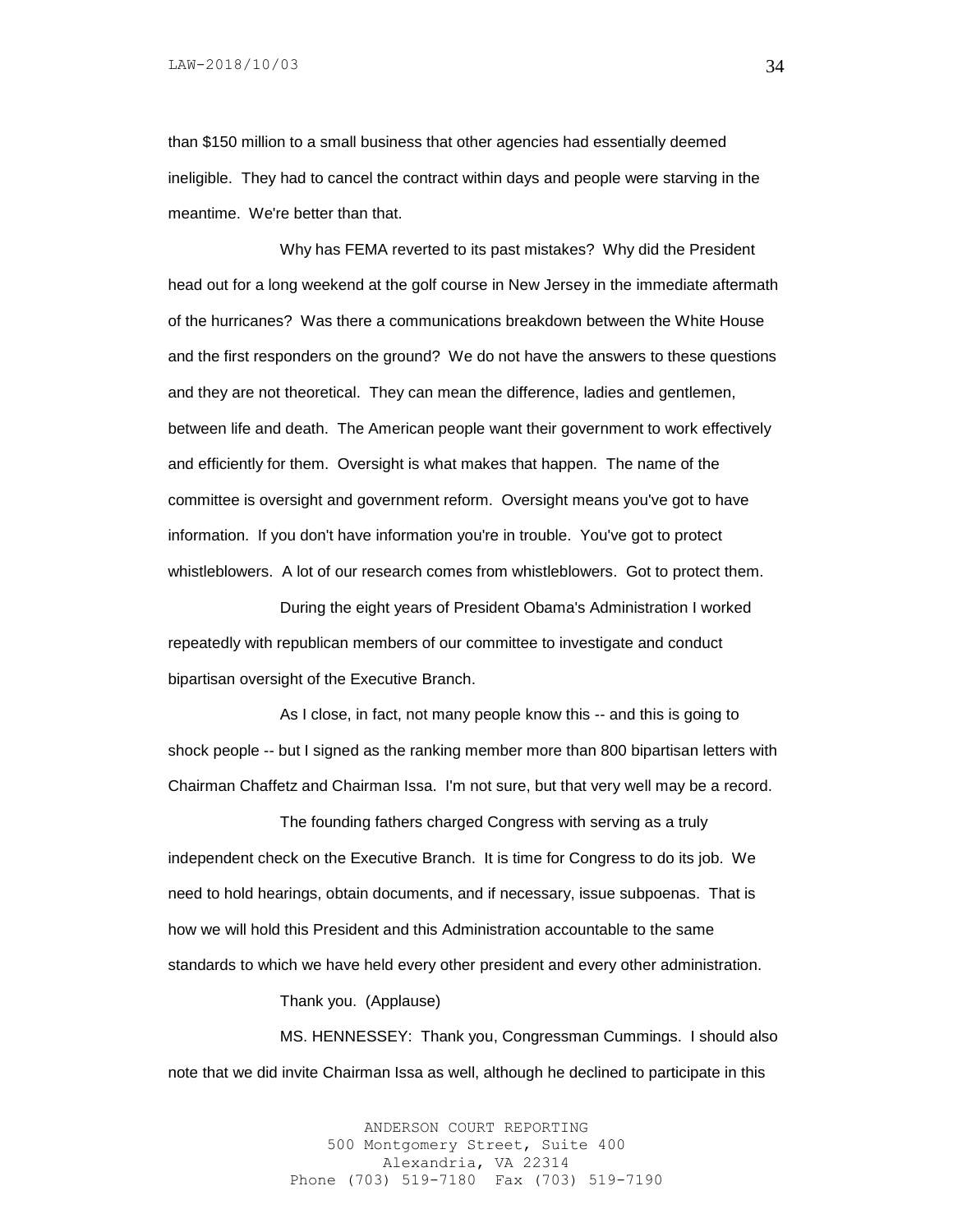conversation.

So I'm going to begin with an observation paraphrasing Walter Shaub, the former OEG Director -- a statement that he made on this very stage -- and that's that you don't hear about congressional government oversight when things are going well, and we've been hearing a lot about congressional government oversight lately. (Laughter)

So while I welcome any optimistic panelist to sort of challenge that assumption, I do think the task here today is a little bit to dissect a bad news story.

So, to kick that off, I'll start with Danielle and then ask David to share thoughts. On this question, you are both astute and long time observers of Congress, what oversight actions are you seeing right now that are especially alarming or don't look like a healthy functioning Congress to you?

MS. BRIAN: Thank you, Susan. It's a pleasure to be here. And it was terrific to hear the Congressman speaking with such full throated defense of the role of Congress and its oversight responsibilities.

I think it's important to put where we are now in a little bit of historical context. And you saw a sense of it a little bit in the earlier panel, which was talking about the role of congressional oversight when it comes to national security. Something that I've been concerned about -- we've been concerned about for a while, is that Congress to some extent has been ceding a lot of authority to the Executive Branch. You especially see this in oversight of the intelligence communities. And you heard Congressman Schiff referring to trust from the agencies to be able to get information as Congress. And from our perspective, part of the problem has been that, to some extent, Congress has been allowing the Executive Branch to cede a lot of authority away from the Congress.

So we're now at a point where, for example, the Justice Department's Office of Legal Counsel has legitimized the current circumstances where the agencies are refusing to honor minority requests. Congressman, I think you have something like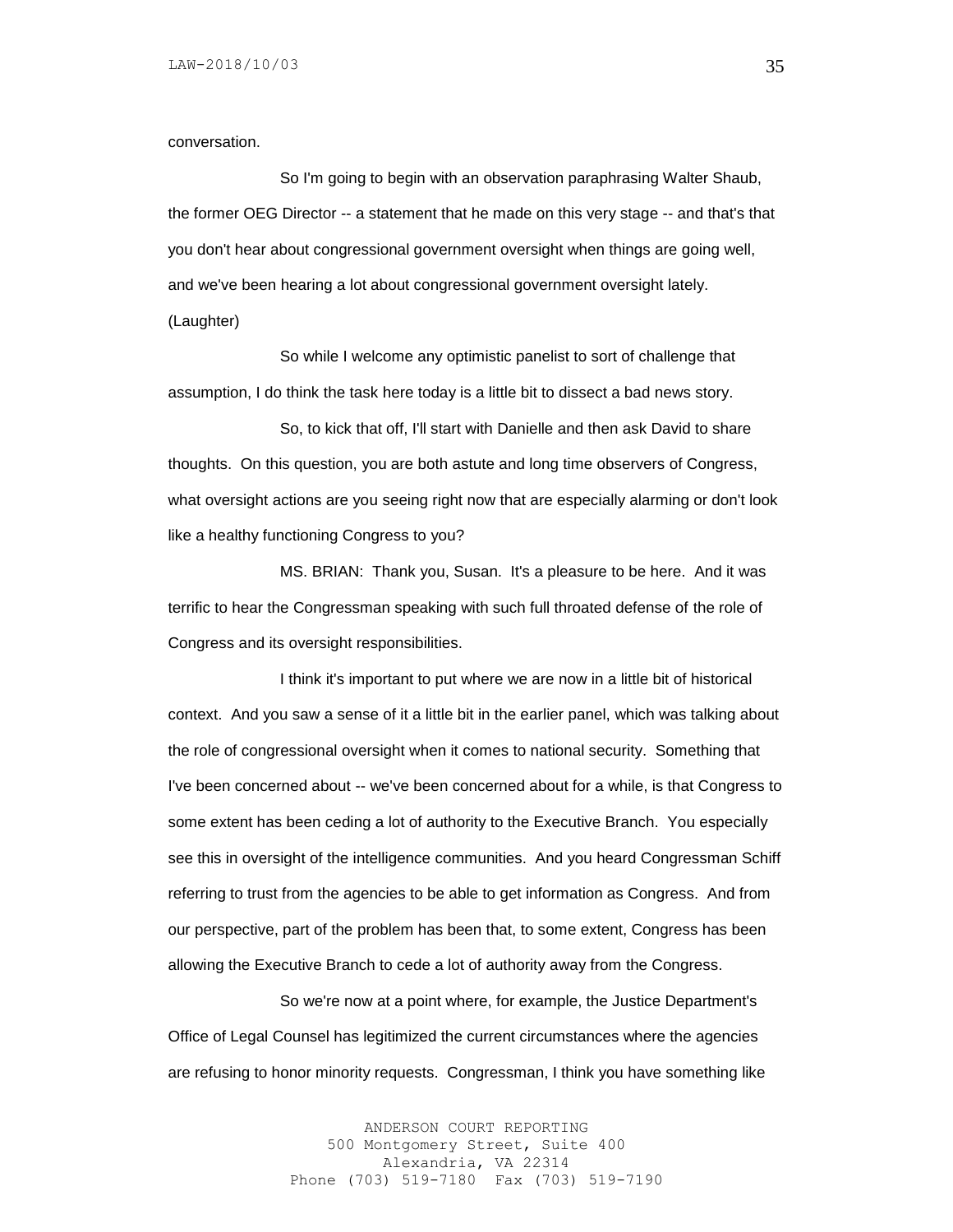64 outstanding requests that are being entirely ignored, if that's right.

MR. CUMMINGS: That is correct. (Laughter)

MS. BRIAN: And so that's just a completely broken system. If the Congress has sort of allowed itself to be getting ignore, and now it is literally being ignored.

And in particular, two things that strike me as particularly alarming. One Congressman Schiff referenced was in the House intel committee's work, when you actually had members of Congress voting not to be able to see information, that's just astounding. I mean at that point we actually called for those members of Congress to step down from the committee, because you're abdicating your responsibility if you're choosing not to get information. And that's again what we saw in the last couple of weeks in the Senate judiciary committee when you had members saying we actually don't want information. Happily, that seems to be stopped this week. But those are two moments of sort of shocking inappropriate behavior by Congress.

MR. JOLLY: So, I would add to that, I would agree with it, but I would also add there are multiple layers of oversight that can occur on Capitol Hill. Most of your functioning committees, if they're doing their job, are engaging at least in some level of oversight.

So for roughly 20 years I worked within the appropriations environment. Part of the job was essentially almost to audit some of the more questionable accounts, if you will, to identify spending requests that came in, as well as contracts that were awarded, and investigate those. But it is only one function of your standing committees, which is why the importance of the oversight committee, particularly in this environment, comes into focus.

As a student of the institution, I always like to point out there are two areas in which we as voters and as citizens can approach judgment of political actions. The first is in basic moments of integrity, leadership integrity, political integrity, decision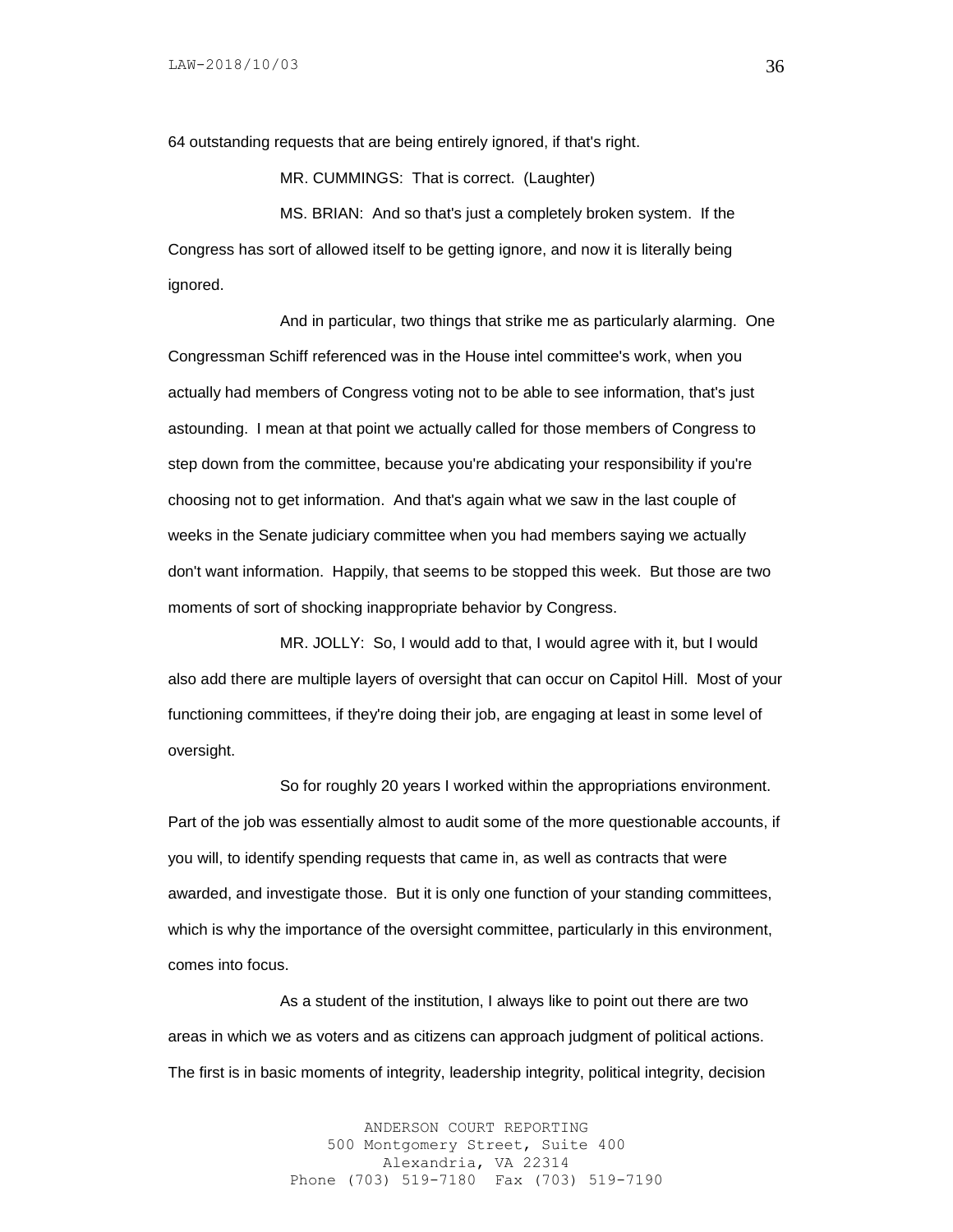making. It is fair for us to make assessments of the integrity with which leaders serve. The second is to begin to examine the structural challenges that have brought us to where we are. And those are two very different things. The first lane has a little more passion to it, the second is a little more academic, if you will.

But, look, two examples that kind of highlight where we are in this oversight environment. Though it was a special committee and not the House government oversight committee, go back to the Benghazi investigation where the majority leader at the time, Kevin McCarthy, in his quest to become speaker of the house, admitted -- admitted that the investigation was a tool to try to hurt Hillary Clinton's viability as a candidate. It was not to get to the facts, it was to be used as political tool.

We are in an environment -- to the Congressman's credit and to the points you were making-- where the oversight committee has become a tool of the majority. And I will say this as a republican, at the discretion of a republican majority over the past decade, to his point, it was not always like this. But the current class of republican leadership has decided that the committee is a political tool that they will use in times of divided government against a democratic president and that they will not use during the time of the Trump Administration. That is simply the reality.

We can have a longer conversation about the structural challenges, but the last thing I would add in that lane, and it is an academic answer to a more passionate question, I think we could begin to approach a conversation of whether or not we should give the minority greater tools on the oversight committee, regardless of who controls the Congress, approach it more like the ethics committee where you have an evenly divided committee, equal number of members on both sides of the aisle, perhaps grant subpoena authority to both the chair but also the ranking member, or perhaps create a consensus way to issue subpoenas; some tool that empowers the minority on oversight greater than they are right now and then trusts the leadership and trusts the ability of those competing interests, if you will, to function.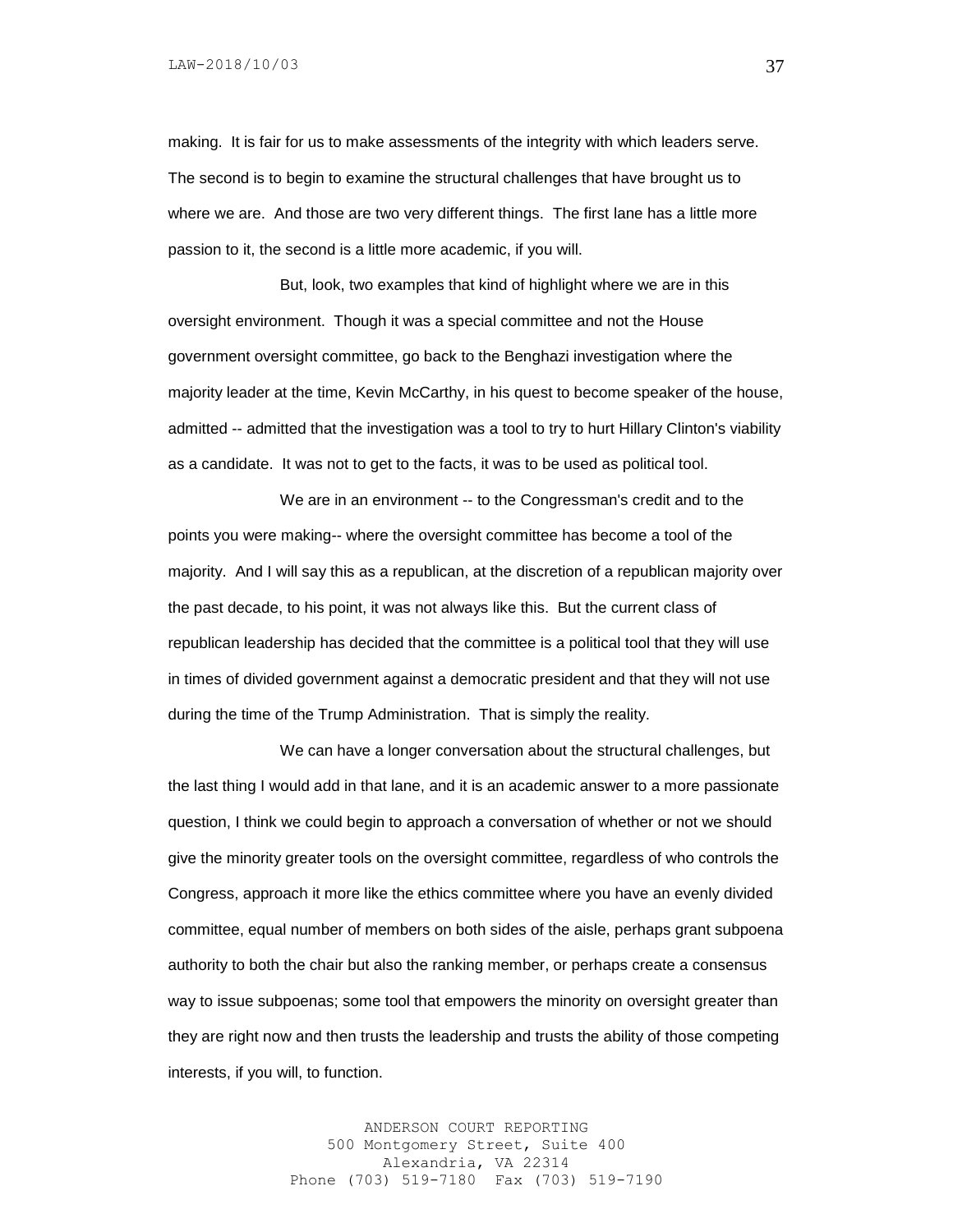MS. HENNESSEY: So, Charlie, I'm interested both in your observations on anything we've heard thus far, but also to the extent that Danielle and David both focused on some negative things that we are seeing occur, whether or not you think there are areas of congressional inaction -- inaction in sort of areas of traditional congressional oversight function that you think people also should be paying attention to.

MR. SYKES: Yeah, thank you. I think this whole subject is really an indication of institutional decay. The Congress was not supposed to be a Constitutional potted plant. The Article 1 is Article 1 for a reason. And I think the abdication of responsibility is one of the tragedies of our time that members of Congress just don't have the pride to say we are a coequal branch of government. But I think what we're finding out -- and I will get to your question -- is the whole system of checks and balances more of a metaphor and that our system of government, with all of the norms, a lot of it is based on an honor system. And what happens when you have dishonorable people vested with this un-checkable power.

So in terms of things that are not being -- and really glad that Congressman Cummings addressed this because I've been told that it's naive to expect a political party to exercise oversight to an administration of the same party under normal circumstances. Obviously you've answered that. These are of course not normal times. But I think in terms of things that ought to be investigated, and I'll give you five just right off the top of the bat -- and I think that Congressman Cummings highlighted probably the most egregious example of things that were not investigated. The failure of the Congress to hold hearings of oversight into the government's handling of the hurricane in Puerto Rico is frankly indefensible. There is no possible justification for that. But that's also true on a number of different areas. Why do we not have congressional hearings, public hearings, about what is happening on the border with the separation of children. You know, how did this become a strictly partisan issue? Why does everything that we're finding out, you know, we find out on television, but members of Congress have not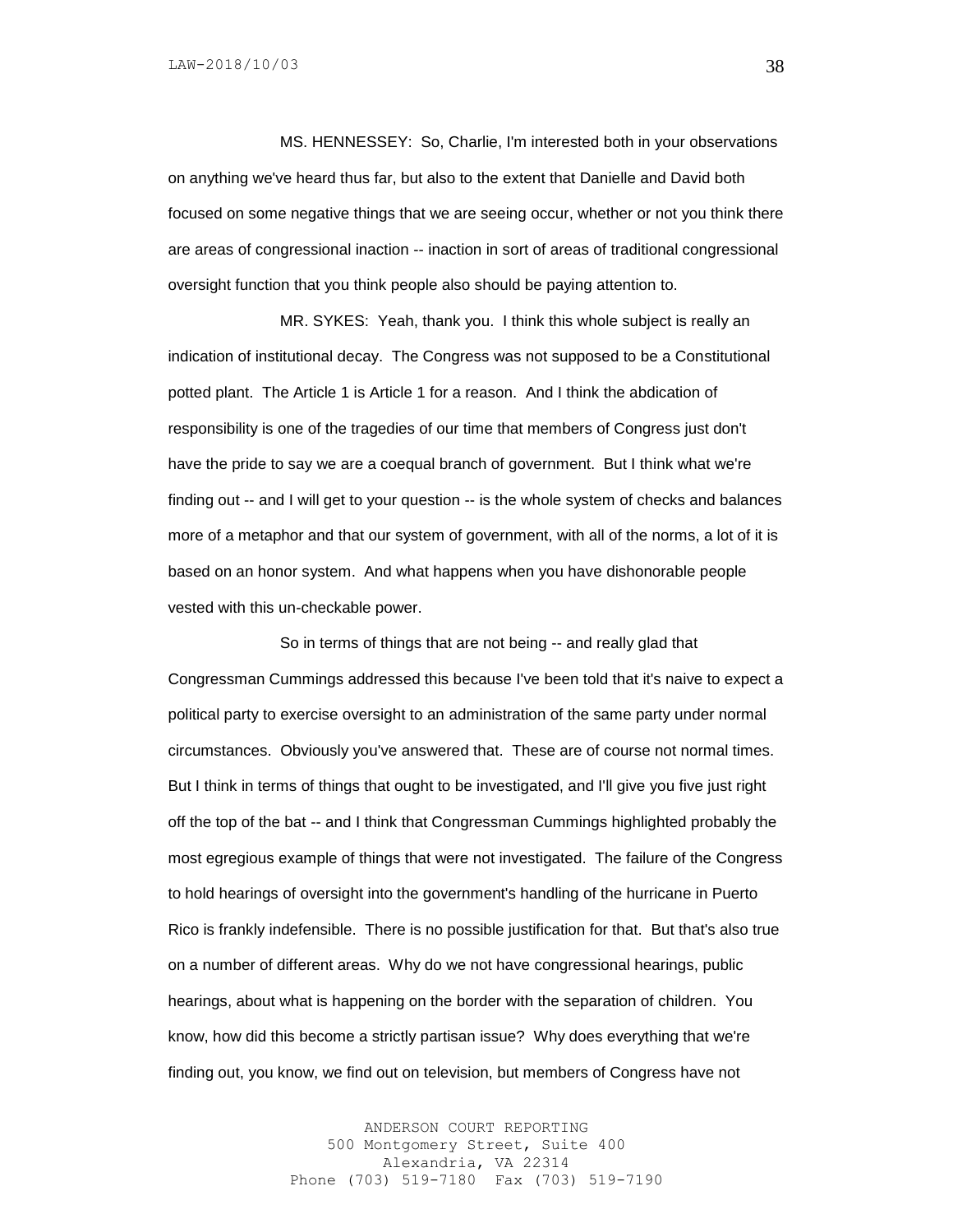exercised oversight into what appears to be either in reality or potentially a humanitarian crisis. And, of course, certainly a bad moment for the American brand -- and, by the way, I hate that term "brand".

I think it was Senator Whitehouse who used the term "open corruption". I think that this is obviously one of the areas to have Congress begin to ask about conflicts of interest, about in fact the -- whether or not there are elements of kleptocracy in our own system. And just based on the news in the last 24 hours, this would be a great time to have congressional hearings about income tax forms (laughter; applause) and ask some fundamental questions about not just the President's income tax forms, but really, frankly, as a larger investigation of the manipulation of the system.

And, obviously -- and I'm going to get to Russia and what Congressman Schiff has talked about -- it is one thing for Congress to fail to exercise its watchdog functions, but in the area of the Russia investigation and the House intelligence committee, they not only have failed to be watchdogs, they have made the conscious decision -- with the support unfortunately of congressional leadership -- to be lapdogs and to go from not asking these important questions to actively enabling some of these behaviors. And I think that is going to be one of the darkest moments in congressional history.

And, finally, I would certainly hope that the next Congress on this issue of the rule of law will ask very, very tough questions about the communications between the White House and the Department of Justice, the communications between the White House and the FBI, to really probe into whether there is undue influence, political influence over these processes, because this is really the nexus of the rule of law when you have a president who I think is either ignorant or actively contemptuous of the rule of law. And right now there are communications going on within the Justice Department, within law enforcement, and within the White House, that I hope that we will learn more about with congressional oversight.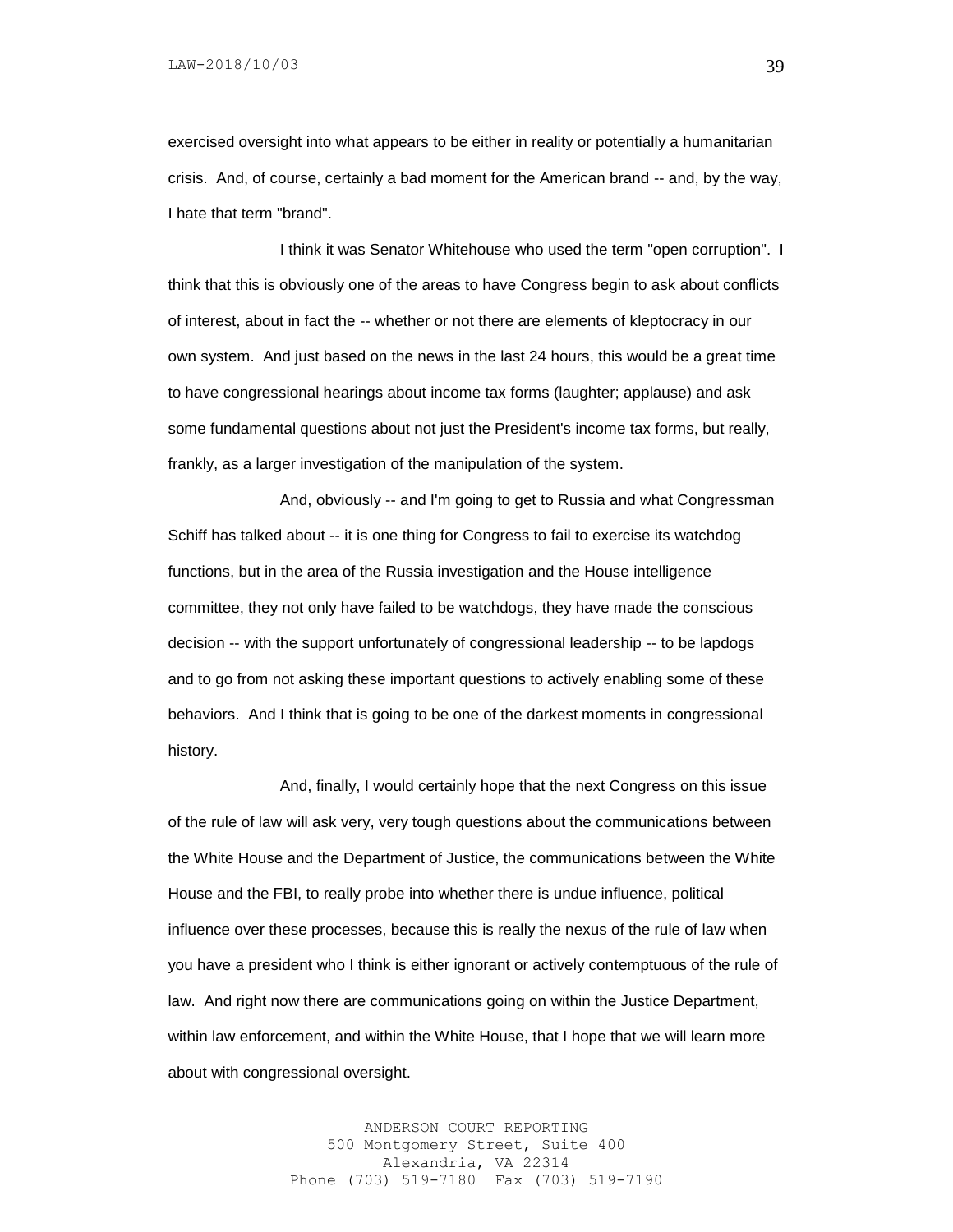MS. HENNESSEY: So, Congressman Cummings, everyone thus far has sort of spoken about institutional decay and these structural issues that really are rooted in a form or partisanship I don't think we've quite seen before in the legislative branch. I'm wondering if you can speak to some of the specific challenges of conducting oversight in the minority? So what are the tools that you need? What are the specific issues that you're coming up against as the ranking member?

MR. CUMMINGS: Yes. That's a great question. The first one I've already talked about, is being able to get information. Let me tell you, if you cannot get information on our committee you might as well go home and play golf, even if you don't play golf. (Laughter) No, I'm serious. You cannot do it. And Charlie made a great point, this is just not about the business of my republican friends laying back and letting things happen, they actively become defense counsel for wrongdoing. I mean that's a double --I mean think about what I just said. We're supposed to be the check. And so what we're doing -- what we find ourselves doing is trying to get them to be accountable -- not only get the President to be accountable, but the Congress to be accountable, which is very - and that makes the job extra hard.

The thing too that gets to me is when we're trying to investigate things that affect the American business on a day to day business. See, we just don't deal with exposing what our President and Executive Branch is doing, we also have a duty to try to address things that are affecting Americans on a day to day basis. And I will give you an example, prescription drugs. This has been a big deal personally of mine that I've made a big priority. You have to beg, literally beg and plead to bring in somebody like Shkreli, who jacked up the price of lifesaving medication 1000 times. But in most instances they will not even allow us to even bring people in like that. Again, we're trying to do what? Address the things that go to the center of people's lives on a day-to-day basis.

That's -- and so then what happens -- not a lot of people are going to be shocked when I say this, but one of my best -- I guess one of the closest people to me in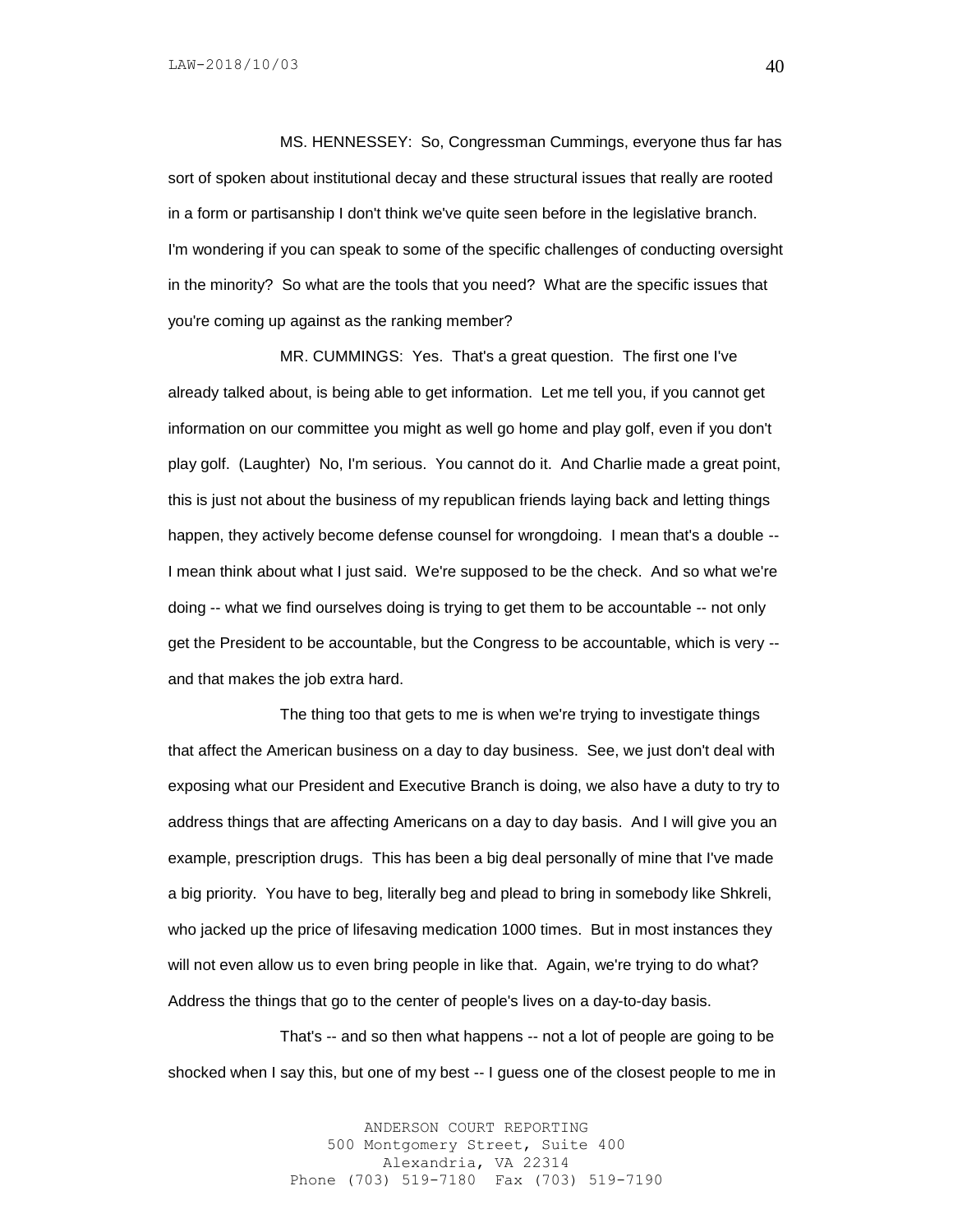the Congress is Meadows. Go on, fall over. (Laughter) I mean we -- there are some things that we are able to agree on. And I say, Meadows, if we can work out some things for federal employees, with the things that we can agree on. Ninety-eight percent of the stuff we disagree, but we get along. So I'm trying to get what I can to help people every day. As a matter of fact, the meeting that I had with the President over a year ago, that's what we went -- we went to him -- I went to him about prescription drugs, trying to also create a situation where we could then get effectively and efficiently something done. We couldn't.

But let me just say this -- and it will be a legislative malpractice if I don't say it -- ladies and gentlemen, I want you to listen to me carefully, I have said it -- I said when Hillary and President Trump were running against each other, and I told our democratic caucus, I said this is bigger than Trump, this is bigger than Hillary, this is about the soul of our democracy. And it really is. I think we are in more trouble than we think we are. (Applause) And I really mean that.

The other thing that we find -- when we first came in, you asked about impediments. When President Trump first came in he basically told the employees in the various agencies, you can't even -- you can't talk to your congressman about anything you're concerned about. What does that do for a whistleblower? And basically -- so we find again information, particularly in this climate, when you have a President who says, you know what, I'm going to do it my way and the hell with you. And there is no -- hello, there is no accountability. There is no -- none, none. And that's -- and I'm telling you right, it's absolutely -- it's ridiculous. And I feel so -- I feel that what has happened is the President has now -- he basically controls the legislature. So I mean that's one-third of our government that he controls. Of course he controls the Executive Branch. And as we are debating about Kavanaugh, keep in mind that the courts are being flooded, the lower courts with very conservative judges that will be around for the next 30 or 35 years. And I'm sure there are a few them probably that don't even qualify to be in traffic court.

> ANDERSON COURT REPORTING 500 Montgomery Street, Suite 400 Alexandria, VA 22314 Phone (703) 519-7180 Fax (703) 519-7190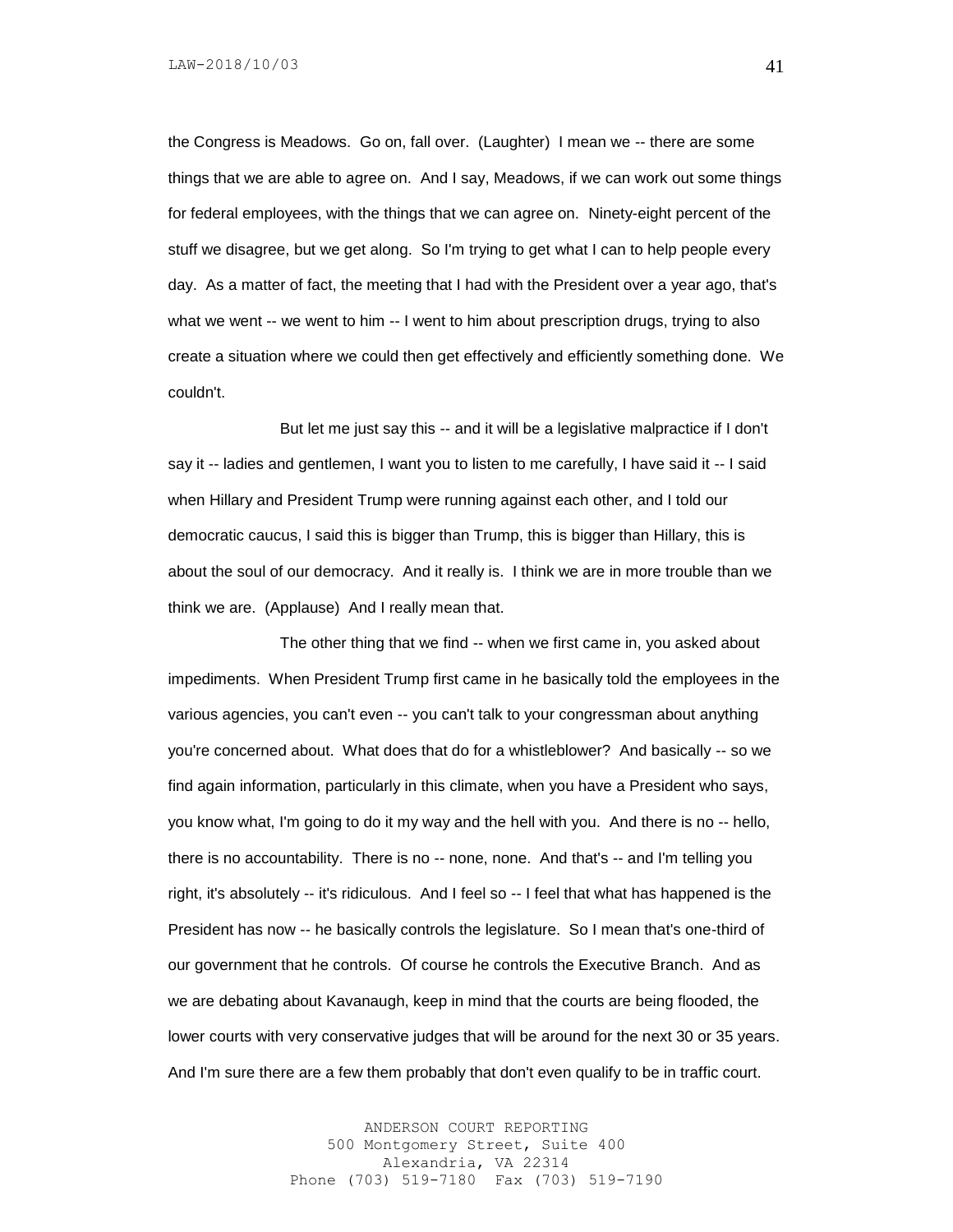No, I'm serious.

So I mean that's what we're dealing with. And it's a lot. But, anyway. (Laughter)

MS. BRIAN: As I'm hearing the Congressman talk I'm realizing that things have really accelerated just in the past year. It was only a year ago that the Senate judiciary committee was having -- the same Senate judiciary committee everyone was watching in the past week -- was having really remarkably civil hearings. I was testifying along with Watergate prosecutor Richard Ben-Veniste and Charles Tiefer from the Iran Contra, and what they were trying to figure out was what is the role of Congress in concurrent investigations while there is a criminal investigation. And it was Senators Whitehouse and Grassley and Graham and Klobuchar all talking about -- it was interesting that they were trying to figure out what is the role of Congress -- but that was a genuine question, how does the Congress operate -- you know, all of us were testifying that absolutely a role for Congress including looking into criminal wrongdoing, but certainly looking into all the potential wrongdoing that isn't criminal and won't be looked at by the Mueller investigation. But that sort of looking into the past, but also looking into the future, are our current laws adequate to maintaining the kind of rule of law that we require and expect. And that's an essential part of why we have congressional oversight as well, is to figure out whether we need to change the laws if they aren't up to the task.

MS. HENNESSEY: So before we turn to questions, sort of for Charlie and David, I'll leave you with a sort of a final question. And that is that we've been talking about Congress functioning as a co-equal Constitutional branch in its legislative capacity as opposed to just its partisan capacity. We're also seeing something pretty unprecedented occur within the Executive Branch, and that's the Executive Branch essentially attacking itself. You have the President of the United States calling out civil servants, sometimes by name, criticizing the decisions of agencies that he himself controls. What do you view as the role, if any, of the legislature in the face of this really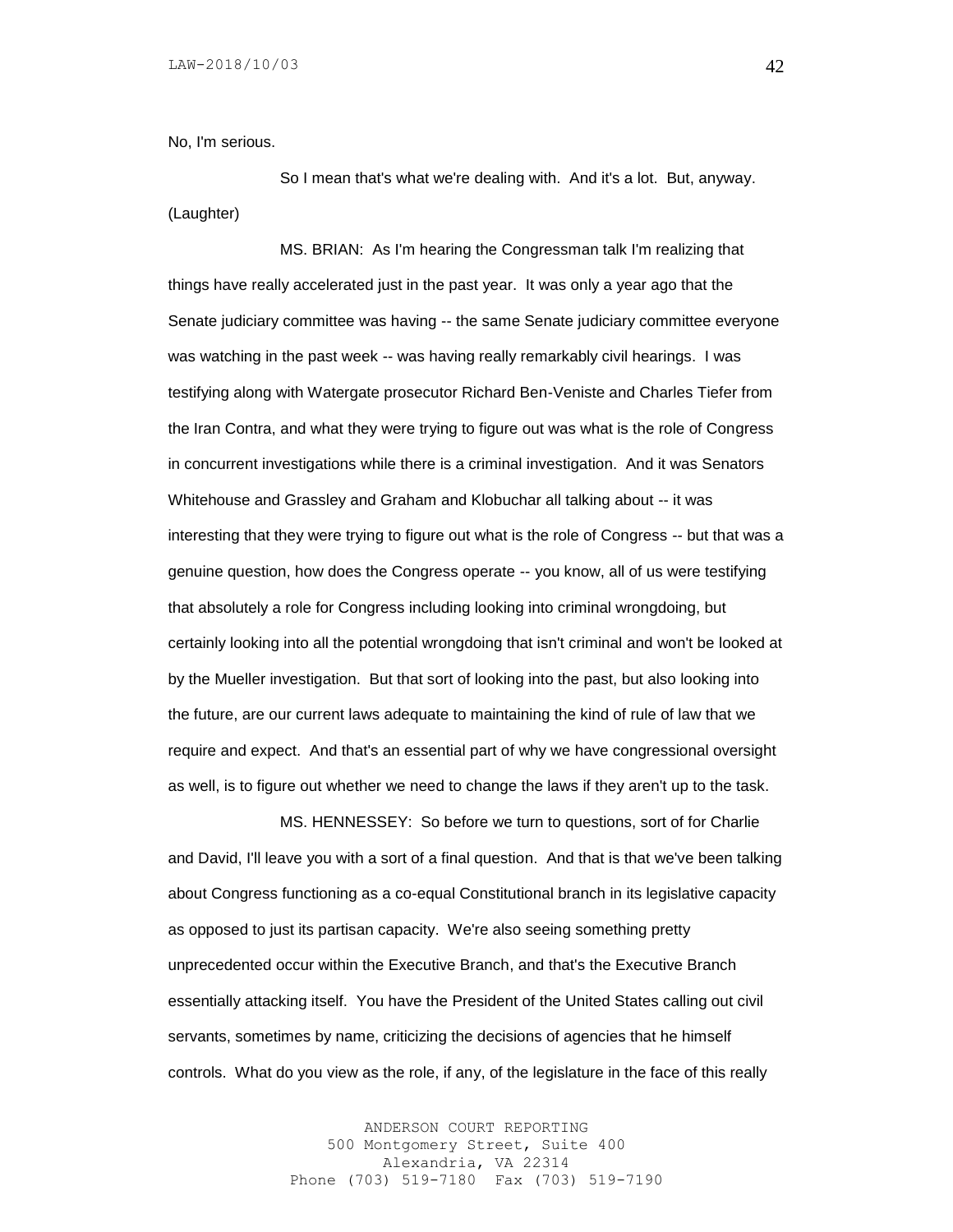unusual circumstance?

MR. JOLLY: I think they have a very specific role that they have resigned over and failed to assume. And it is because these behaviors we're seeing of the Executive Branch are either outside of the Constitutional authority of the Executive, or outside the practices of the Executive. Either way, it is within the jurisdiction of a coequal branch, as Charlie said, article 1 branch, to investigate and look into.

And I appreciate Congressman Cummings providing some urgency to this because I agree very much with that urgency. And my concern, after 20 years of working or with the Hill, I came of age working for a member of Congress who ultimately served 43 years. He was the longest serving republican on the Hill at the time. And it was a different generational leadership, a different respect for the institution, a different understanding of the awesome responsibility that the Congress is vested with. And I would say now more so on the republican side than on the democratic side, that's just an assessment I would make, we have a generation of political leadership that has come of age in a very different environment. And we can discuss the contributions of gerrymandering in closed primaries and campaign finance and the media to what has created this style of political leadership today, but consider the decisions that are being made by republican leadership. We are still within I believe a month of an anonymous op-ed to the *New York Times* suggesting that the President of the United States is not fit to carry out the duties of the office. I've had personal conversations with national security staff that has been so deeply concerned that the President does not understand the basic functions of national security that they've resigned from the office. What does this generation of republican political leadership want to investigate? Hillary Clinton, who hasn't been in office for years. And I'm not suggesting that we drag the author of this oped in front of the Nation. Frankly, I think that would be bad for the Nation to have this debate under the spotlight of an open hearing. But to suggest that these allegations have been made by a White House insider about the Chief Executive's fitness, and there is not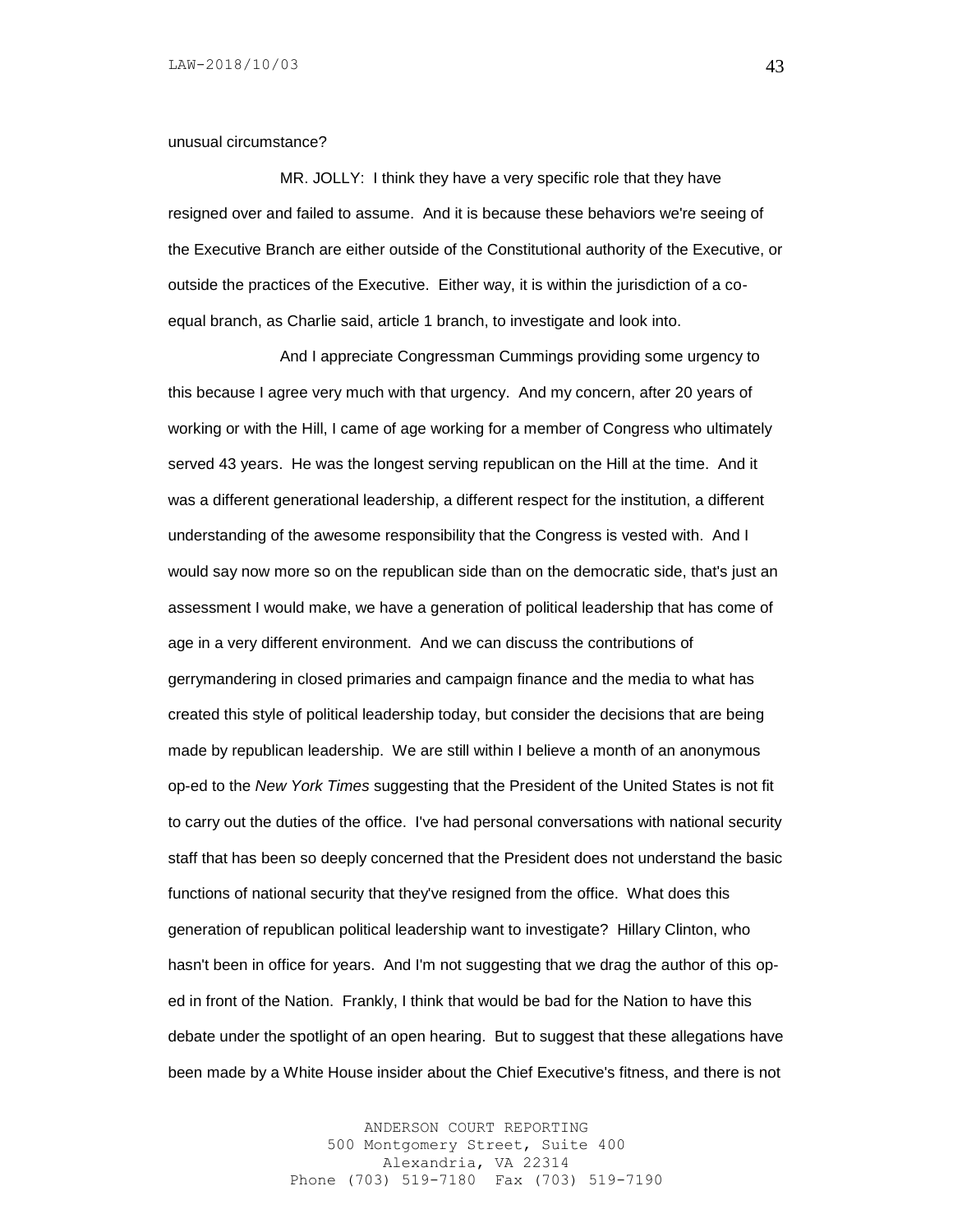LAW-2018/10/03

at least a private interview between oversight actors on the Hill and this individual and other members of the Administration who have left over the same concerns, gets back to the one of the first points I made, which is it is fair as voters and citizens to make raw political judgments about the leadership integrity of the people who currently occupy offices on Capitol Hill. (Applause)

MS. SYKES: Well, Susan, your question goes back to how not normal our times are. You know, the fact that you have an Executive Branch that is divided among themselves. I think part of this is also getting members of Congress though to rethink what their role is. That is oversight function has become more important rather than less important, even though it has been downgraded. But they need to start redefining themselves as tribunes of the people rather than -- as Congressman Cummings points out -- agents of a political party, or even worse, agents of the Administration. Because right now I do think that you have a lot of members of Congress that see their role as the defense counsel for the Trump Administration, which means that they've decided that their partisan agenda is more important than their constitutional responsibilities to provide the check and balance. I mean that's a fundamental question about what do congressman think they are there for, what is their role.

One last point though, and I just want to sort of toss this out. I know we don't have a lot of time. I had the nagging sense last week that what we saw with the Kavanaugh hearings and Senate judiciary committee may be a preview of what oversight hearings are going to be like in the next year. And I do think that people in both the majority and the minority might want to think through how that is going to play out. Because what we have seen is the rolling delegitimization of any independent check on this Administration, whether it is the press, whether it is the intelligence community. And if in fact this is mishandled, it's over the top, it is hysterical, it is not fact based, I don't think that we'll solve the problem, that we'll just simply play into the increase tribalization.

So I just throw that out. I think you saw what the playbook of the

ANDERSON COURT REPORTING 500 Montgomery Street, Suite 400 Alexandria, VA 22314 Phone (703) 519-7180 Fax (703) 519-7190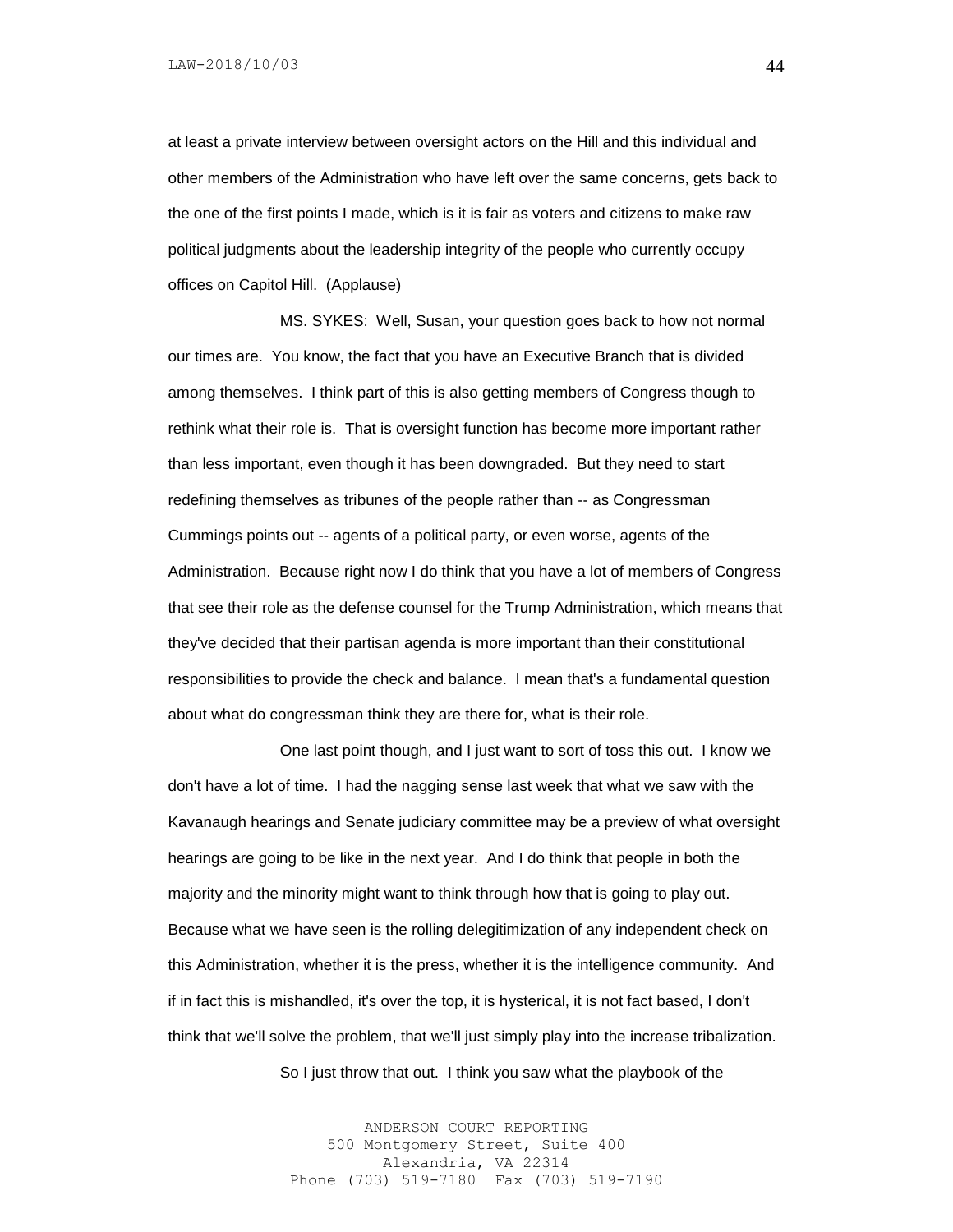republicans will be. You know that a lot of other congressman are thinking, hey, I can be the next Lindsey Graham. Think about that for a moment.

And I think that's a caution.

MR. CUMMINGS: Let me just tag onto that. You haven't asked the question that I thought you were going to ask, so I'm going to ask it myself. (Laughter) So how do you deal with all of this? I believe deep in my heart the reason why I was able to sign on the 800 letters with the republicans is because I'm trying to do exactly what Charlie said we're supposed to be doing. And there is something that I -- if you ever watch me in a hearing you will understand what I zero in on is integrity, integrity of the committee, integrity of the institution, respect for the Constitution. And if you're operating like that and you are truly the check that we're supposed to be, there are certain things you don't do, there are certain things you do. Like you don't go out blocking subpoenas, you don't go out trying to tear down the consumer protection bureau and destroy it. Things of that nature.

My point is that I think this is about leadership. And what I'm hoping for is we will have fact based hearings, that we will present to the American people and to the Congress exactly what is going on. And we will not get caught up in a world where lies are determined to be truth and truth are determined to be lies.

MR. JOLLY: Very quickly. That's a very good point about the fairness of this process. An anecdote from last week, I was in the green room about to go on TV and there was an attorney that I introduced myself to in the green room. And he said, we actually met. I was in President Obama's legislative affairs division for the department of justice and you called me in to justify a decision we made on a banking regulation. And I recalled in that moment our meeting. And the most important part of that meeting, to the Congressman's point here, these are not always adversarial meetings and they don't have to be. But today's Hill has made them adversarial. What happened in that meeting is I brought legitimate questions that had been raised to me by constituents how said this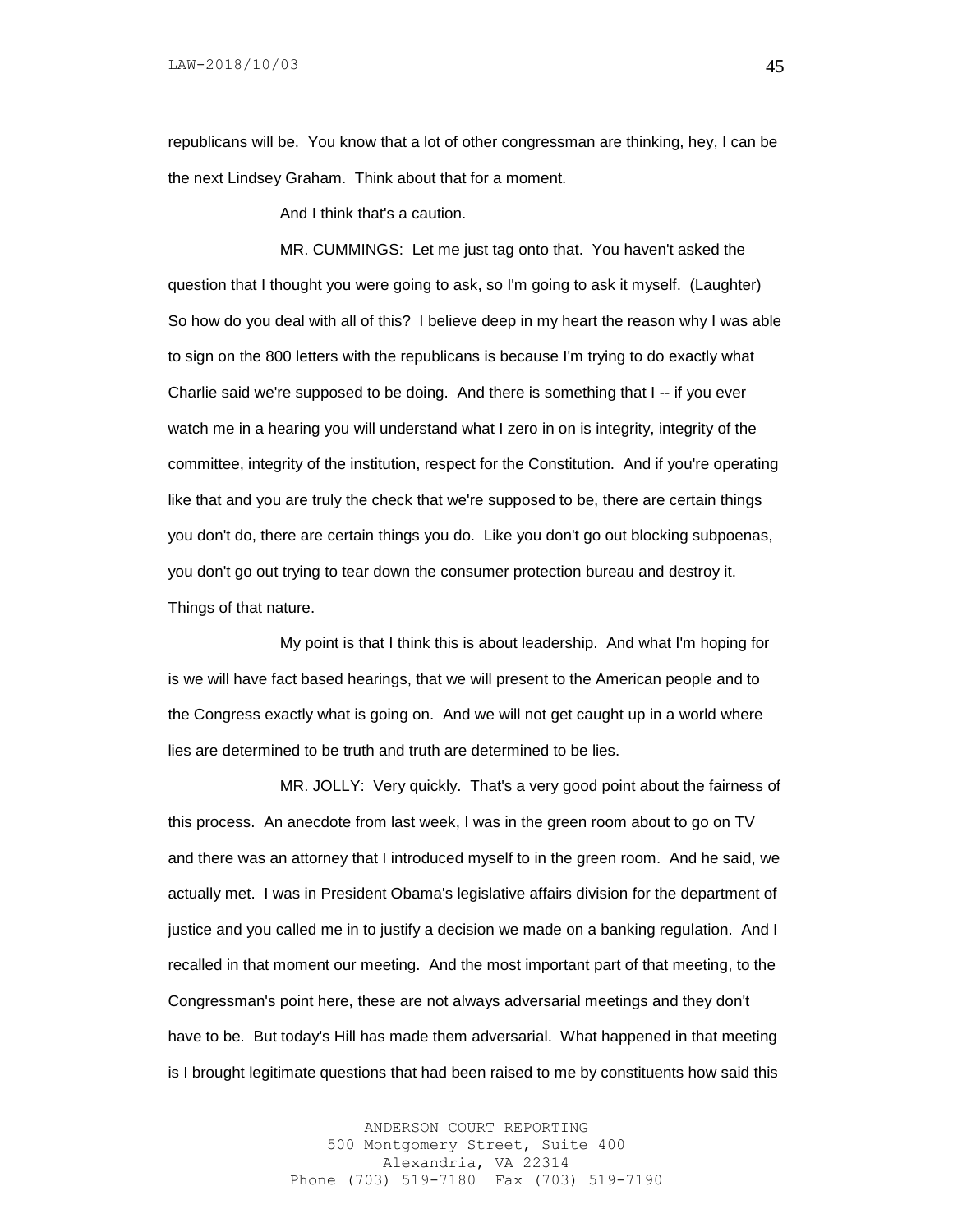is unduly impacting my industry and I think it's wrong what the administration has done. And I went into that meeting with the message, but the administration had a very good for why they had done that. And we left that meeting in agreement that there was no additional oversight necessary.

So these do not always have to be adversarial, but Congress has to do their job to get to that point.

MS. HENNESSEY: So we'll have time for a few questions. Please wait for the microphone to come to you. And since we're sort of short on time, keep it relatively brief and do make it a question rather than a statement.

Right here.

QUESTIONER: Thank you. Formerly of UNHCR, the Catholic Bishops and Lutheran Immigration and Refugee Service. But general question, do members of Congress see themselves as agents of powerful donors who power was even expanded more by the Supreme Court decision, Citizens United?

MR. CUMMINGS: In many instances, yes. And that's why I've joined with Congressman Sarbanes to try to reverse that. It's clear -- I mean -- just real quick, on this pharmaceutical issue, I've got republican congressmen that will come to me and say, Cummings, man, I love that bill, I love the fact that you're setting up with regard to pharmaceuticals. My aunt just went, got a prescription last month for \$50 and then now it's \$100. This is great, great, great, but I can't be with you. I mean I get it over and over and over again. Why? Because dollars and other things.

And, so, yeah. (Laughter) Not everybody, but yeah.

QUESTIONER: Hi, good morning. Mine is a combination of a comment and a question. I'm visiting from Africa, from Zimbabwe. I am a human rights lawyer, so part of the resistance. And I follow American politics quite keenly, especially since this new Administration. And the political landscape is becoming very similar to what we often see in our African countries. So it's an interesting observation.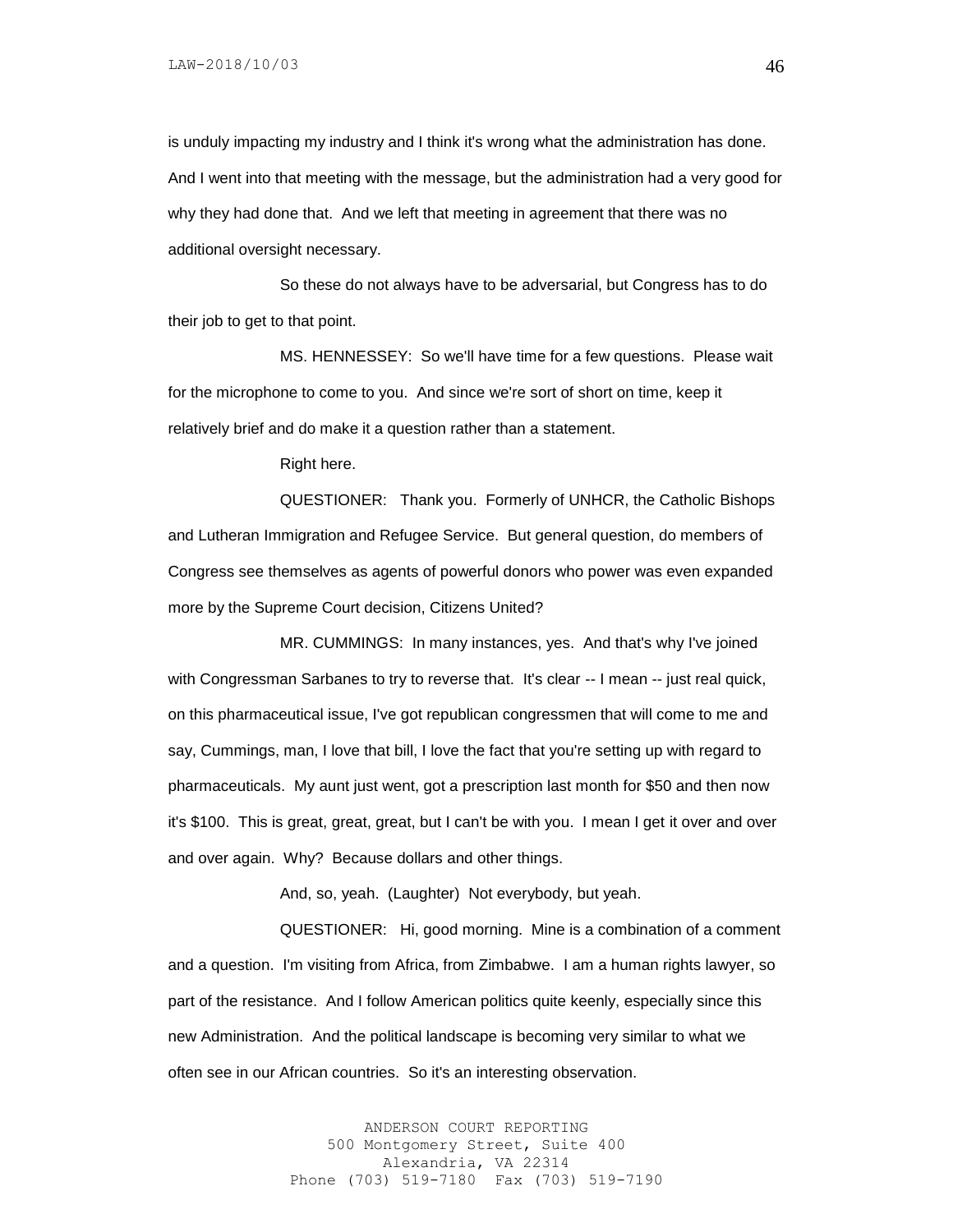One of the panelists mentioned that perhaps part of the solution in this current political landscape would be to provide the minority with tools that can empower them. We'd also be very interested in knowing the development of that proposal given our African countries where generally whoever is in parliament and whatever interests you are protecting or advocating for is really dependent on your political affiliation, which is usually whoever is in power at the time. So we'd really like to learn about that and see what we can glean from that proposal.

MR. JOLLY: I will just quickly address that. And I will admit that the last thing I want to do is play in Mr. Cummings backyard, particularly if these are decisions in his jurisdiction in the majority come January.

My point is though, in terms of how the House is structures, the House ethics committee, which investigates its own members, is a committee I believe with five members on each side of the aisle. And at time that makes it work better, at times that honestly creates a complete impasse. Given the state of oversight today, when you begin to look at the committee on which Mr. Cummings leads, though I don't know politically if leaders on the Hill would agree to do it, I think there are ways to look at the structure of that committee to suggest could we model it in some ways after the ethics committee where each side of the aisle has almost equal representation, could we give subpoena authority to both the chair and the ranking, could we lower the threshold to issue subpoenas. I think what would happen is we would empower the minority, whichever party that is with tools. But you would also create an environment where the chair and the ranking would now know they each have almost equal tools, if you will. And it would create an environment that perhaps holds off some investigations or accelerates them in moments of complete partisan failure.

MS. BRIAN: A little bit more on that particular question. That's the kind of thing that has been in fact happening for decades, since about the 1980s. There was an opinion inside the Justice Department that allowed agencies to require congressional

> ANDERSON COURT REPORTING 500 Montgomery Street, Suite 400 Alexandria, VA 22314 Phone (703) 519-7180 Fax (703) 519-7190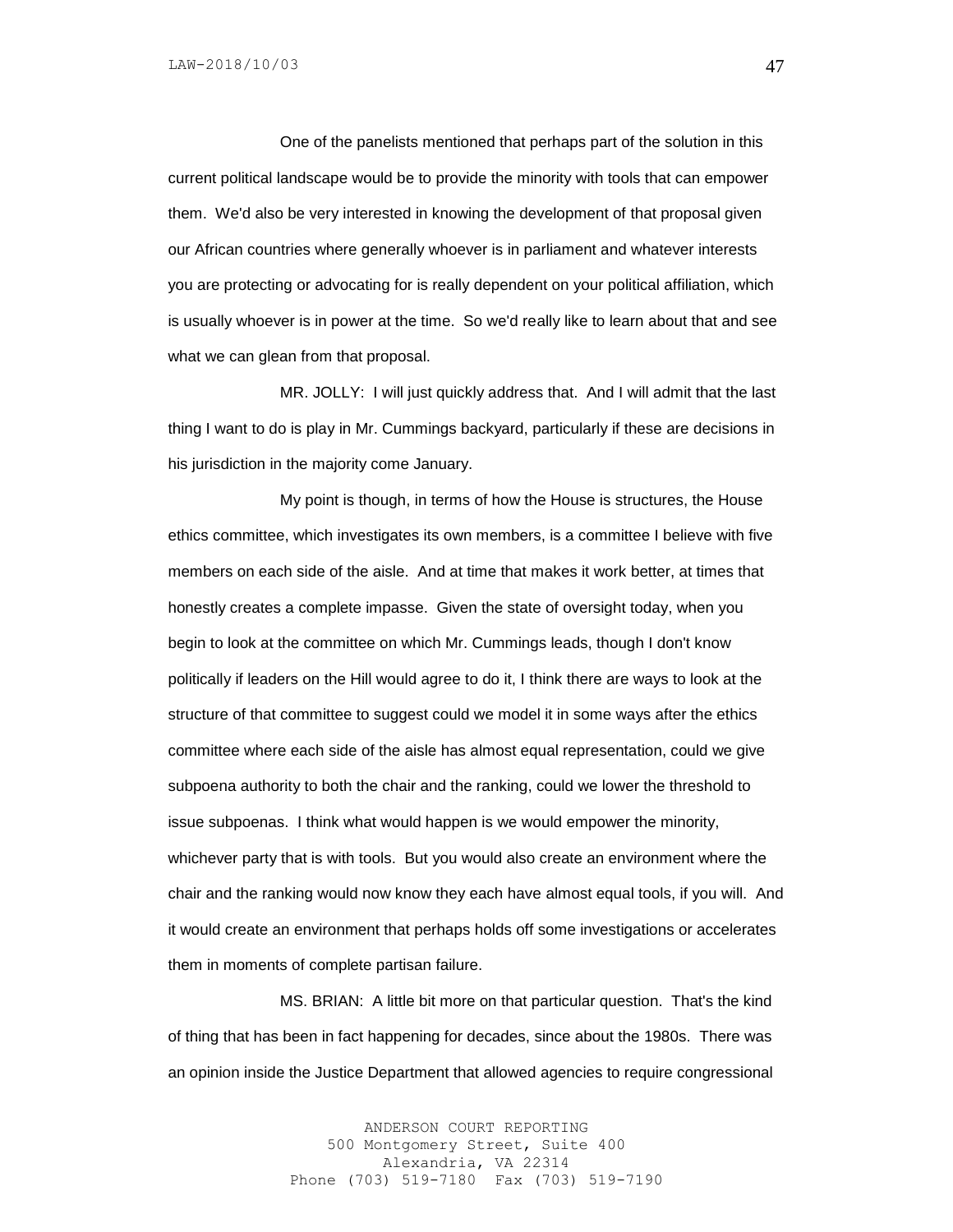offices that were not chair of committees to essentially be treated as though they were public citizens and have to subject themselves to the Freedom of Information Act, which is preposterous. It's wrong, it's something that the Congress has needed to change and correct for a long time, but they haven't.

So we now have a more formalized ruling by the Office of Legal Counsel that is essentially legitimizing agencies formally from withholding any information from minorities. Those are things that have -- I mean minority requests. Those have to be overturned. Those are just absolutely unacceptable.

MS. HENNESSEY: Sorry, I'm getting the wrap up signal, unfortunately. And so please join me in thanking our excellent panel for sharing their thoughts.

(Applause)

MR. EISEN: While we allow the panel to clear, I'm going to remind folks that there are some seats. You should feel free to come up and fill in. I know that there are people who are sitting outside and watching on television, so if you are doing that on the outside, hello. The television is talking to you. It's like the Truman Show. Come on in and have a seat in the room.

And I'm going to step down to let the congressmen exit, and when I come back in 30 seconds, we'll have my interview with Preet, which I'm going to set up for you. He's got some newsy things to say about all this.

So a conversation of this kind, the extraordinary summit of thinkers that we've brought together from all sides of the aisle might not have been possible. There are silver linings to the challenges that we're facing to the rule of law, and I'm so struck by the panel vote. We invited sitting members of the majority party and they chose not to join us. I am struck by those both career and political individuals who I know to hold every different type of perspective -- liberal, conservative, and centrist on issues of the rule of law. Some of these individuals who I've clashed with over the years on questions like warrantless wiretapping and civil liberties issues come together now to support the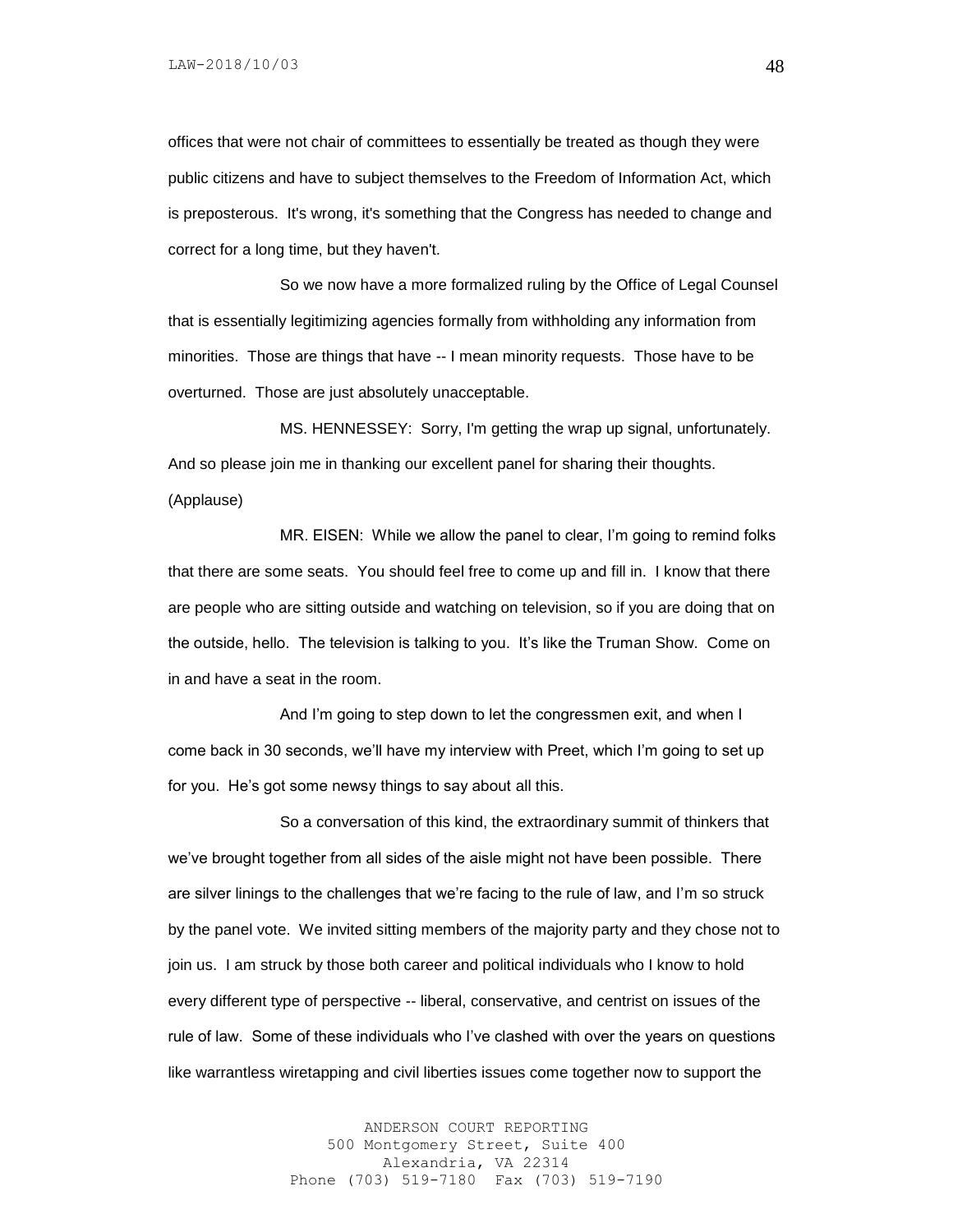rule of law.

In having conversations of this kind, my friend, Preet Bharara is an indispensable voice because of his deep and really unique perspective on many of these questions. Like me, a practitioner in the field of longstanding who knows firsthand all of the protagonist and the drama of the rule of law that is playing out in these days in our country. Sometimes it is tempting to forget the stakes and appreciate the drama in a literary fashion if it didn't have such impact on real lives. Ranking Member Cummings was so articulate in his discussion of the ways that the failure to do proper oversight, that aspect of the rule of law, the separation of powers, but also the balance of powers under our constitution. The congressional oversight that makes rule of law function, that enforces rule of law, if that doesn't happen, it can cost lives. And he was very eloquent about that.

We have a snippet of my conversation with Preet. The full conversation is 25 minutes long. You'll be able to find it on the Brookings website and on the webpage for those of you who are watching on the Internet. On the webpage for this event you can watch the full conversation, but we have a snippet here. Preet and I got into a conversation, you'll see, about the nature of the rule of law hurricane and what category of hurricane are we facing, and what could make it better or worse. And in this clip we're talking about the President's assaults on the Department of Justice, the attorney general, the deputy attorney general, and the special counsel.

## (Video played)

MR. EISEN: -- on DOJ Sessions, Mueller, the FBI, Rosenstein, and what effect is that having on the rule of law and what's the long-term effect of that likely to be?

MR. BHARARA: Yeah. So terrible. Speaking of the hurricane. Like that's sort of -- that's sort of like the threatening part of the hurricane. Like, are these things going to come to pass? Is he going to fire Sessions? Is he going to fire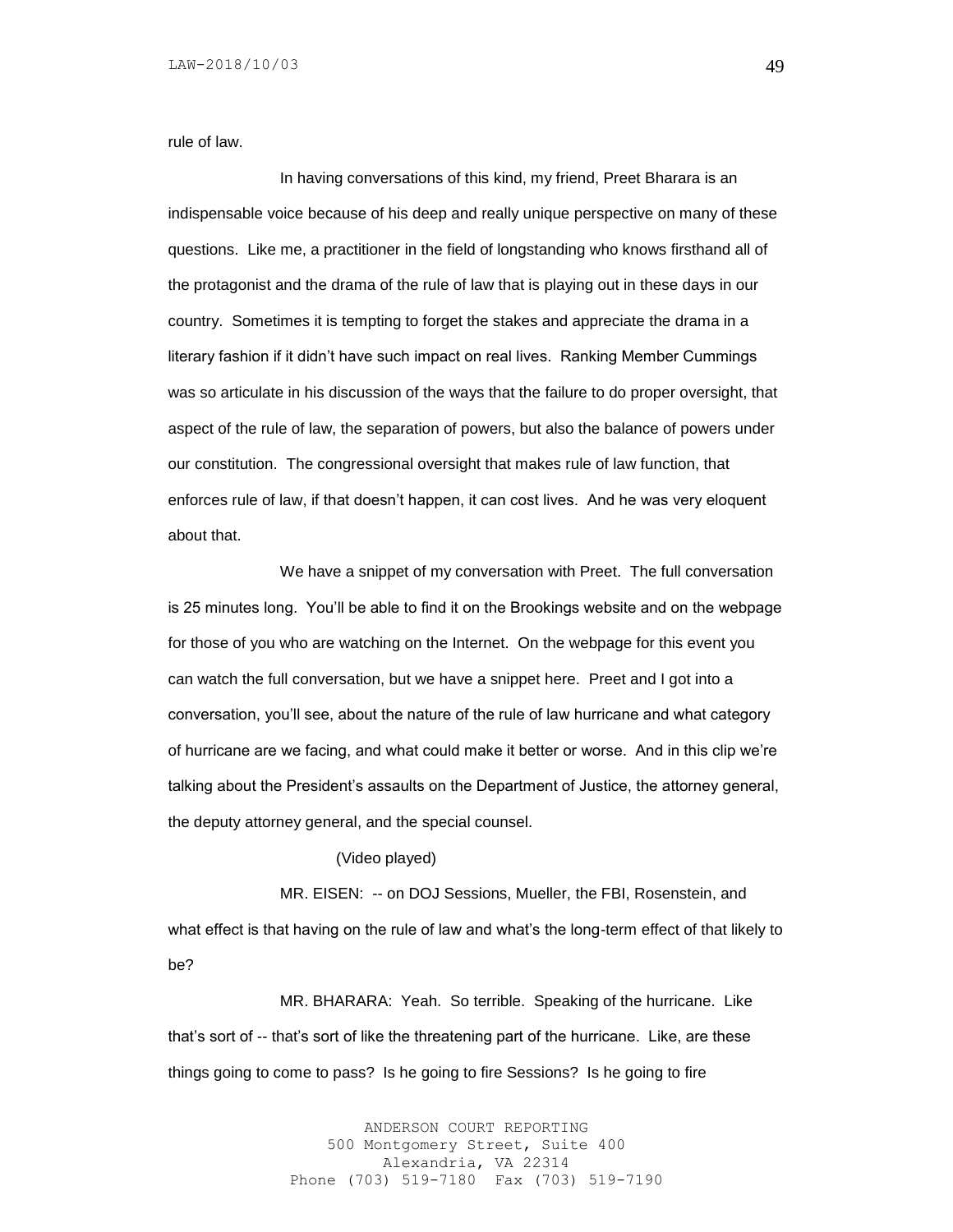Rosenstein? Is he going to indirectly find some way to fire Mueller? If all those things come to pass, then I think the hurricane has arrived and it's a five.

MR. EISEN: You think if Sessions is fired, Rosenstein is fired --

MR. BHARARA: I think it's a way to shut down the Mueller investigation, which can't fully be shut down for reasons we can't discuss. Yeah, we're at a five. I just don't know if that's happening. There's lots of folks trying to convince the President not to bring the hurricane back to shore.

So there are two things happening there; right? One is, is it affecting the rule of law? Now, I think so long as the hurricane doesn't come back -- now we're beating this analogy to death -- people doing their jobs; right? People that you and I both know who work for Special Counsel Mueller, and we know Mueller, they're keeping their heads down. I don't believe they're leaking. They're interviewing people. They're collecting evidence. They always put them together in incredibly detailed, smart indictments and charges.

MR. EISEN: Bob is not a leaker. You can't even --

MR. BHARARA: He's not.

MR. EISEN: -- you can't even get him to tell you what's going on when you're sitting in a meeting with him, much less background.

MR. BHARARA: I totally agree with that. So they're doing their job. I think Rosenstein is doing his job. So to the extent people are permitted to do their job, notwithstanding the sort of swirling threat above them, I think the rule of law is okay. I think, however, going back to an earlier point, to the extent the President tries to undermine the people who are looking at him and his associates, that undermines the rule of law because it undermines people's faith in what the ultimate result would be.

So I have tried to say from the beginning, and it gets lost and never gets reported and people don't pay attention, that I will abide by whatever the ultimate result of the Mueller investigation is; right? So if he decides to write a report that makes it look like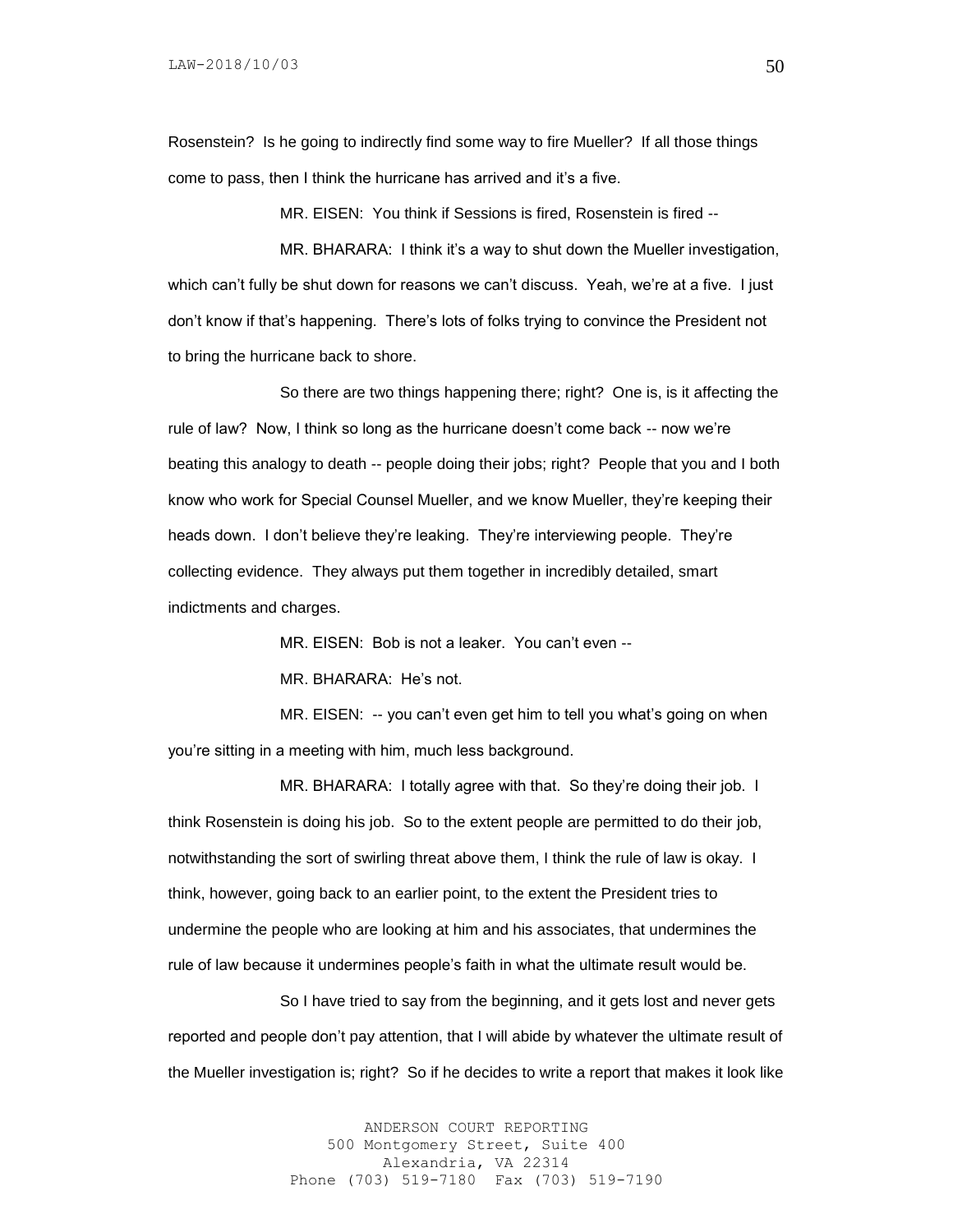LAW-2018/10/03

the President has committed 80 high crimes and misdemeanors, I will respect that. I will believe that.

If on the other hand -- and not everyone will; right? And so his reputation, depending on what people think, you know, politically and how they interpret the evidence from newspaper leaks is something different. But on the other hand, if he decides there's no obstruction, there's no credible allegation of X, Y, or Z that, you know, people are talking about and speculating about, I will accept that, too, because that's what you have to do. My worry is that depending on where you sit, you might not feel that way, and part of the reason is the President has done a pretty good job of undermining, you know, the integrity of the people who are working on the investigation and the constant repetition of witch hunt attack Bob Mueller who is a, you know, war veteran, a war hero, you know, it has an effect among the base. And you know, it's not unrelated to maybe the most insidious thing the President does. It doesn't violate any law. And that is to undermine -- when we talk about the press, the press, I think, is free and the libel laws are not going to be changed, but to undermine what the truth is, you know, people talk about that as something separate from rule of law; it's not. If you undermine what the truth is and so people think that such a thing is fake news or such a thing as alternative facts and you never know what to believe, and if the President says it didn't happen even though you have it on tape you believe it didn't happen, that also affects this other stuff we're talking about, right, the rule of law. Because at the end of the day, faith and decisions made by prosecutors matters because it also affects the degree to which future prosecutors decide to bring a case or not bring a case. And so the legitimacy -- it's not just what Bob Mueller determines because we live in a democracy and these things matter, right, what is going to matter also is what the public reaction to that is. And it seems like Trump has already primed a lot of folks to the extent something negative comes out to not believe it.

MR. EISEN: How do we repair -- you've pointed to erosion, hurricane

ANDERSON COURT REPORTING 500 Montgomery Street, Suite 400 Alexandria, VA 22314 Phone (703) 519-7180 Fax (703) 519-7190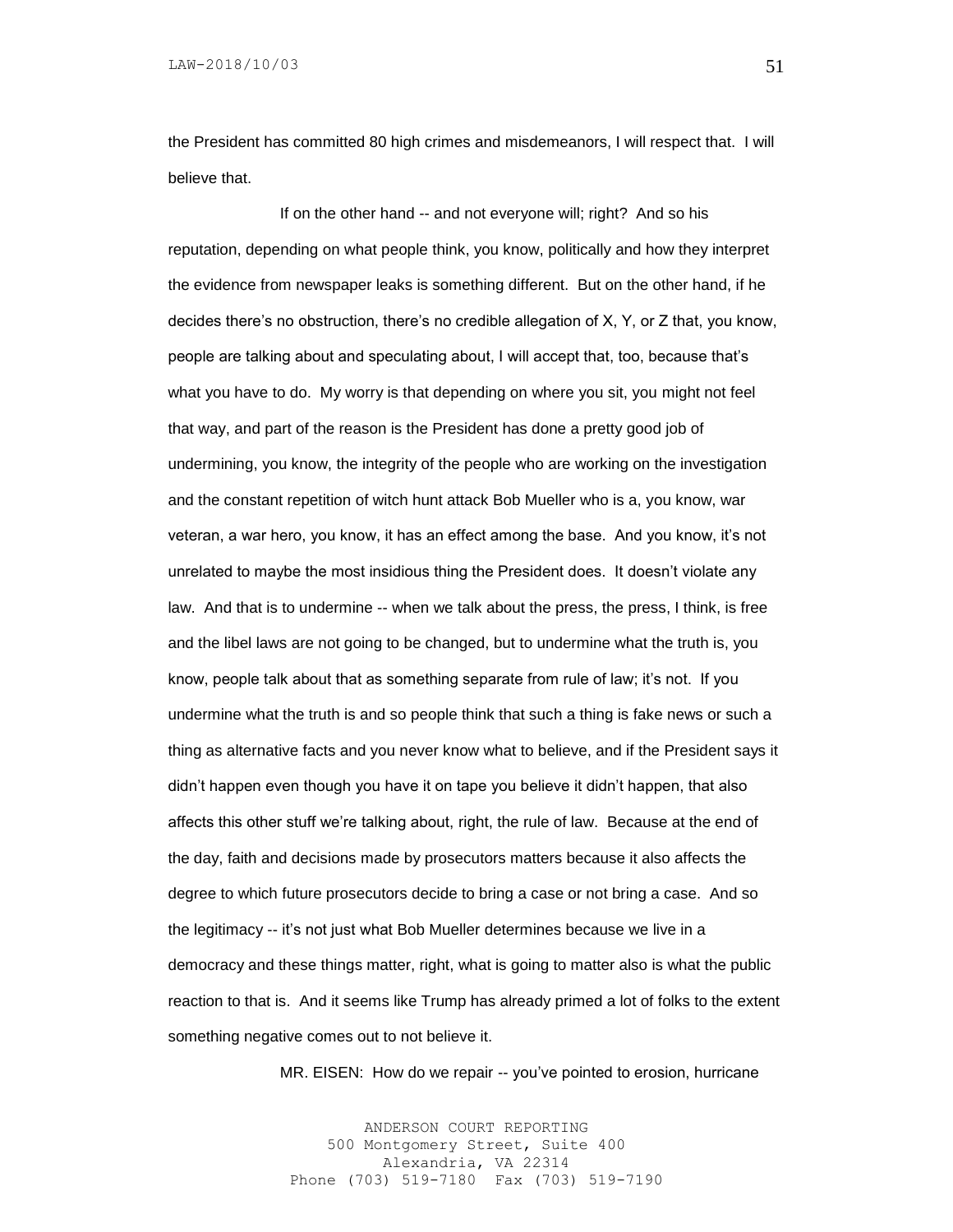LAW-2018/10/03

damage on every part of the political spectrum as a result of some of the fights we've had relating to the rule of law. In this moment when there is a profound challenge on multiple fronts to the rule of law, how do we repair the damage? Some of that you talk about in your new report, legislative and other solutions, but how do we fix what's broken with public confidence in the rule of law?

MR. BHARARA: So I think one thing you need is a check and a balance. You should not have a supine congress. You know, I worked in the Senate Judiciary Committee for four and a half years. I worked on the Supreme Court nominations of John Roberts and Sam Alito.

But the other thing I did was work in a bipartisan way on an investigation into the politicization of things at the Justice Department and the firing, ironically, the firing of U.S. attorneys back in 2006 which we investigated in 2007. And the gavel changed hands between 2006 and 2007. So it became a slight majority democratic Senate, and there were all these things that seemed to be going on at the Justice Department. And I was the lead staff investigator for it. But we did it jointly. Senator Schumer's subcommittee, along with Arlen Specter. And we investigated. And we looked at a lot of things. And we found out that bad practices were happening at the Department of Justice. A lot of people resigned. But at least you had some oversight. And it was credible oversight because we didn't issue a subpoena. We didn't, you know, engage in a certain order of witnesses. We didn't ask for documents unless it was done on a bipartisan basis. Senator Specter's staff and Senator Schumer's staff that I led at the time.

And so if the Congress changes hands -- by the way, it doesn't have to happen that way. You know, members of the same party are permitted. There's no law against members of the same party investigating and overseeing the conduct of people who are in a similar party who are in the administration. That has not happened because everyone in Congress, I think, has some fear of doing anything that's going to bother the

> ANDERSON COURT REPORTING 500 Montgomery Street, Suite 400 Alexandria, VA 22314 Phone (703) 519-7180 Fax (703) 519-7190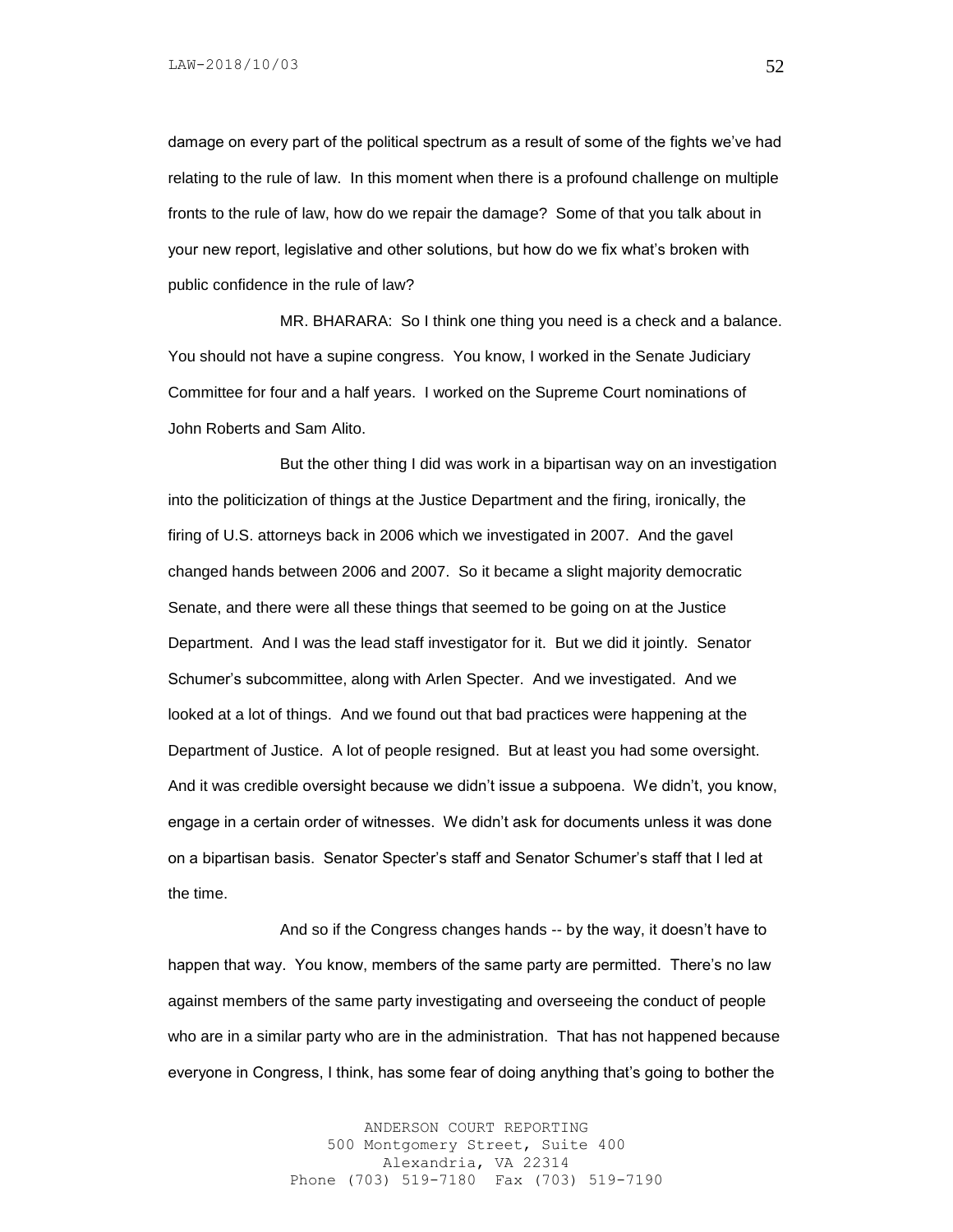President of the United States. And you have, you know, a chairman like Devin Nunes. Is he going to be at this thing? I don't mean to offend him if he's going to be there.

MR. EISEN: We invited --

(Video ends)

MR. EISEN: To finish my sentence, we invited -- we invited Chairman Nunes. I would have -- I would have dearly enjoyed the opportunity to have discourse with him.

I do want to invite our panel to the stage. Now, if you'll come up for our third panel, please, on Judicial and Law Enforcement Independence.

Okay. I'm going to follow the Wittes example in chairing as I do in so many other things of not introducing our panelists, and simply going down the -- going down the line. Our topic is Judicial and Law Enforcement Independence, and in a sense, everything that we've heard today from our first panel on national security oversight and the rule of law, government operations oversight and the rule of law, our second panel, our two special speakers, Judge Starr and Preet, all flows into this panel because we are now going to directly address the questions of the immediate, the most central players in delivering the rule of law, our law enforcement officials, our bar, and our judges, our judiciary.

Our first speaker is the Honorable Jerrold Nadler, the ranking member of the House Judiciary Committee. Congressman Nadler, thank you for being with us.

And I'd like to begin by asking you, from your perspective sitting on the House Judiciary Committee with oversight responsibility over judiciary rule of law, law enforcement, looking out now at the past 20 months, what is the state of the rule of law in America, and where are we headed?

MR. NADLER: Well, thank you. And let me apologize in advance in case I repeat anything that was said in previous panels since I didn't hear the previous panels.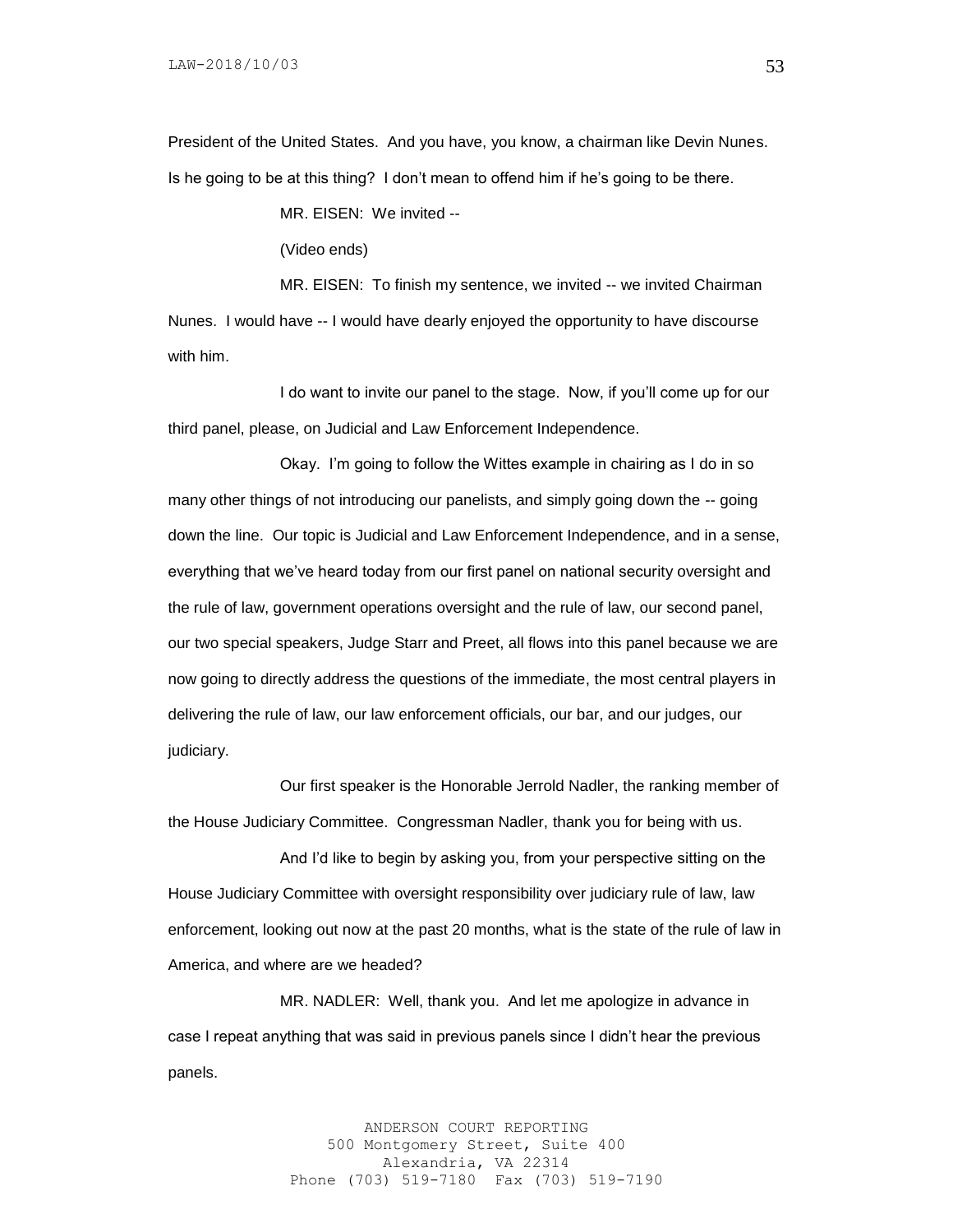We have a president who has been systematically, and chaotically, which is an interesting combination, attacking -- attacking the rule of law, attacking the judiciary, attacking the press, attacking the institutions we depend on for democratic governance. Attacking the press, the fake news, et cetera, the judiciary in so many ways, and attacking the FBI and the special prosecutor.

Now, there are very serious allegations as we know that have been made about the last campaign, about Russian involvement in it by possible collusion by the Trump campaign with that, et cetera. And we have a special counsel to investigate that. And the President and the people around him have been doing everything possible to undermine, to sabotage the work of the special counsel, who has not responded. I mean, everything we know about the special counsel we know, and their work, we know from court filings. We know from guilty pleas from indictments from court filings. No leaks. Remarkably, leak proof. So it's been a one-sided attack on the special counsel, on the deputy attorney general. And Mayor Giuliani told us exactly the purpose. He said since the guidelines of the Justice Department preclude indicting a sitting president, if the reason to do that should be there, all the special prosecutor can do with respect to the President is give a report to the people and to Congress. And we want to taint the jury pool. We want to discredit the special prosecutor up front so that whatever he says or whatever report he gives will not be believed by as many people as possible because the ultimate judge is Congress and the possible impeachment proceeding in the House and the Senate and we want to taint that right away.

So they've been attacking the institutions and reaching into the FBI and attacking individuals, individuals who are helpless, just ordinary civil servants who can't reply. When the President of the United States says so and so is a terrible guy, so and so is dishonest, it's very difficult.

Now, this is a great threat to the rule of law when a subject of an investigation or one of the subjects of an investigation attacks the -- not just the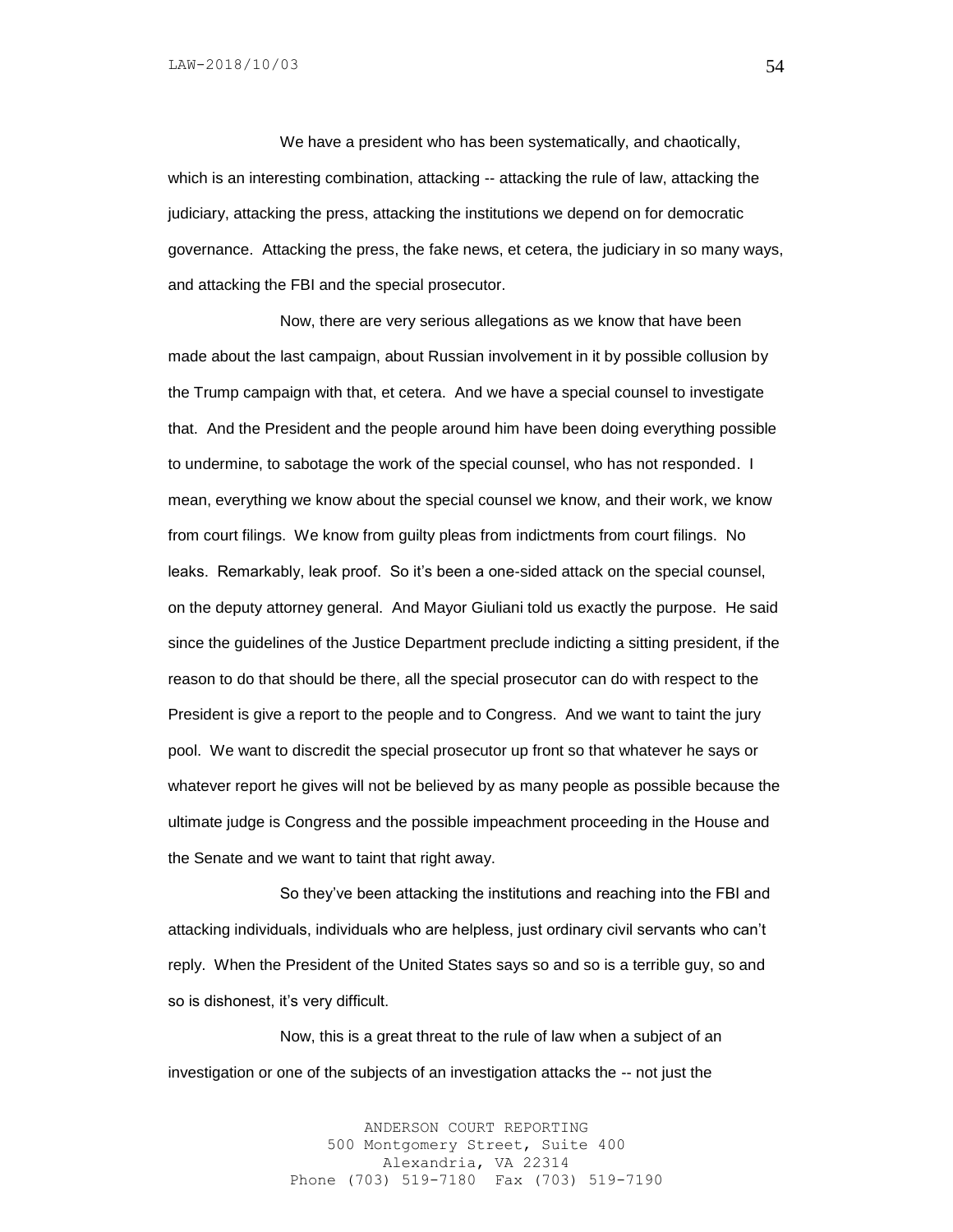independence but the integrity of the FBI and of the special prosecutor and of the press that reports on it. Now, Congress is tasked by the Constitution with being a check and a balance. Madison designed a system of checks and balances. Congress is supposed to be a check and a balance on the administration, on the executive, vice versa. And Congress, instead of defending these institutions that are under attack and saying, hey, we've got to defend these institutions, we've got to uphold the integrity of the institutions against the President who is attacking them, and instead of holding oversight hearings and instead of being a check and a balance, has absolutely refused to be in a check and a balance. Has absolutely refused to hold the administration accountable.

I've sent, as ranking democrat -- I took over as ranking democrat in the middle of the term last December, but my predecessor, John Conyers and I, have sent almost 100 letters to the chairman of the committee asking that we hold a hearing on this or an investigation of that. None of them got replies. And we have totally advocated, not only our committee, but Congress generally has totally advocated the check and balance function in terms of holding hearings on what's going on, not just on the rule of law, but for example -- not just -- for example, we had all these children separated from their parents at the border. And that's under Immigration, which is the jurisdiction of our committee. How can you not hold hearings? It's months later and a lot of parents still don't know where the kids are.

We got a devastating Inspector General report yesterday, but where is Congress? We ought to have been holding hearings on this. We ought to have been holding hearings on the administration's switch in position on voting rights in the courts or switching position on defending the Affordable Care Act. That merely affects 100 million people in terms of coverage of preexisting conditions. But we have been totally absent.

And obviously, what Congress has to -- and you take a look at the - what is the Kavanaugh hearings. I mean, regardless of what Kavanaugh as a jurist - from my point of view he's far too conservative, et cetera, but that's a point of view. He

> ANDERSON COURT REPORTING 500 Montgomery Street, Suite 400 Alexandria, VA 22314 Phone (703) 519-7180 Fax (703) 519-7190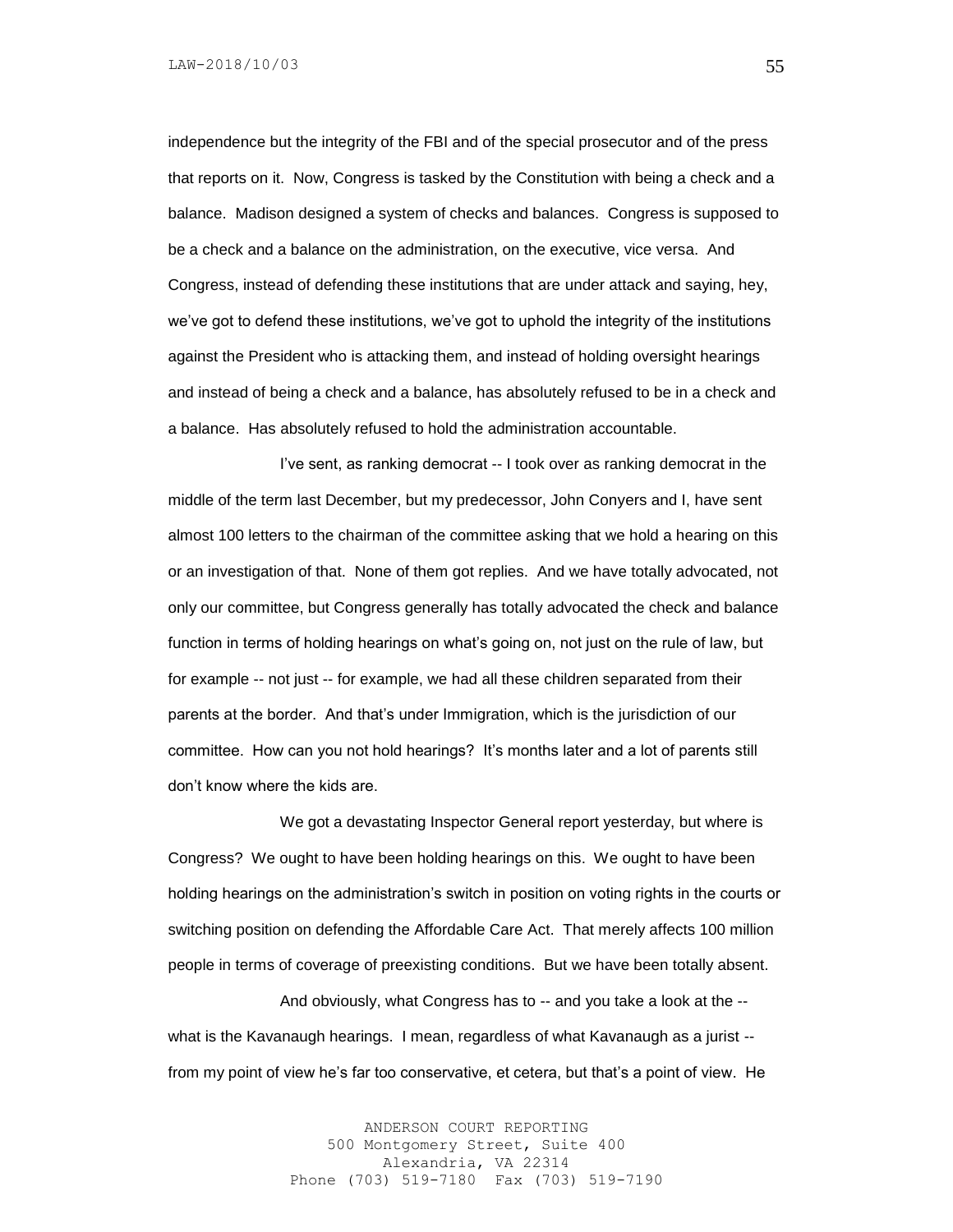sits in a hearing and attacks the Democratic Party, the Clintons -- I don't know what they had to do with this at all. I'm surprised, if I were one of the senators I would have said, Judge, what evidence do you have that the Clintons are involved in this at all or did you make it up out of thin air? But the point is he attacked half the country, the entire Democratic Party, the Left, everybody. How can he sit on a court? I mean, a candidate for the Senate can do that. A candidate for the House can do that. A candidate for President. But a judge, a sitting judge who wants to be a dispassionate judge, to dispense -- or who supposedly is supposed to be a dispassionate judge to dispense equal justice, you can't do that. And that should be disqualifying by itself. And yet, we see that one party in the Senate is determined to put him on no matter what. No matter what may have happened years ago. No matter his conduct now.

So there's been a total failure of oversight. And when the administration breaks the norms, I mean, there's no law that says you don't attack the judiciary. But the norms say you don't. If you want to live in a democratic society, there are institutions you must respect. We're going to have to change laws to make some of these norms, for example, the President, the presidential candidates show their tax receipts, show their tax forms. This has been done for the last 40 or 50 years. Now he simply refuses to do it. The President refuses to do it. He refused to do it for some (inaudible). He doesn't even bother with that anymore. We're going to probably have to enact legislation to say you can't get on the ballot if you haven't released your tax returns.

But this is for the future. Right now, we have to defend the integrity of the special prosecutor. We have to defend Rosenstein being there, because Rosenstein being there, if Rosenstein is not there, if he's replaced by some flunky, that flunky: (a) could fire Mueller; (b) he could simply, without the public ever knowing it, limit what Mueller is doing. Don't look at this avenue of investigation. Don't look at that avenue of investigation. And when you're given the report, give it to me and I'll put it in a drawer and the Congress and the people never see it. He could completely, as you see now

> ANDERSON COURT REPORTING 500 Montgomery Street, Suite 400 Alexandria, VA 22314 Phone (703) 519-7180 Fax (703) 519-7190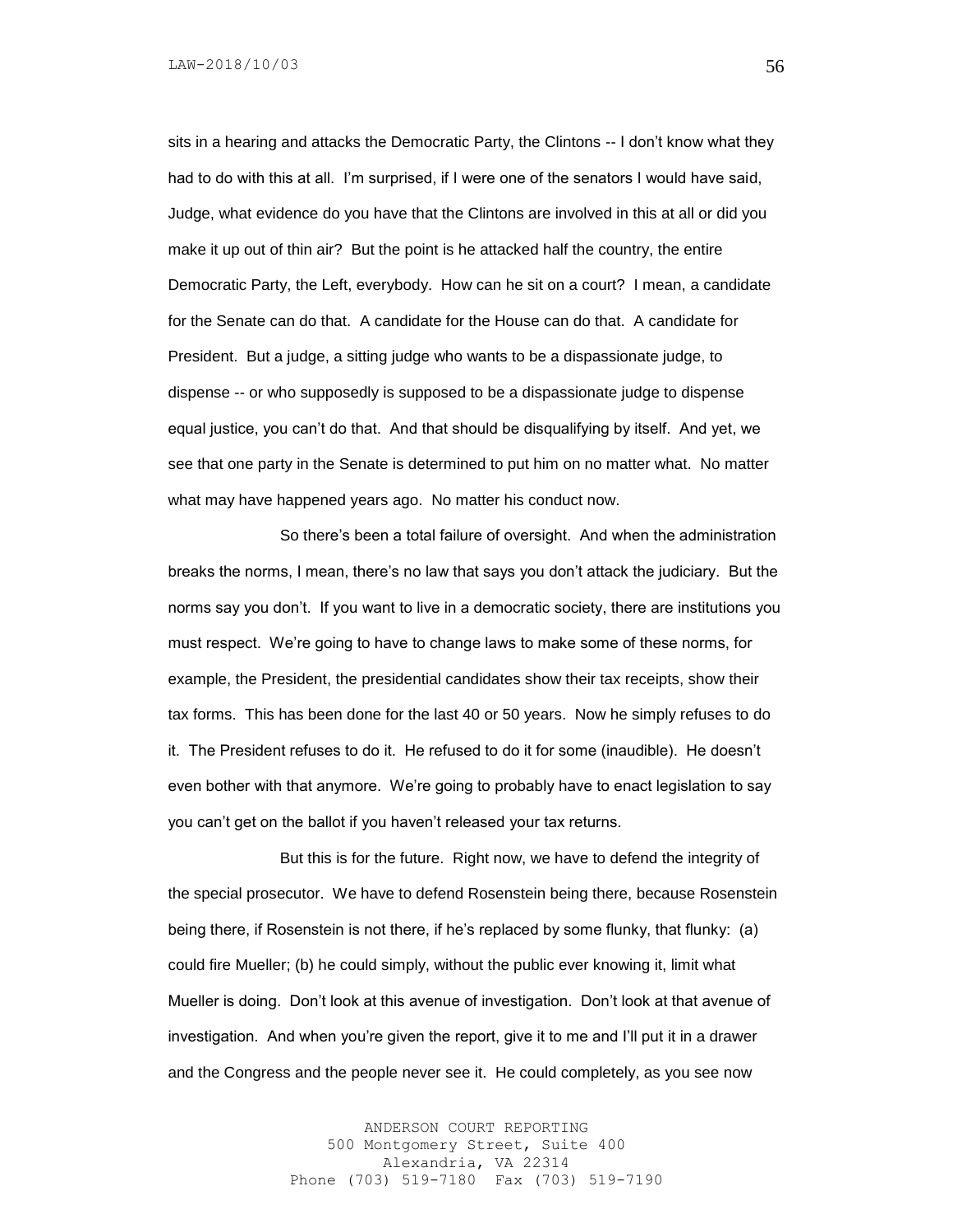with the allegations that the FBI isn't properly investigating what they should be investigating with respect to the Kavanaugh thing, that's because the FBI is controlled in this respect by the executive. But the deputy attorney general, or if Sessions is fired and a new attorney general is not recused, could completely reign in the investigation and then we would never find out what happened. And a great miscarriage of justice would occur.

And so we have got to -- the first priority is to protect Mueller and to protect Rosenstein so that we have some guarantee that that investigation will go on properly and that the American people will know what happened. Because after all, what happened was the Russians came in to try to rig an American election. The Trump campaign either did or did not work with them in doing so, and that we have to know. And the President is accused, and maybe has, in fact, been involved in an ongoing obstruction of justice, and that we have to know, too. Because the integrity of the government is at stake and the Congress, we have a bill to protect the special prosecutor. It got out of the Senate Judiciary Committee, but the Republican leadership in both houses say it's not necessary because he won't do anything. Well, I'm glad they have the power of a profit and they know that the President won't do anything. We know he tried to fire Mueller twice.

We've seen his attacks on Sessions for refusing to -- for, in fact, recusing himself as the law demanded and his attacks on the people and the special prosecutor, so we shouldn't feel confident. We need a Congress that will, in fact, hold the oversight hearings and hold the administration's feet to the fire in all these respects.

MR. EISEN: Thank you, Congressman, for that very rich presentation.

I want to tease three threads out of there. One is what is happening in Congress on the failures to do oversight on rule of law issues that the congressman described. A second is the important reflections on the special counsel. And then the third is the causes and effects within our law enforcement establishment, and particularly

> ANDERSON COURT REPORTING 500 Montgomery Street, Suite 400 Alexandria, VA 22314 Phone (703) 519-7180 Fax (703) 519-7190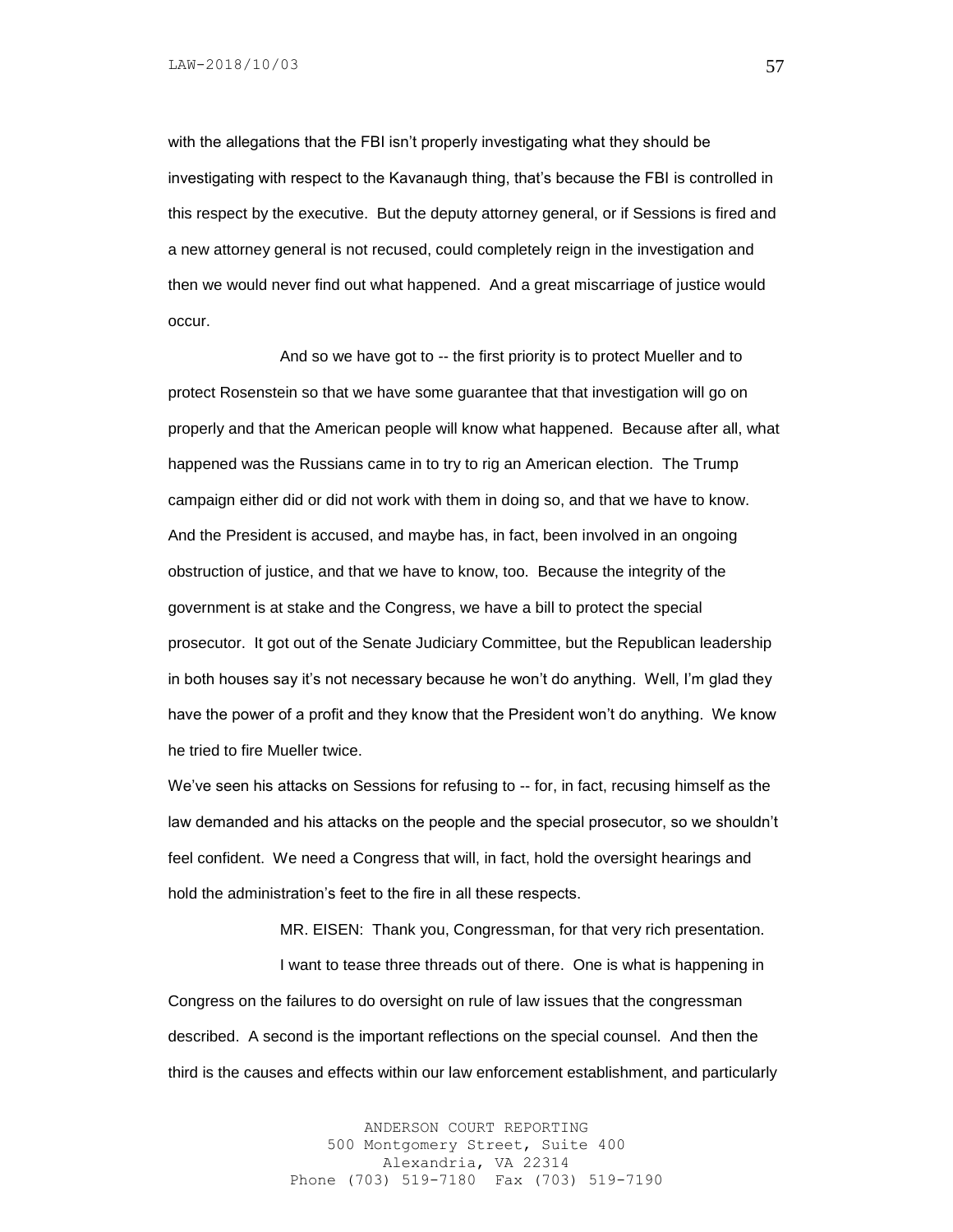within DOJ.

I'm going to start with Mickey Edwards, who served as a republican member of Congress for eight terms, for 16 years, and was the chairman of the House Republican Policy Committee, former chair of the American Conservative Union, and now a distinguished academic and commentator. And then I'll go respectively to Paul and to Carrie for special counsel and DOJ.

Mickey, thank you for being with us.

What has gone wrong with the bipartisan, what used to be the bipartisan oversight efforts in Congress, if they ever existed?

MR. EDWARDS: Well, first of all, I'm glad to be here. My job has been made easier because Jerry has already said a lot of the same things I would have said. I agree with everything that he has said. Even though I'm a republican, I know that some of the things that you may question here that my never-Trump credentials are pretty strong and my never-Kavanaugh credentials are pretty strong.

But I want to take this a little farther. And I think the problems that we have in terms of the rule of law are much more deep rooted and they're much less one party oriented than we think. And I think if we're going to address the problems we have, we're going to make a mistake if we just focus on the current President and the current makeup of Congress.

I am on the board of the Project on Government Oversight (POGO). We have had a great time under republican and democratic congresses and presidents being able to do the oversight and looking into what the government is doing regardless of what administration is in power.

So I am concerned about judicial independence. I'm also concerned about congressional independence. It's not just oversight hearings. It's surrendering Congress's authority over determining when we go to war. With the War Powers Act and the things we've done since, it's surrendering Congress's constitutional right to regulate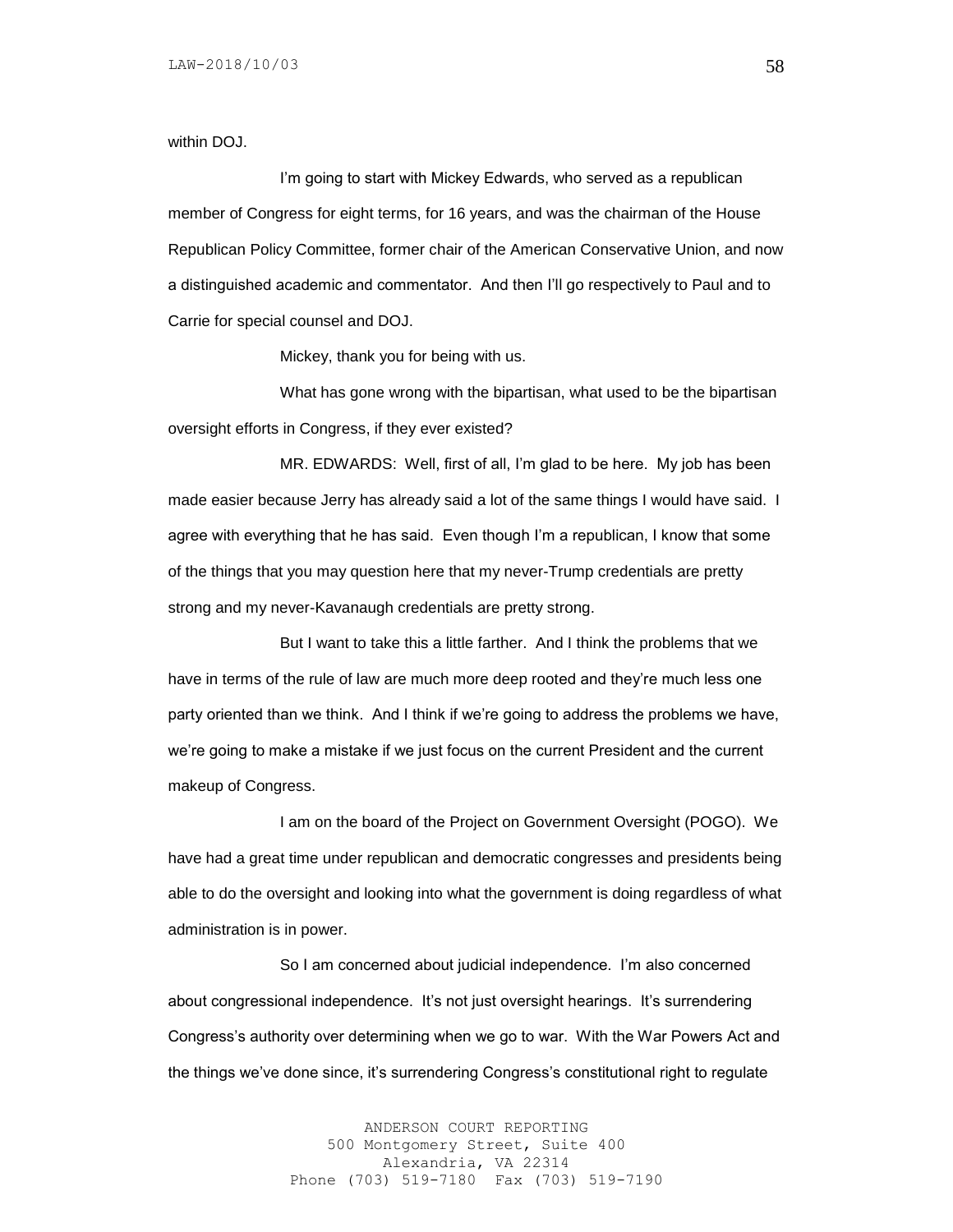international commerce, sitting back quietly while the President determines whether we're going to impose tariffs or not. So the issue is a lot broader than just the oversight hearings, although that's a major problem.

I think we now have accepted as a people, certainly the Congress has, and activists have, you know, that judicial appointments are not based on temperament, learning, experience; they're based on which party you belong to. We all as a people tend to look now at the Supreme Court and Federal courts as whether the person who is being nominated will be a reliable republican or a reliable democrat, and we form our judgments according to that.

This is why I wanted to say that I'm not speaking specifically about the Kavanaugh appointment or about the accusations at the moment regarding Judge Kavanaugh, but the fact that what we saw is -- we've divided into two camps. We don't have the results of the investigation yet, but we're in two camps. We know that he assaulted the victim, I think she was. Or we know that, you know, we've sided with the accuser or the accused before the facts come in. That's what we do. We've moved from, you know, the idea that we are presumed innocent until convicted to the idea that we're presumed guilty unless we can prove our innocence.

So I just want to suggest that if we're talking about the fact that we need an American people who have confidence in the judicial system, have confidence in the courts, have confidence in the separation of powers, have confidence in the constitution, which is after all, you know, the supreme law, you know, that we've got a lot of problems. And if we just zero in on whether or not the current Congress, which I think has been acting abysmally -- I told Jerry when we were standing out there that I'm glad I'm not there and I feel sorry for him that he is. But I think we have to look deeper. The question about integrity, belief in the propriety of our rule of law, and how all the branches of our government operate is much deeper than simply saying the President is a cad or that we know these particular things about Judge Kavanaugh or that there have been some really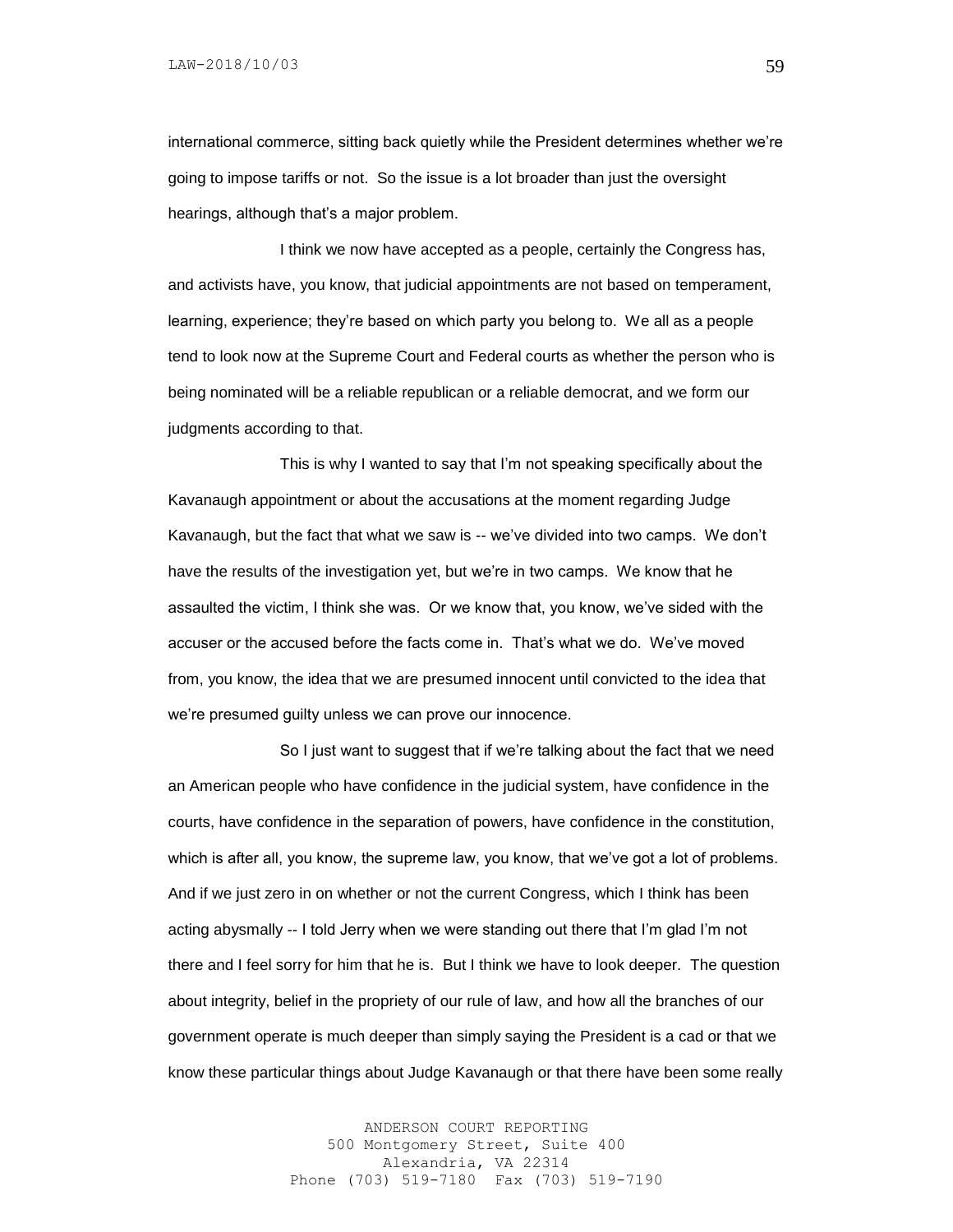strange people serving on the republican side of the Judiciary Committee.

But that's all. I mean, let's look deeper, Norm. It's not just lack of Oversight Committee functioning.

MR. EISEN: Paul, I'll come to you now on that subject of confidence and of looking deeper. You and I were on opposite sides of the Starr investigation. Judge Starr likes to tease me about that. And we became good friends nevertheless. Do you have confidence in Bob Mueller when you look deeply in the way he's conducted his investigation? What's your reaction having served as -- you were special counsel; right? Or senior counsel. You were senior counsel on Judge Starr's investigation. What's your reaction to the attacks on Bob? And do you have confidence that he will be able to finish his investigation?

MR. ROSENZWEIG: Well, oddly enough, the answer to that question points in two different directions, which is to say that I have a great deal of confidence in him now. First, because of his personal rectitude and his well-deserved reputation for professionalism and probity. But also, precisely because he is a part of an institution, the Department of Justice, in which I also continue to repose some confidence.

Ben asked Ken Starr a question earlier about the role of the deputy attorney general, and in many ways, our confidence in what the special counsel is doing is precisely grounded in the fact that he's doing it underneath the Department of Justice. And we have confidence not just in him but also in the deputy attorney general and in his professionalism, and we have a confidence in the structure of the Department of Justice that goes back, you know, 200 years, or 150 years. I guess it was 1870s that the department was actually created. And it has a tradition of professionalism. It has policies. They may not be policies we like, but you know, somebody asked earlier about the indictability of a president while sitting -- while he's the sitting president. The department has had a policy about that for more than 40 years, 50 years. And we have a confidence that that policy is independent of politics and is not grounded in my team or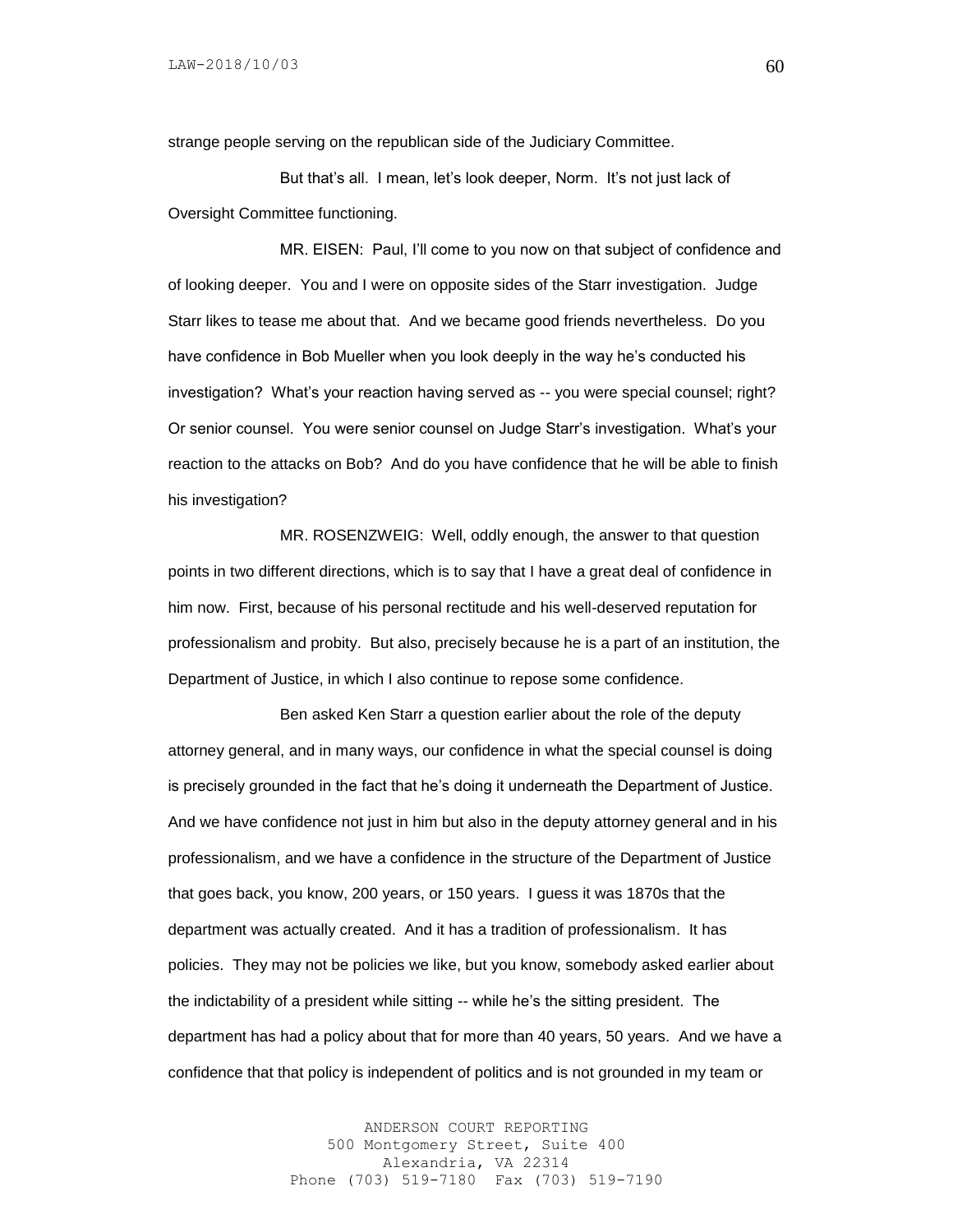the other team, but rather, in their judgment. And we may think it's the wrong judgment, but that grounds us a lot in thinking that whatever comes out of the Muller investigation. I, like Mr. Bharara, think that it's going to be a matter of integrity if he's allowed to continue.

That does lead directly to the second answer, which is in some way our confidence in that professionalism comes at the cost of its dependence on the department for top cover, for its existence. And the reality is that as Congressman Nadler said, you know, that right now is working quite well but it could change, turn on a dime if President Trump were to exercise his executive authority and replace Rosenstein or replace the attorney general with somebody who is more complacent and complicit and compliant, the three Cs, for the President's own viewpoint.

I don't see how you can square those circles; right? I mean, we tried an independent counsel law for 20 years and we stopped because we generally thought that that was an unsuccessful effort. And the reason we thought it was unsuccessful was precisely because it took that prosecutorial authority outside of the umbrella of the department broadly writ and made it kind of a one size, single purpose prosecutor with one mission and one focus. And, you know, the reality of that I think is when you're a hammer, everything looks like a nail to you. And so we decide to bring the prosecutorial function back into its traditional home within the Department of Justice, and that brought with it more regularization, more legitimacy, more professionalism, but also less independence. And I don't see how we can square the circle. The pendulum keeps swinging back and forth. We've gone from independent counsels to special counsels, to independent counsels to special counsels again, and now, you know, there's probably going to be a swing backwards in reaction to the dependency of the Mueller investigation. And 20 years from now we'll go the other way.

> So my answer to you is it's an unsquareable circle. MR. EISEN: Carrie Cordero, the Robert M. Gates Senior Fellow and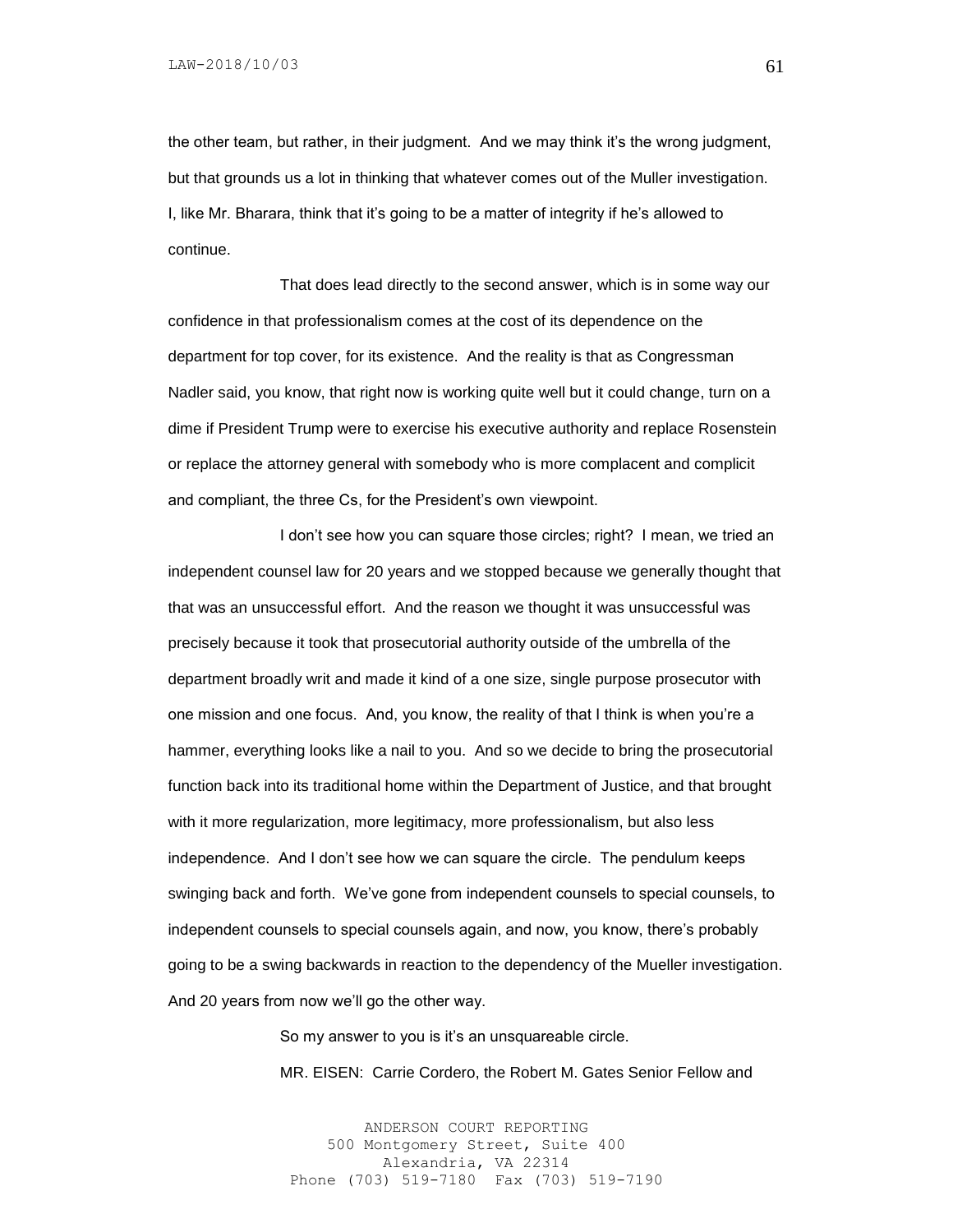General Counsel at the Center -- I know I said I wasn't going to introduce them but I lied - - at the Center for a New American Security, a Brookings colleague because she's associated as a contributing editor of Lawfare and also my CNN colleague. We often -- I wish I could just play the conversations in the CNN green room. There's a lot of bold predictions that are made there.

Carrie, has Rod Rosenstein done a good job so far of the logical impossibility that Paul lays out in acquitting the rule of law in America and in defending the Mueller investigation of squaring the circle? Has he managed to do that so far? And is he going to be able to continue that?

MS. CORDERO: Thanks, Norman. And thanks for the invitation to join this discussion.

I think that Rod Rosenstein has done an incredible job of maintaining the integrity of the special counsel's investigation. I'm reminded in particular of the press conference that he gave when one of the major indictments were read. And it was so unusual for a Justice Department major indictment press conference, because usually you would have in a normal investigation that was conducted by one of the divisions, you would have the assistant attorney general for that division. You would have some representatives from the FBI or the other agencies that might have supported the case. You might have the FBI director or deputy director, and there would sort of be a supporting cast that would support the prosecutor or the head of the Justice Department who was announcing that. And instead, Rod Rosenstein stood there alone and announced those indictments. And by doing so, he provided, in my judgment, the political cover for the special counsel and its investigative team to continue to do its work as insulated as they possibly could be from the political influence that was trying to be asserted on them nearly every single day. And so I think he's done a terrific job. I think he's been really a lynchpin of consistency in terms of holding that together. I do worry if he were removed from his position whether or not somebody else would feel more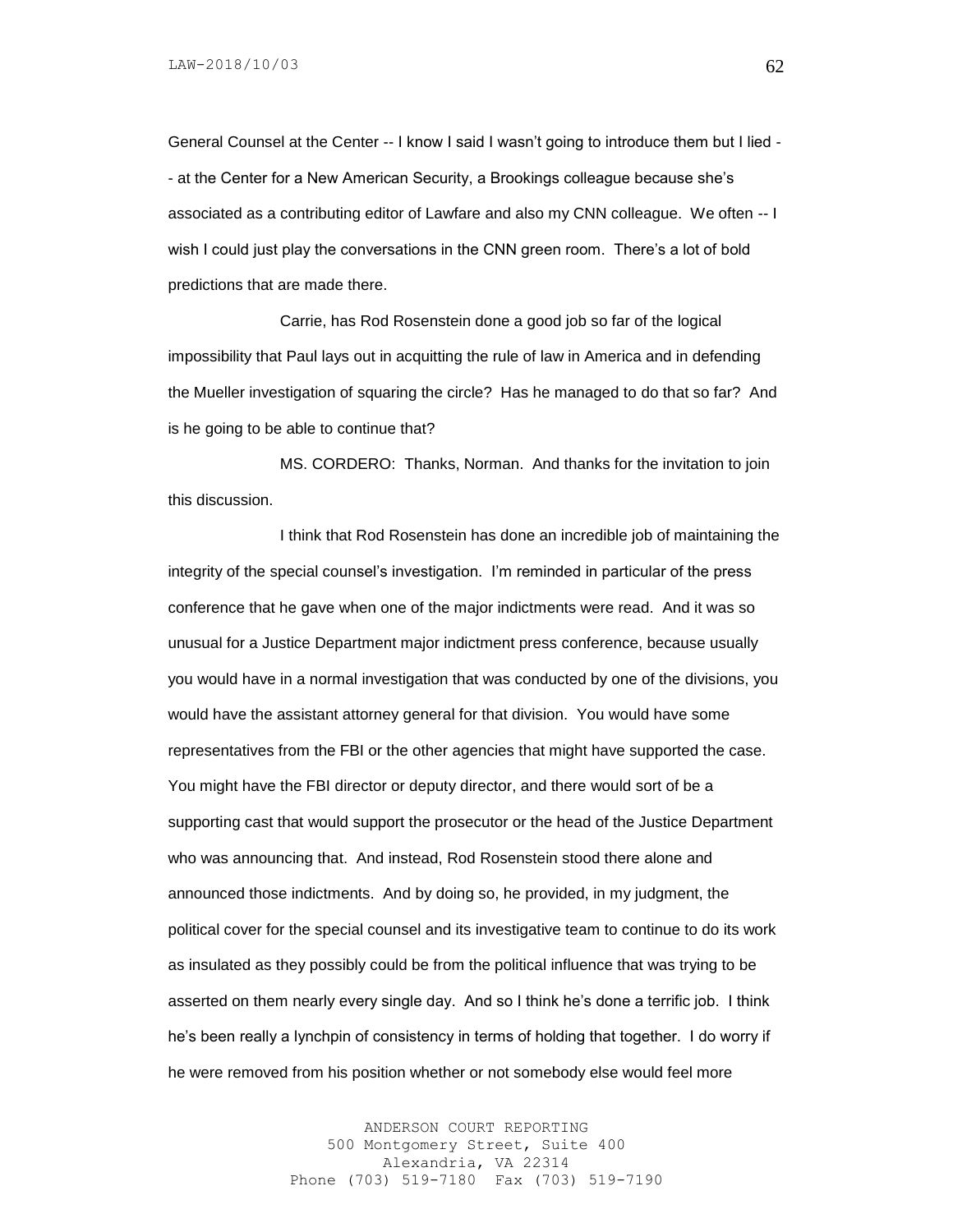pressure because there has been so much pressure from the President and from the White House, not -- I don't worry so much that a new individual would come in and immediately fire Bob Mueller as the special counsel. I worry more about what could be done on the margins that actually could have a substantive effect. So these are -- a few people on other panels have described these a little bit, but some of the things that could be done would be not, I think as Congressman Nadler mentioned, not letting the report actually be revealed publicly or provided to Congress. It could be something like not being willing to refer certain criminal matters that come to light during the course of the investigation be referred to the U.S. attorney's offices like we've seen with the referrals to the Southern District of New York. It could be decisions not to pursue certain areas of where the investigation is intending to go. For example, one area that we haven't seen a lot of public evidence of that perhaps is part of the investigation has to do with financial matters, more depth on potential campaign finance or foreign influence financially into the campaign with one exception, that one plea that was made with a foreign contribution that made its way to the Inauguration Committee.

So I think he has done as admirable job as one could have done. And I also want to say a word about Attorney General Sessions because regardless of where one stands on the policy positions that the attorney general has taken, and I, for one, have been a significant critic of the zero tolerance policy and what has ended up as a result of the implementation of that on the family separations out of DHS, Attorney General Sessions made what was probably the most important career decision, which was to recuse from the special counsel investigation. And for that I believe that he demonstrated his respect for the institution of the Justice Department and the institution of the Office of the Attorney General.

MR. EISEN: Since in your DOJ capacity you were a frequent consumer of FBI materials and in constant communication on counterintelligence and other issues with the FBI, I'm going to start with you, but then I'm going to go down the panel.

> ANDERSON COURT REPORTING 500 Montgomery Street, Suite 400 Alexandria, VA 22314 Phone (703) 519-7180 Fax (703) 519-7190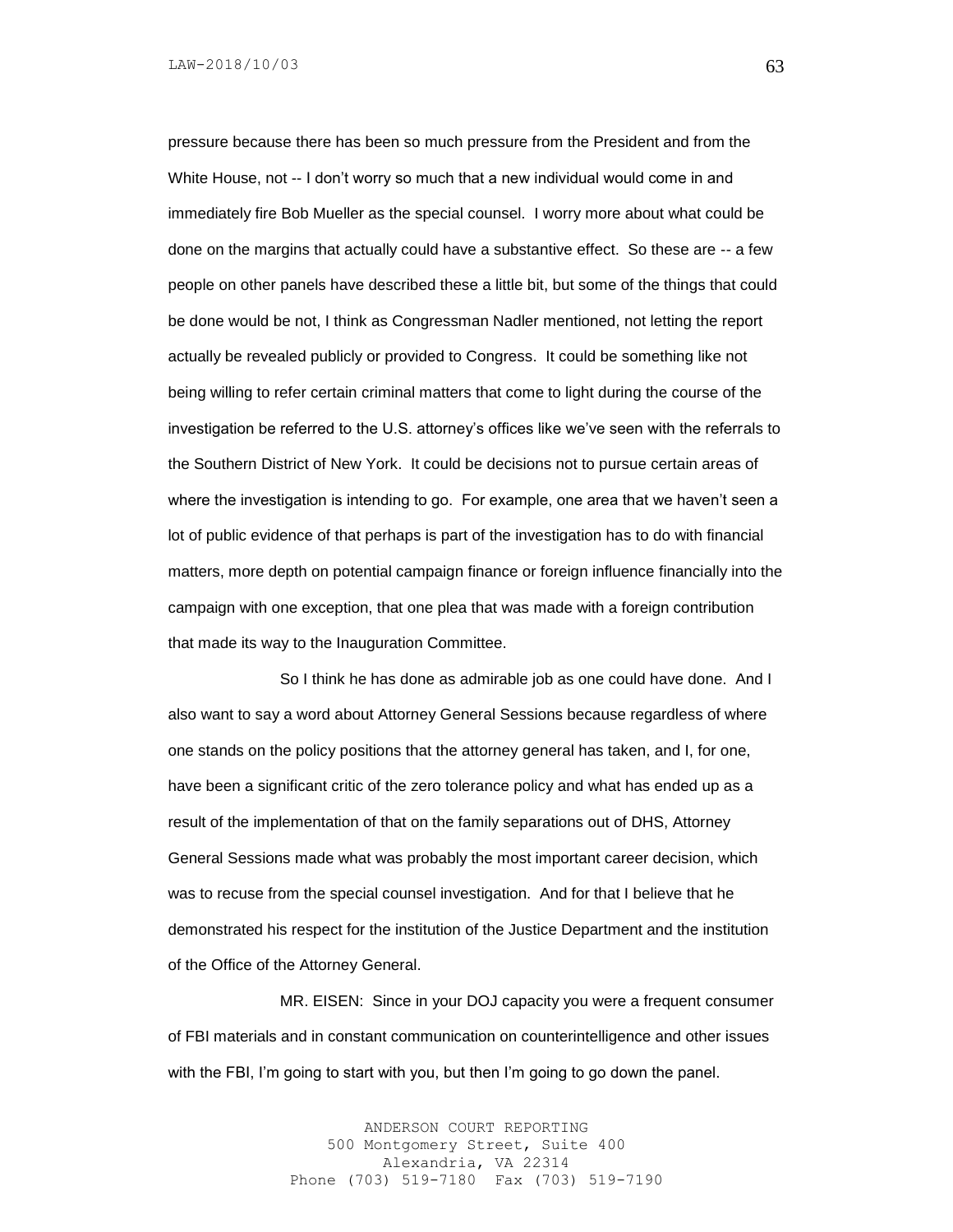How much damage has been done by the tussle? I agree with the heroic efforts of Rosenstein and the surprisingly strong performance on this narrow slice of issues that Attorney General Sessions has been absolutely unbending on the Muller investigation issues. But how much damage has been done? I want to go down the panel and ask, just short answers, your assessment of the damage. Then I want to do one round on the panel on how we begin to repair those breaches. And then prepare your questions because we will come to all of you after that.

So just quickly, actually, I'll start with Congressman Nadler. How much damage has been done to the rule of -- you've got it. How much damage has been done to the rule of law?

MR. NADLER: I think substantial. It's very interesting. Some people have noted that when Comey had his meeting with the President just before he was fired, he then called in the senior leadership and told them what happened. Every single person in that meeting is no longer with the FBI. They've all gone. The President and some of my colleagues on the Judiciary Committee on the republican side have been attacking individuals in the Justice Department, in the FBI by name, and I would assume - - and some of them have been very seriously damaged, and some of them have been fired, and some of them are just standing there. But I would assume that there will be a lot more lack of courage or just people keeping their heads down in the future because we have shown, or it has been shown that individuals in the Justice Department, in the FBI, career people, are vulnerable to political attack. That will take quite a while to get over.

## MR. EISEN: Carrie?

MS. CORDERO: So two thoughts. First of all, with respect to the Department of Justice, I think the institutions have been holding up relatively well in large part due to excellent leadership on that point in terms of protecting the institutions from Attorney General Sessions and Rod Rosenstein and FBI Director Wray. I have been

> ANDERSON COURT REPORTING 500 Montgomery Street, Suite 400 Alexandria, VA 22314 Phone (703) 519-7180 Fax (703) 519-7190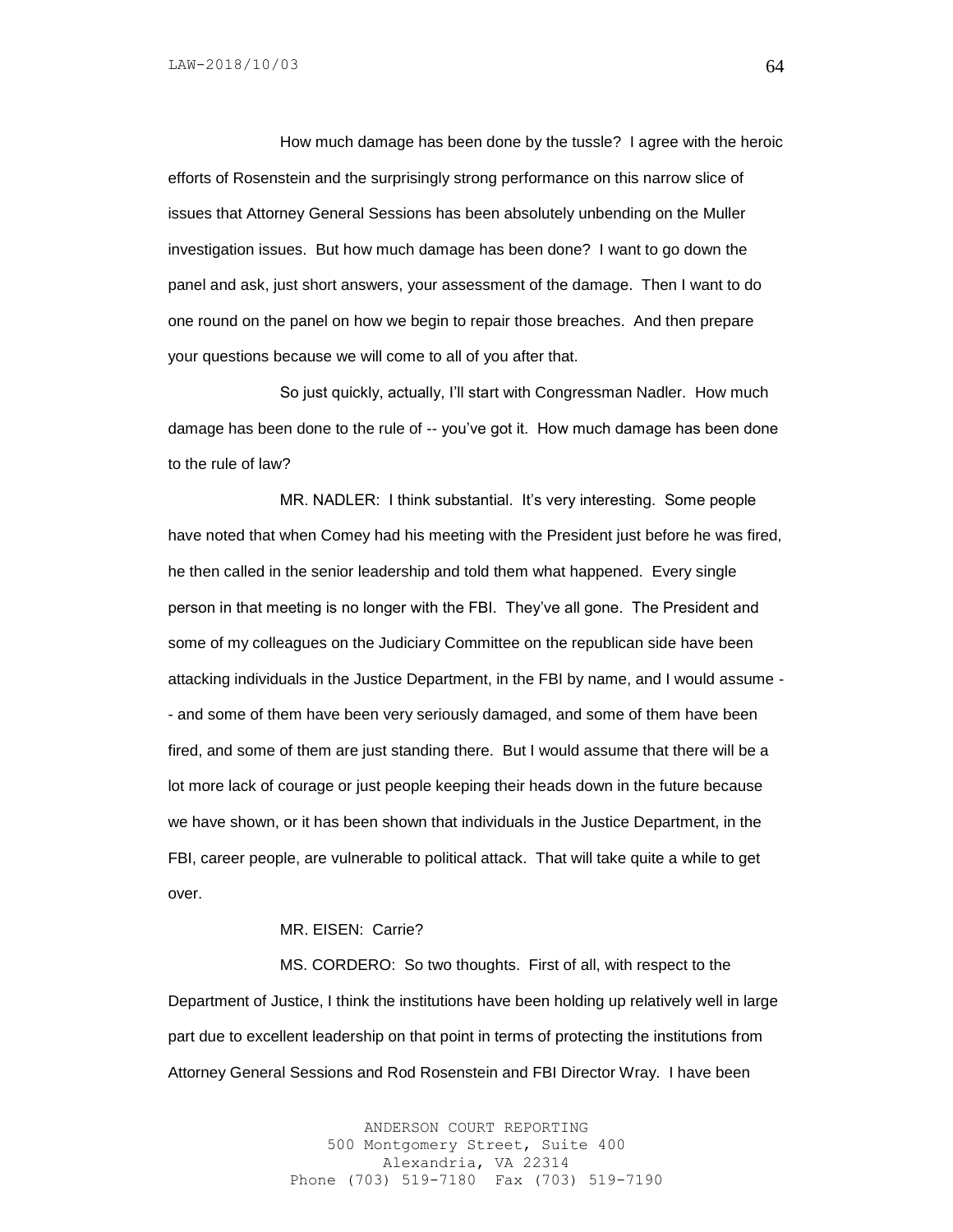more concerned about the ability of the intent by the President to try to corrupt law enforcement when it comes to DHS. You know, DHS has more law enforcement officers than the FBI does if you combine the agent force from Immigration and Customs enforcement and Customs and Border Control. And what we've seen, as demonstrated from the Inspector General report that the congressman mentioned that just was released, the Department of Homeland Security Inspector General did an initial review of how the Department of Homeland Security implemented the issues on the border and the separation of children. And they found that there were no databases in place. No comprehensive database in place that would assist in the reunification of children. They didn't track -- they didn't have a mechanism for tracking young children who were not yet verbal with being able to reunite them with their parents.

And so where I think we've seen, and where if we want to have hearings on this, Secretary Nielsen would be at the top of my list to call to explain how it is that a system became so broken. And so I don't think that we've seen the same level of institutional oversight internally in all departments as we have with the Justice Department and the FBI.

One other quick thing. On the other area where I think it will take some substantial time to repair has been on the national security side is the politicization of the declassification of national security information. The interactions that have taken place between the White House and the assistance that they've had from some allies in Congress in particular and the majority on the House Intelligence Committee has really been a step beyond anything that I've observed in the last over 15 years of working with the national security community. And the politicization of intelligence information I think is something that is going to be harder to rectify and will take more time to repair.

MR. EISEN: Mickey, you wisely counseled us to take the broader view in assessing the damage. So just a quick word, if you would, about the level of the damage. And then if we can start to focus a little bit on how to fix it, Mickey. You're one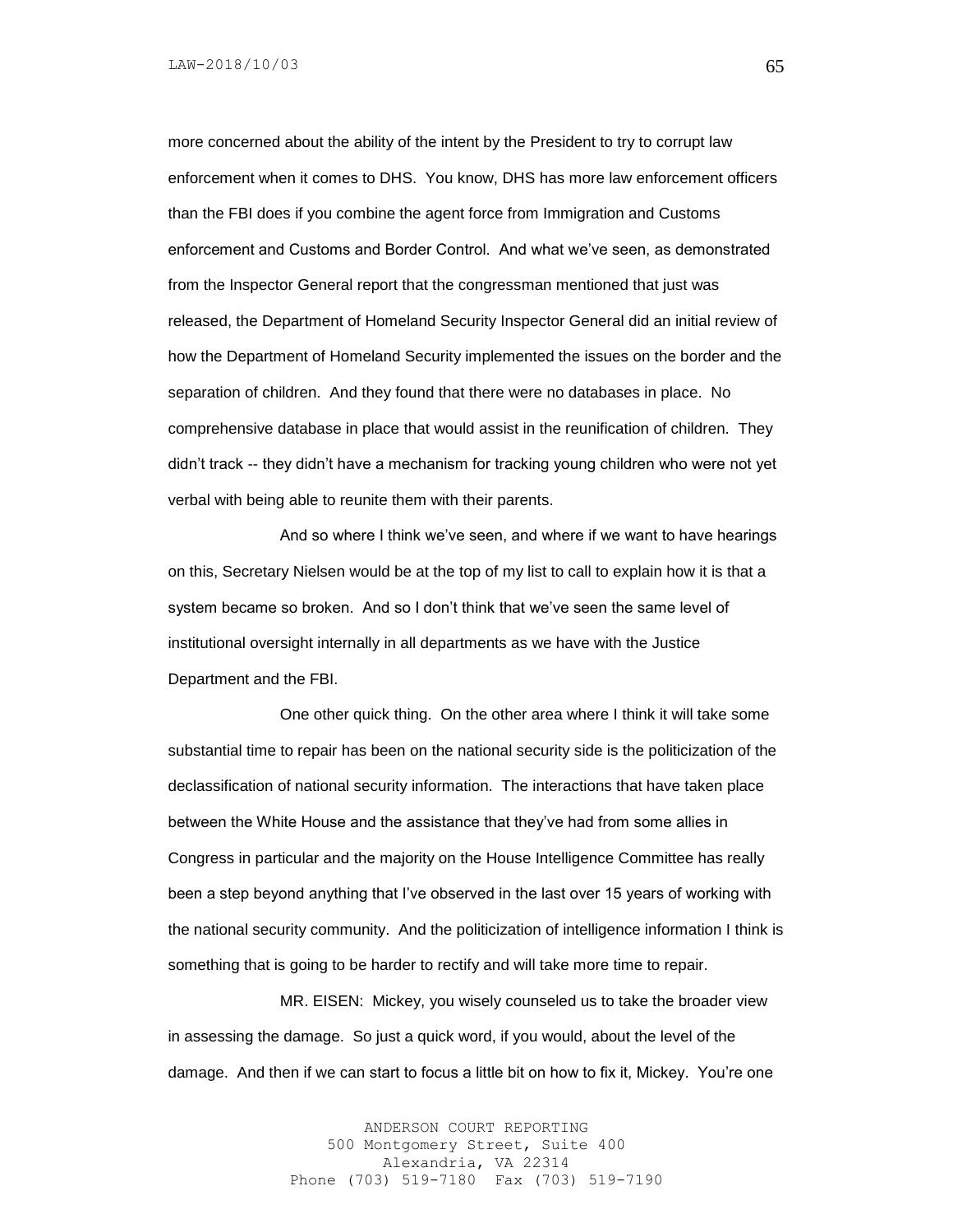of the wisest people I know in breaking -- fixing what's broken. So how to fix it.

MR. EDWARDS: Well, first of all, let me just say, I agree when you broadened this because you didn't mention education, you didn't mention interior. I mean, there are a lot of other areas where this needs to be done.

We start by fixing it where in my mind the greater problem is. And I think the greater problem, and it has lasted longer than these two years that we've suffered through, is Congress. It's Congress failing to not only do its oversight but to assert its authority. If I were there, which you know, I'm not, but if I were there and the administration failed to turn over reports that we needed to see, I would say, well, we will stand in adjournment on the nomination until we receive them. The Congress has great authority, great power that it never exercises. It acts as though it is a subservient branch to the executive branch. It has done that under presidents of both parties and congresses of both parties.

And so the answer is very simple. Congress reasserts the authority. Jerry Nadler has more authority and is backed up by the party leaders and by the speaker and the majority leader in the two houses to do these things. And you'll see a change. You know, that's where the fundamental problem is.

So people talk about get back to regular order. That's kind of a bit of a meaningless phrase because regular order did not exist when I was in Congress. You know, it was, you know, it was not really bipartisanship. It was dominance and submission. It was like, you know, Fifty Shades of Gray. But if Congress fixes itself and reasserts its role, a lot of this will be fixed pretty quickly.

MR. EISEN: Paul, you have the long perspective, also, like me, you've been doing this for a while and you're a scholar, as well as a practitioner, even if you scoff at that. And you participate in one of the great, what has emerged, as one of the great voices, one of the great bipartisan institutions, the Lawfare blog, which is housed here at Brookings and which brings together people from every different part of the

> ANDERSON COURT REPORTING 500 Montgomery Street, Suite 400 Alexandria, VA 22314 Phone (703) 519-7180 Fax (703) 519-7190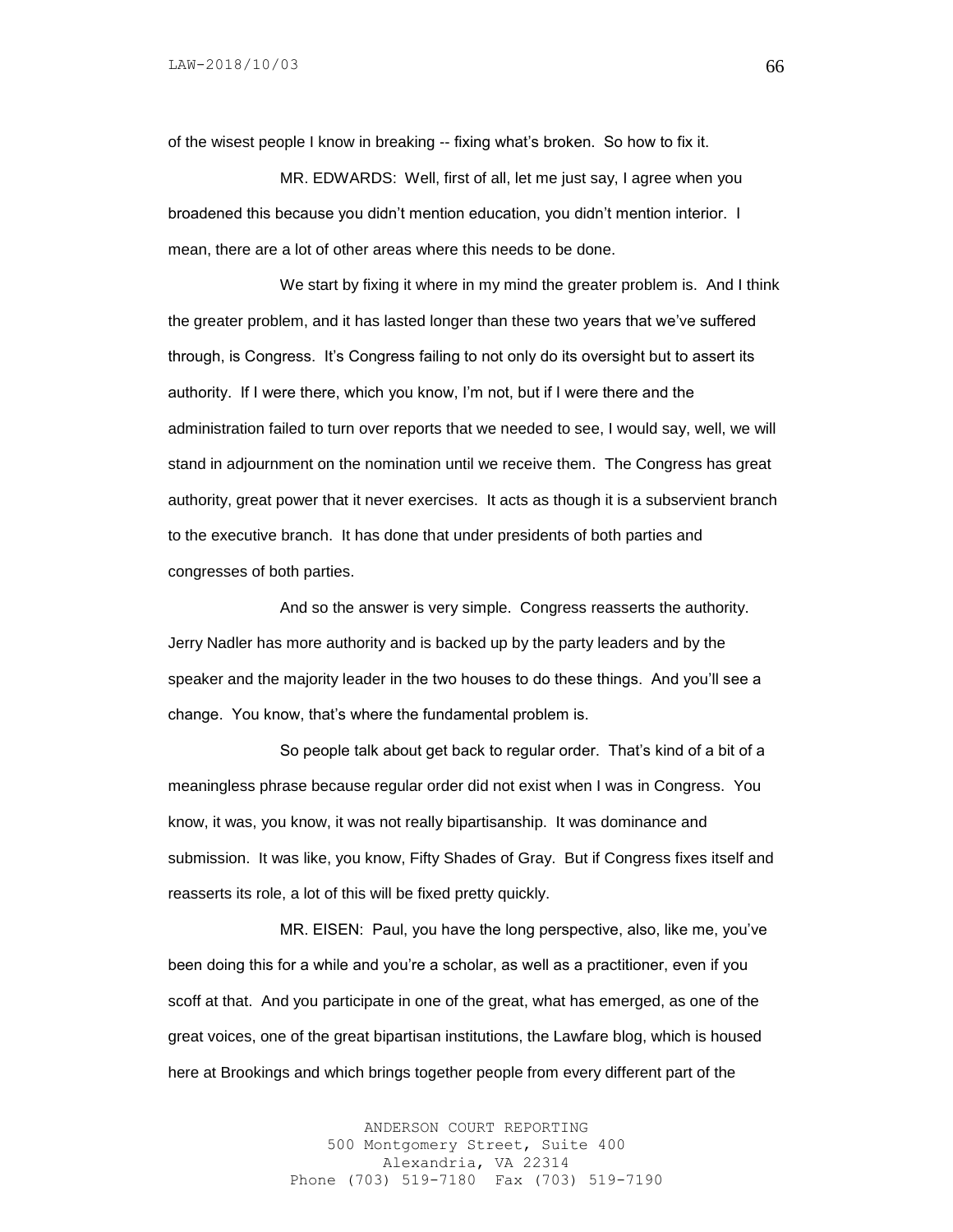political spectrum.

What are your thoughts on how we fix what's broken? And in particular, the inflictions of unthinking partisanship on all sides?

MR. ROSENZWEIG: Indeed, I am honored to be part of the Lawfare group, and thank you for mentioning that.

My fix turns on the fact that I actually see a slightly different problem, which is that given the complexity of executive action and American government today, so much of what we do depends on a belief in the well-meaning discretion of executive actors. No matter how strong Congress gets, no matter how much oversight it does, it's always going to be in a position of having to rely somewhat on the well-meaning discretion of the executive. An example is in trade, right, we have trade laws, but we have national security exceptions to them. And given the size of government, it is almost impossible to imagine a world in which the executive doesn't have a great deal of discretion, cabined by oversight, by audit, both from the inspectors general and from congressional oversight. The true horror of what has happened over the last two years is that we can no longer have that confidence in the well-meaningness of the discretion. Even in situations where we might have thought that the President was exercising that discretion in a way with which we disagreed or a way we thought was perhaps a little selfserving or partisan in nature, we basically started from the assumption that every executive had as a ground the success of the American republic and the best interest of the American people. We've lost that, I think, and that is my assessment of what is the true fracturing of the last two years.

So then the question is how to recover that. And I think that the only real answer to that is time. Is, you know, a couple of presidencies, one from each party, that restore our faith that we can elect people who even though we disagree with them are kind of headed in the direction of the best interest of the country even if we think that the way they're choosing to get there is not the way that we personally would choose. And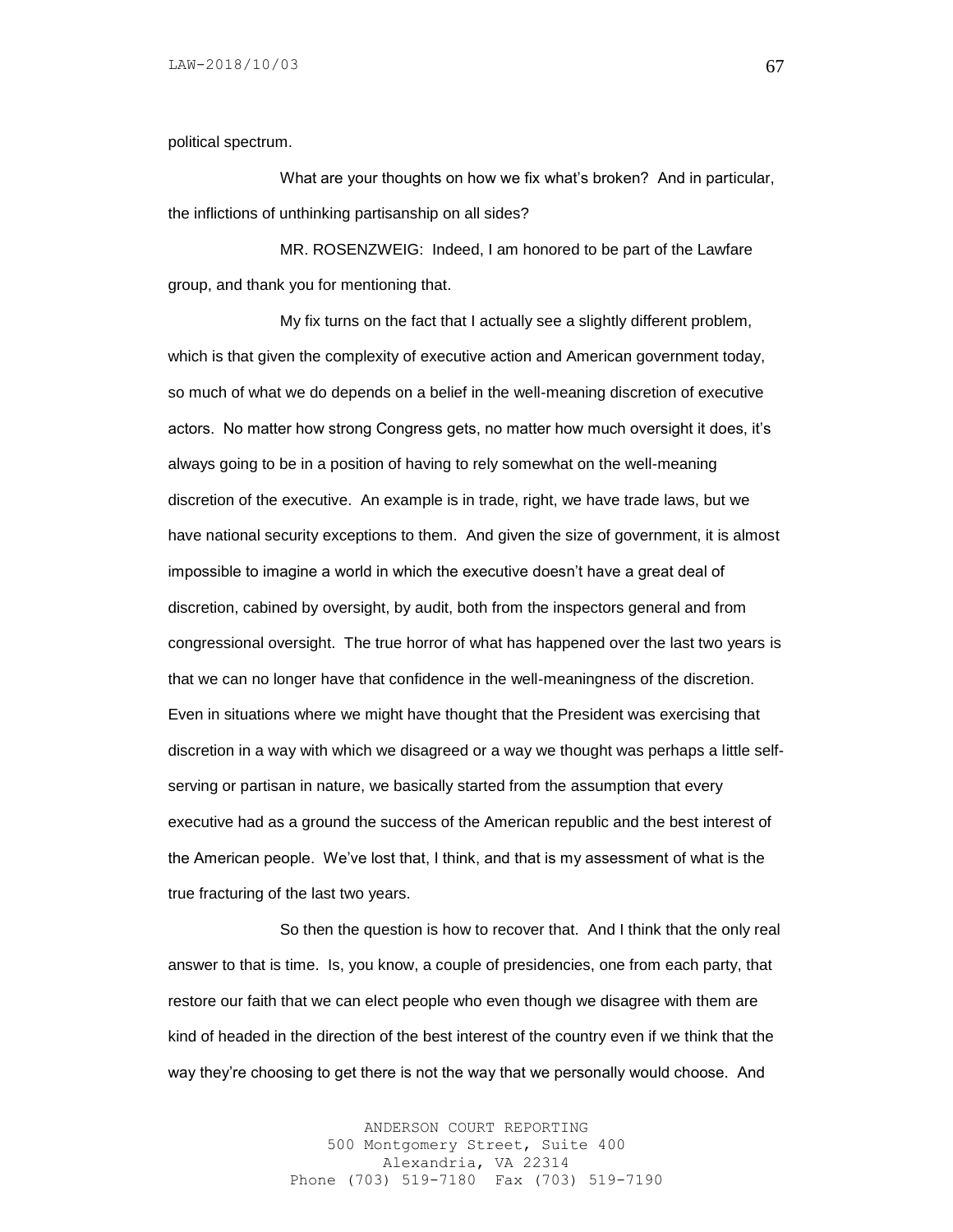that means for me that some of the immediate things that have been suggested, like hearings and congressional oversight, are short-term palliatives that staunch the bleeding, tourniquets, if you will. But the only real answer is for the American public to insist on candidate for presidency and in their congress, who are not nonpartisan, because that's impossible, but are well-meaning partisans. And I don't know if we can achieve that. I know that I plan to vote that way for the immediate future. I like to think I have in the past as well, but I know that I will in the future. And that's kind of my submission.

Larry Kramer, who is a professor of law at Stanford, wrote a wonderful book about people's constitutionalism. And essentially, his bottom line is we get the constitution that we deserve. And all the rules of law and all the constraints of structure that we have, no matter what we do, can't substitute for whether or not the American public wants a particular form and responsiveness of government. And I think he's write as a descriptive matter. I'm not sure I like it normatively, but as a descriptive matter he's accurate. So vote for good guys. That's how we get it.

SPEAKER: And gals.

MR. EISEN: Yes, we heard from the audience. And gals.

The tension in the Kramer argument, of course, is that there's a substantial portion of the constitution that protects the country from the desires of the majority for what they want.

MR. ROSENZWEIG: That's why I said it was normatively not quite right but I think descriptively it's accurate.

MR. EISEN: With that caveat, we agree, as usual. Since the Starr investigation ended we've agreed on everything.

Congressman Nadler wants to intervene, so I'm going to give him the last word and then we're going to come to you for your questions.

MR. NADLER: Thank you.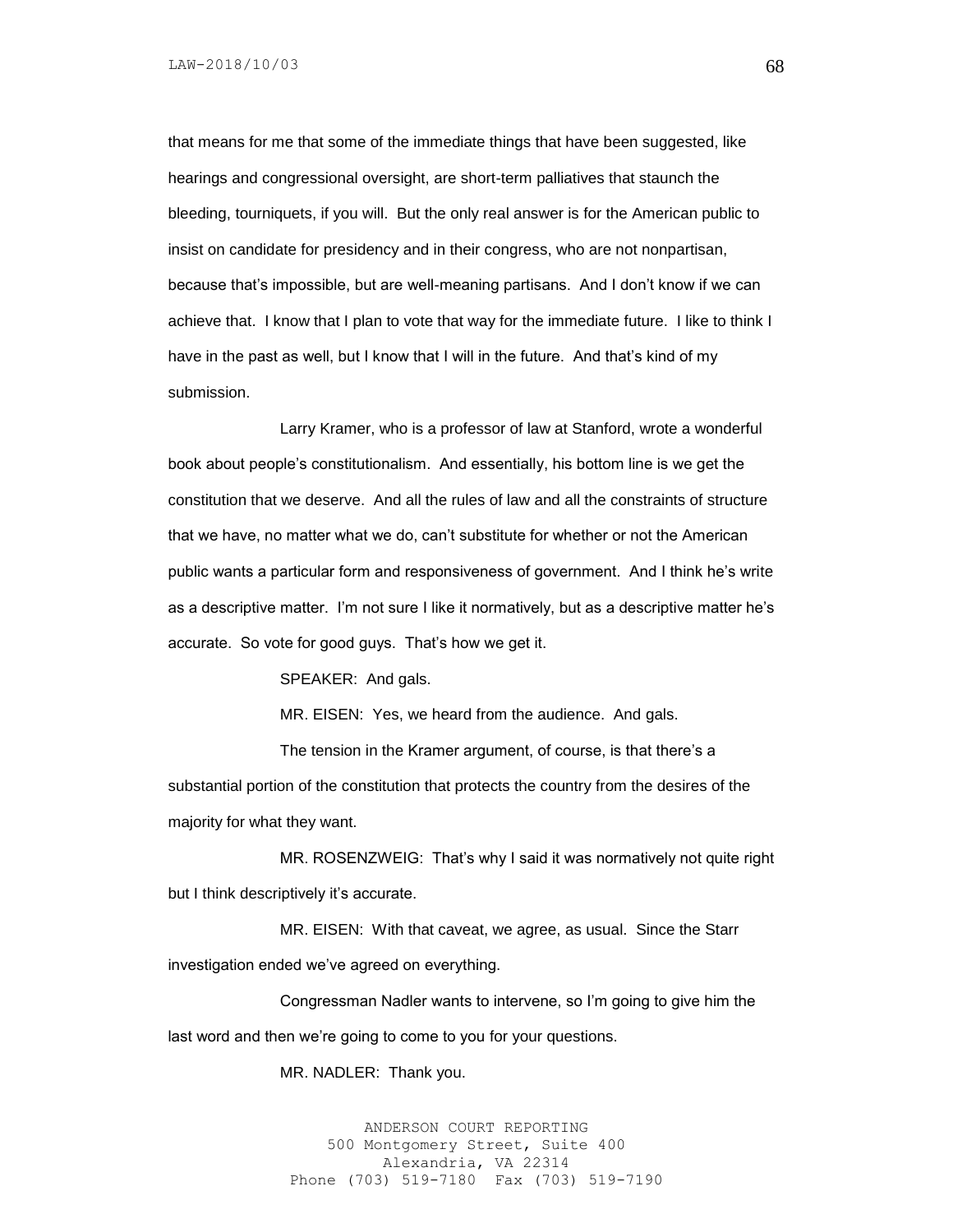I just wanted to add that I agree very much so, that Congress has advocated not just on oversight, but for instance, if you look at the political history of the United States, one of the great battles, one of the defining issues between political parties for much of our history was the question of tariffs. Whether it was the Tariff of Abominations in 1828, of Smoot-Hawley in 1932 or whatever, but this was decided by Congress. So we enacted -- I shouldn't say "we," I wasn't there -- but Congress enacted many years ago, the current tariff regime and put in a national security exception, which is now Eaton, the rule. The President can impose a tariff on anybody if he calls it national security. The Canadians are properly insulted that we view them as a threat to our national security. Congress has got to rewrite these laws so that we have less discretion because we can apparently not trust the discretion of the executive. He's just going to completely abuse that kind of discretion.

The same thing goes with war powers. I was very critical of the Obama administration for intervening in Libya with no exigent threat to the United States and without permission of Congress. The same thing is true at any number of occasions. Trump should not have been able to attack Syria without going through Congress. And any number of other occasions. We have to rewrite these laws so that the executive can do these things.

And there is a problem because you look at, for example, the EPA. Now, Congress cannot write a law that says Mercury is okay to 15 parts per billion and iso ethyl is okay to 17 parts per billion. You have to leave that to somebody to gather the scientific evidence and decide that. So we've delegated that to the EPA. But the EPA is now captured by appointments, and the EPA is just one of any number of agencies of the regulatory agencies, that are captured by appointments from the regulated industry and that are serving the regulated industries rather than the purpose which Congress set these up. And the only answer to that is Congress has to have oversight and bring this to public light. And maybe have remedial legislation, although the legislation cannot totally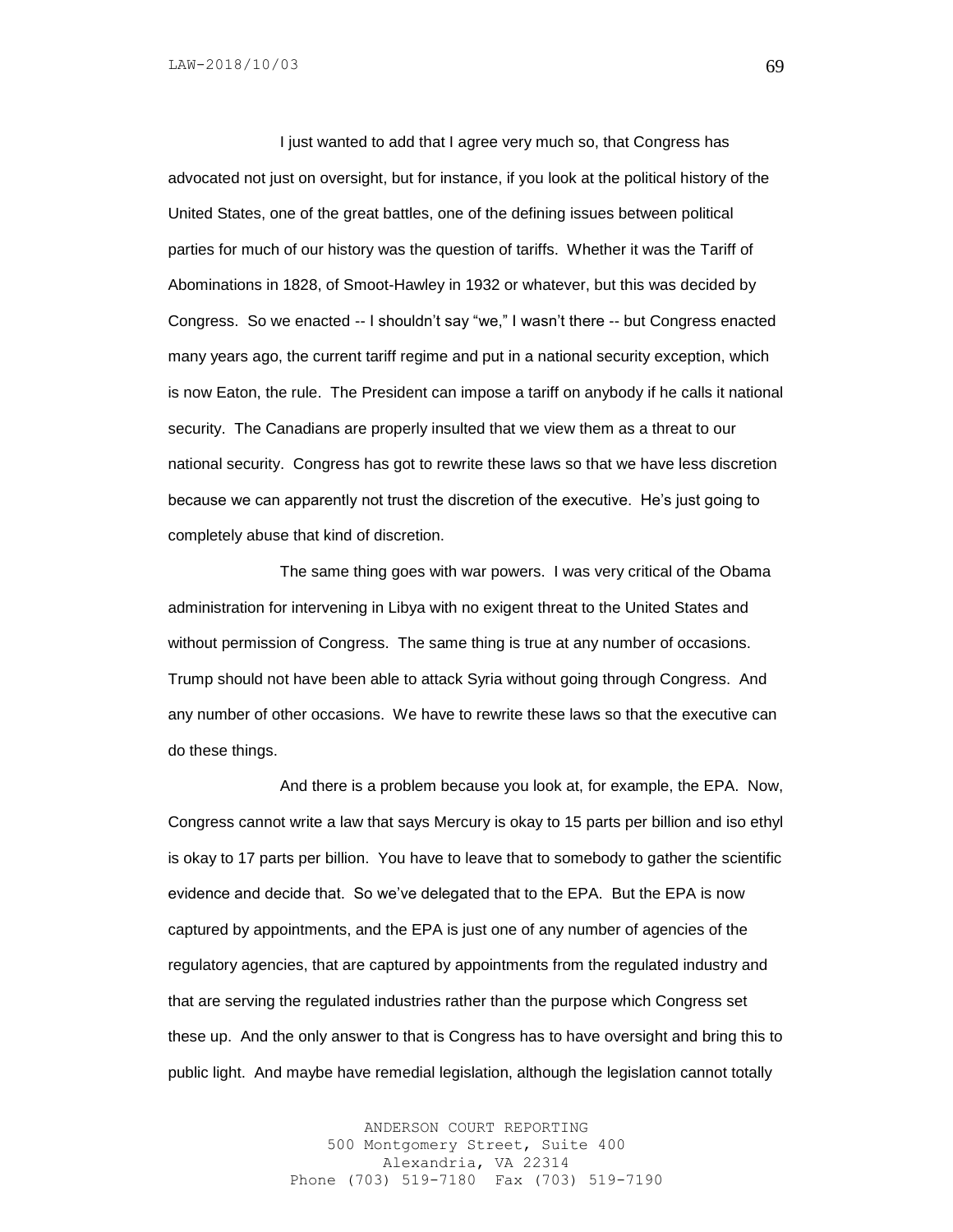eliminate the discretion of the agencies because Congress cannot write all these rules for things that must be regulated in this kind of society.

MR. EISEN: I predict that there will be fascinating new alignments, left, right, and center, of ideas as ones like that limiting executive agency discretion, which has long been some conservatives that long felt the executive branch has overreached. So we're going to see some interesting new alignments, like the ones we've seen today around rule of law issues.

I'd like to come out to the audience now. I'll take a cluster of questions. There's a gentleman back there holding a white paper. There's a lady here with a red sweater, and there's a gentleman there with a blue suit and a red tie, one of my own personal sartorial models.

So we'll take those three questions as a cluster. And I'm going to be equally tough as my previous moderators. Questions, please, not comments or speeches.

MR. MALONE: Well, thank you very much. I'm Jerry Malone from London, and the first thing I'd like to say is I'm rather pleased that you let me in here.

MR. EISEN: Well, we probably didn't know you were from London.

MR. MALONE: Well, I'm glad those will be my first, but last clearly attendance at this thing.

MR. EISEN: God forbid.

MR. MALONE: Can I make a comment about the most important thing about the rule of law I think as an independent judiciary, an observation. However one looks at it, it has become clear to an outside observer that there is no independence in terms of the way that you nominate your judiciary anymore and the system is flawed. When you set up your constitution, you rightly did it on three pillars, the separation of powers, and you did it saying that we, in Britain, had no separation of powers.

MR. EISEN: I'm just going to stop you there because you've posed an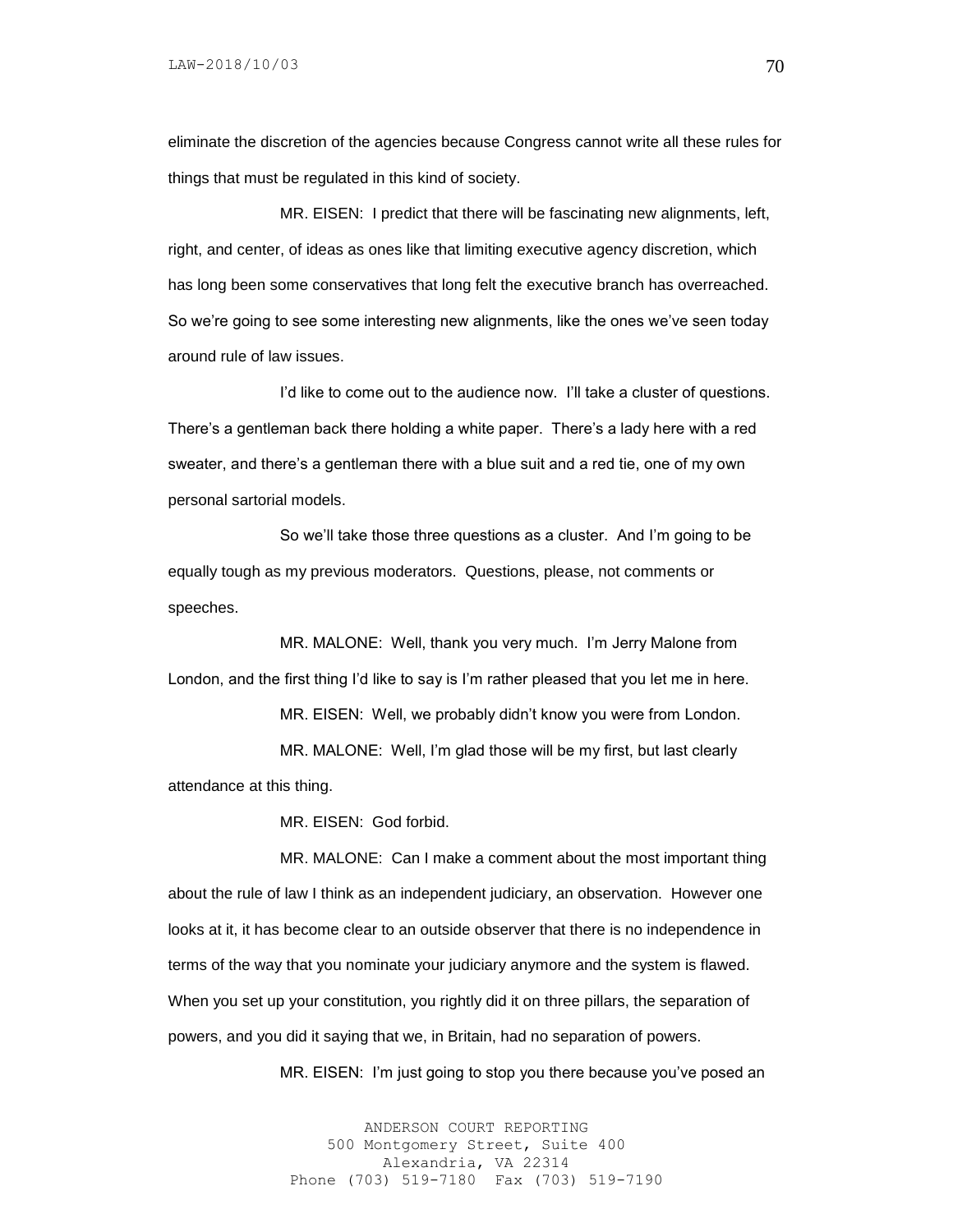excellent question, which is whether the judiciary has maintained its independence given the current state of the nomination process, something which some of my colleagues on this panel occasionally think about.

So we're going to cabin that question and we're going to come over and get the next question over here.

MS. RUSSELL: Good morning, still. I'm Diane Russell. I thought I came further than anybody else. I flew in from Maine this morning. So I'm going to read this because I want to get to the point quickly.

MR. EISEN: It's all foreigners here today.

MS. RUSSELL: I know. We call it from away, Norm.

As you know, I think about how we translate this to voters. We keep talking about how partisanship plays into this, but that leaves everyday voters hearing the he said, she said, which we've seen particularly with the Kavanaugh hearings. But this isn't actually about partisanship. It's about an intentional switch to authoritarianism with almost no check on that power. And that is setting us up for a very real constitutional crisis, which I think is what the ultimate point of this symposium has been about. How do we get back on a course toward reason and democracy where as you put it, sir, the best interest in the country is actually a goal of our elected leaders? And is there a better word than partisanship that we can start using? Because I think partisanship isn't really covering what's really happening.

MR. EISEN: Okay. So we have independent judiciary, how do we get back on track?

And now our third question for the panel.

MR. GOLOVIN: Hi, Karl Golovin, retired special agent, U.S. Customs. I was a 9/11 responder, domain reference anidealiveson.net. My question fundamentally is, whether, could we have rule of law without true transparency in the most important events in our society's experience? Now, I go back to even to JFK's assassination. I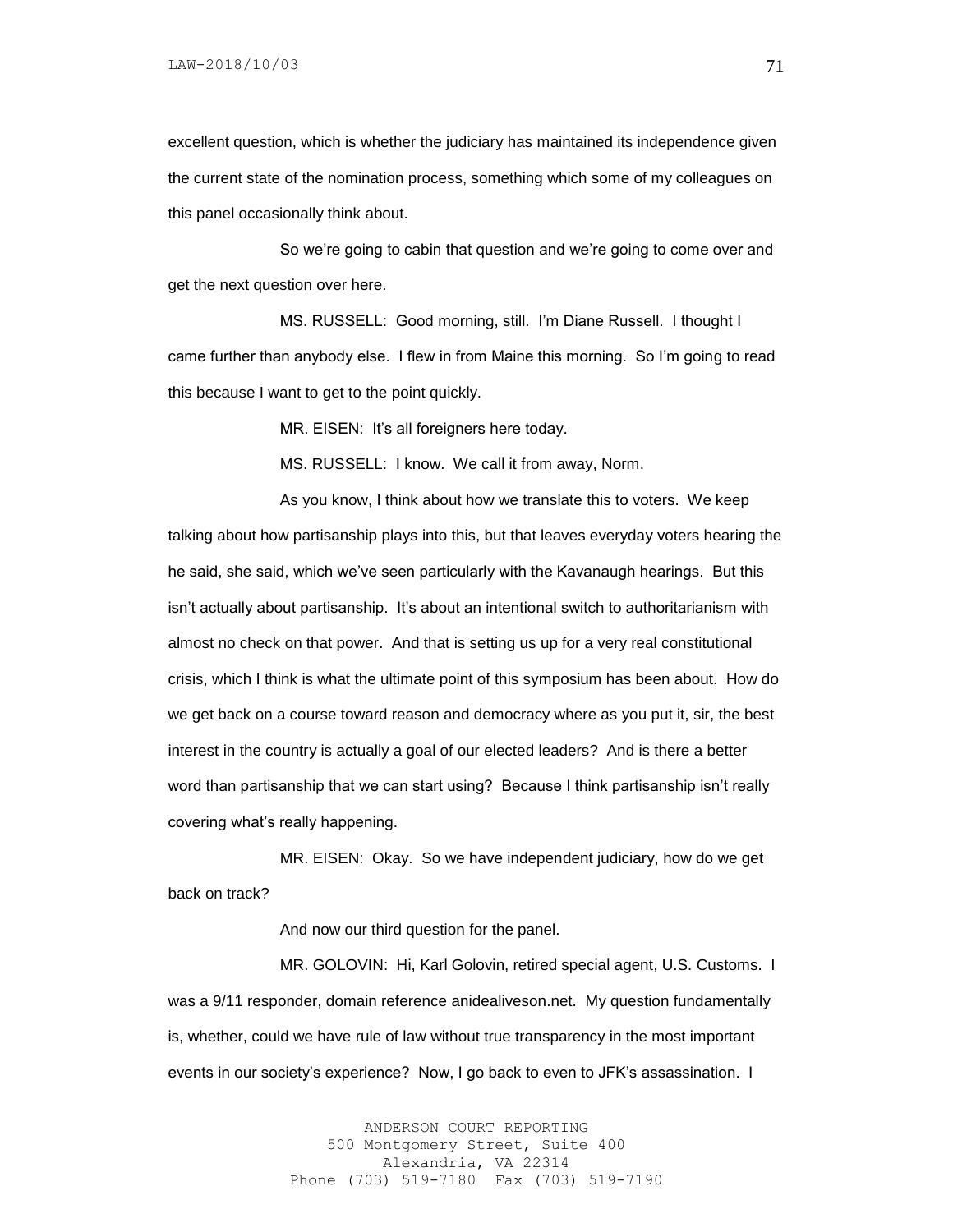was very hopeful Trump would simply do nothing and then by law all of the still withheld records would have come out in October. But he said yes, then he said no, so the national security state still controls important records the public needs to know.

As a 9/11 responder, I helped go through the rubble of World Trade Center 7. Ms. Cordero, I understand you recently wrote an article about the 9/11 Commission Report. That report did not even reference that 47 story building that collapsed in seven seconds at 5:20 in the afternoon on 9/11, which wasn't hit by a plane and tends to undermine the entire official conspiracy theory of 9/11. So I would ask, can we have transparency on those two most important issues?

MR. EISEN: Judicial independence, how we go back to the American people on these questions and the importance of transparency.

I think I'm going to just go down the panel given the time and you can reflect on any of the three questions that you wish.

Judicial independence, how we talk again to the voters, and the importance of transparency.

MR. NADLER: Well, on judicial independence, I think you have to recognize a one-sided development. Presidents traditionally have appointed judges on the recommendations of the local senators or whatever. You know, period. There wasn't a concerted effort to stack the judiciary in a particular ideological direction. That changed about 30 years ago. The Federalist Society and the Heritage Foundation have determined that we have to have a very conservative, I would say right-wing judiciary, and they've taken republican presidents, and now Trump openly says he'll only take candidates from the Federalist Society list. And you have a very deliberate attempt to stack the judiciary from one point of view. That is not symmetrical. You have not had the same thing from the Democratic Party. President Obama wanted diversity and he certainly wanted somewhat more liberal, but he wasn't trying to stack the judiciary from the left as you see here. And as a result of this, you see in the last several years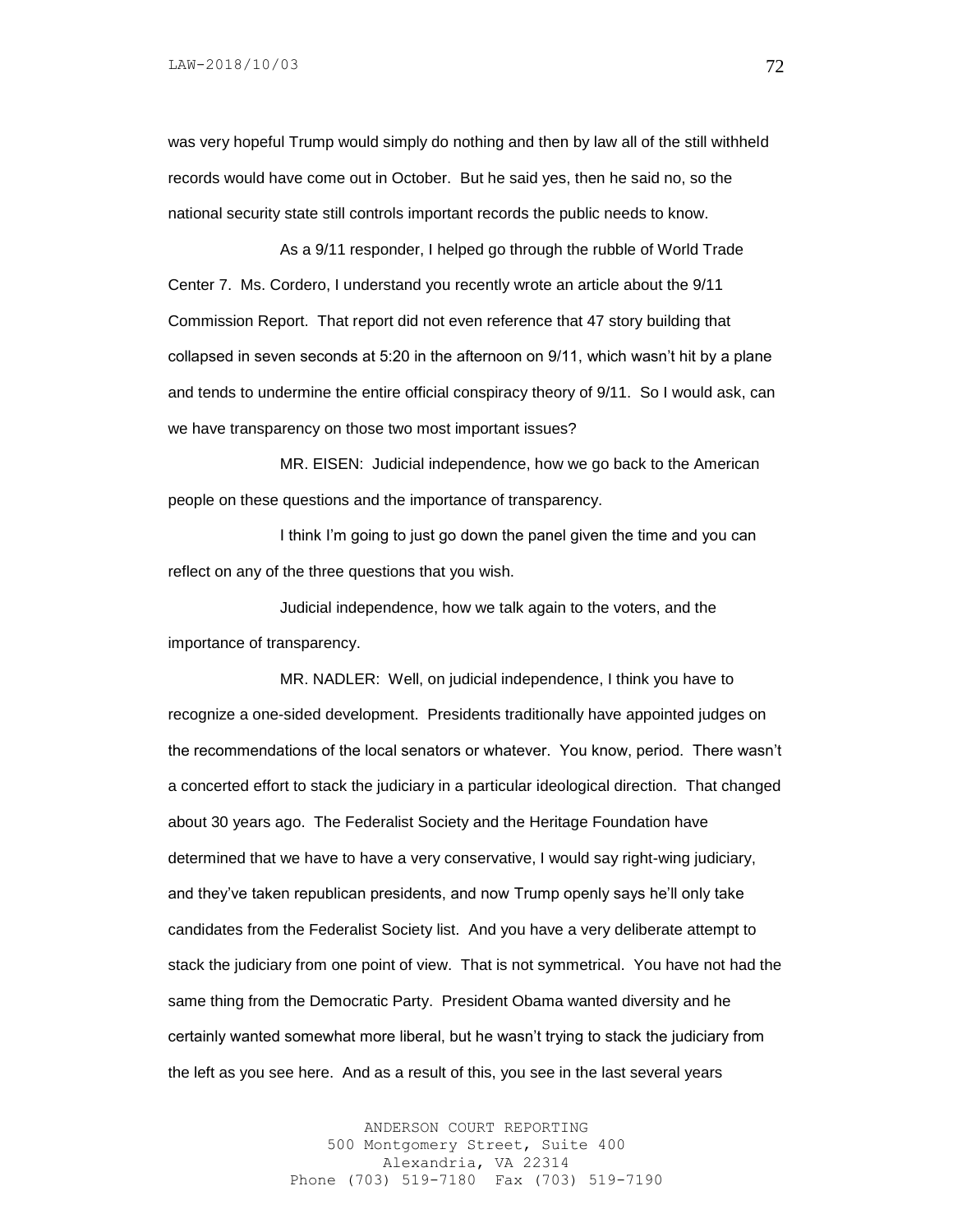routinely now something you never saw before, and that is when a decision comes down from the Court of Appeals or even from a district judge, they'll tell you that this judge, or the two judges in the majority were appointed by republican presidents or democratic presidents, or this president or that president. You never used to see that. But now you've grown to expect that you get one result from a democratic-appointed judge and a different result from a republican-appointed judge. That's poisonous. How you get away from that? The Senate has to do a job of seeing that judges are top flight and not all one sided on an ideological basis.

MR. EISEN: Carrie, you worked on a presidential campaign, the Kasich presidential campaign. You advised him. Any thoughts on the voter issue or any of the other questions you want to comment on?

MS. CORDERO: Actually, you know what? I want to take on the transparency question since I know we're short on time.

Okay. So I want to speak to transparency because it's an area, particularly in the national security arena where in the last few years we've seen a lot of movement, but in the last year it's going down a path that we need to be concerned about writing. And that is that in order for transparency, particularly about national security information, to be effective, in other words, the intelligence community, the national security community releasing information, declassifying information to inform the public about either laws, how laws are interpreted, policies, or the actual substantive national security information, it needs to be, in my judgment, timely. In other words, tied to something that's of some relevant current interest. Two, importantly, it needs to be accurate. So garbage getting released publicly or false information getting released publicly under the banner of transparency is not actual transparency. And third, it needs to be meaningful in some way. And so going to the substance of what the information is, again, it has to add something. In order for national security information to be, in my judgment, rightfully released, it needs to be adding to the public debate in some

> ANDERSON COURT REPORTING 500 Montgomery Street, Suite 400 Alexandria, VA 22314 Phone (703) 519-7180 Fax (703) 519-7190

73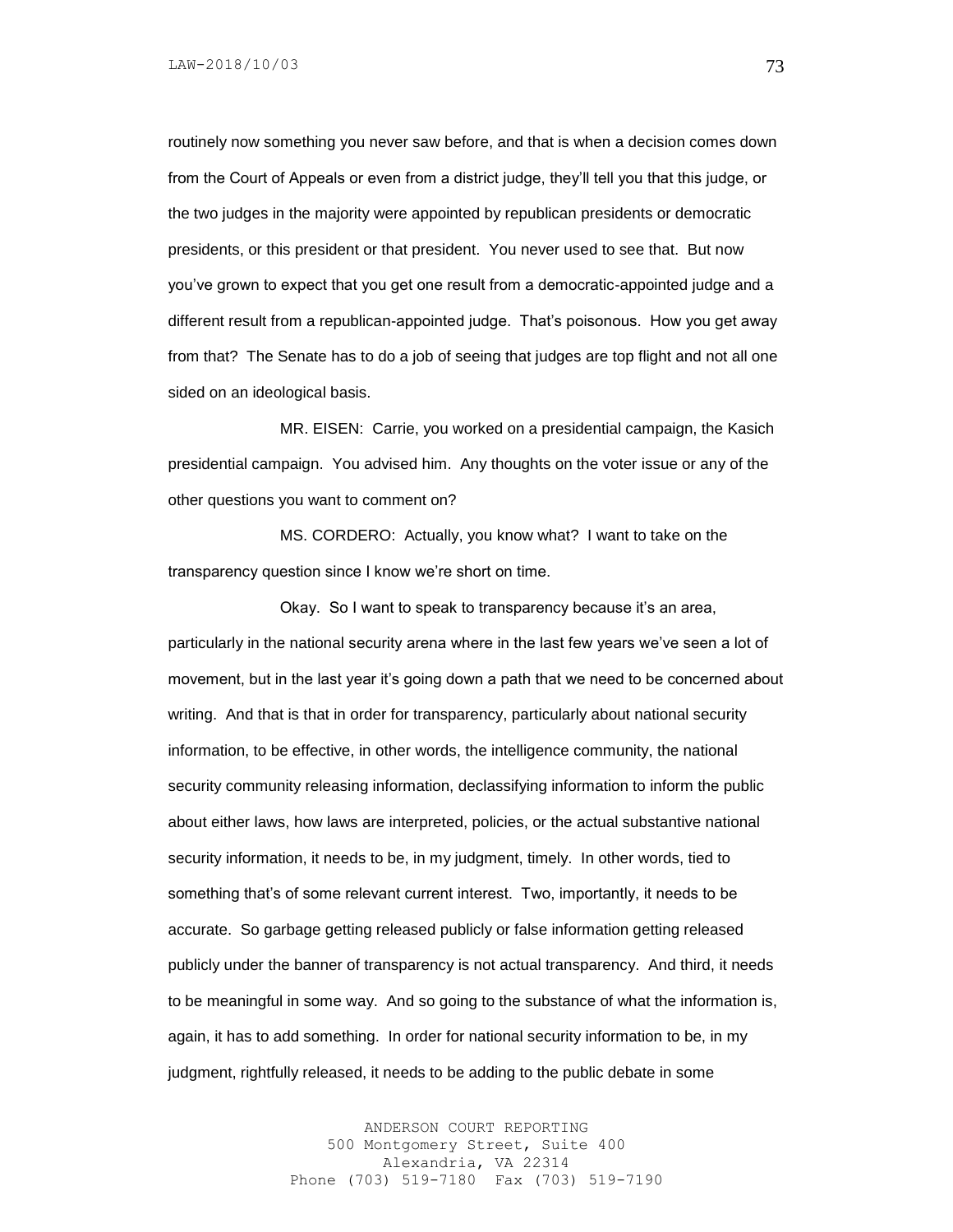meaningful way.

The intelligence community over the last few years under White House and director of National Intelligence leadership, made a lot of strides in releasing more information publicly. Some of it they did voluntarily. Some of it they did in response to unauthorized disclosures of information, and some of it they did it because Congress legislated that they had to. However, what we're seeing recently, both from the White House and from parts of Congress, is information being released that is saying it's national security information. It's doing it because they're saying it's under the banner of transparency, but it's not accurate or it's not vetted or it misrepresents what is actually going on behind the scenes.

And so I think generally, my judgment is that we can't go backwards on transparency. I think just the way that information flows and the demand for information is just such in our current era that we have to move forward on transparency, but we really do need to pay attention and consumers need to be aware of the environment in which it's being released.

MR. EISEN: Paul, I've come to you last all day because you're way down there at the other end of the dais, so I'm going to go next to you on transparency or judges, or reaching the voters. And then finally, we'll let Mickey bring us home.

MR. ROSENZWEIG: You get to bring us home. I was glad because I didn't want to be the one person between everybody here and getting out of this room; right? So I'll be brief, and I'll pick up on two of the three.

Briefly, on the issue of judges, I actually think that notwithstanding the difficulties that we're going through right now in the nomination process, the judiciary has been a shining light in the last couple years. They have exercised far more scrutiny than they typically have over national security and immigration issues in particular. I'm not sure whether that's a welcomed change or not systematically, but in this context it certainly is. You look at the immigration laws, for example, and that's an area where for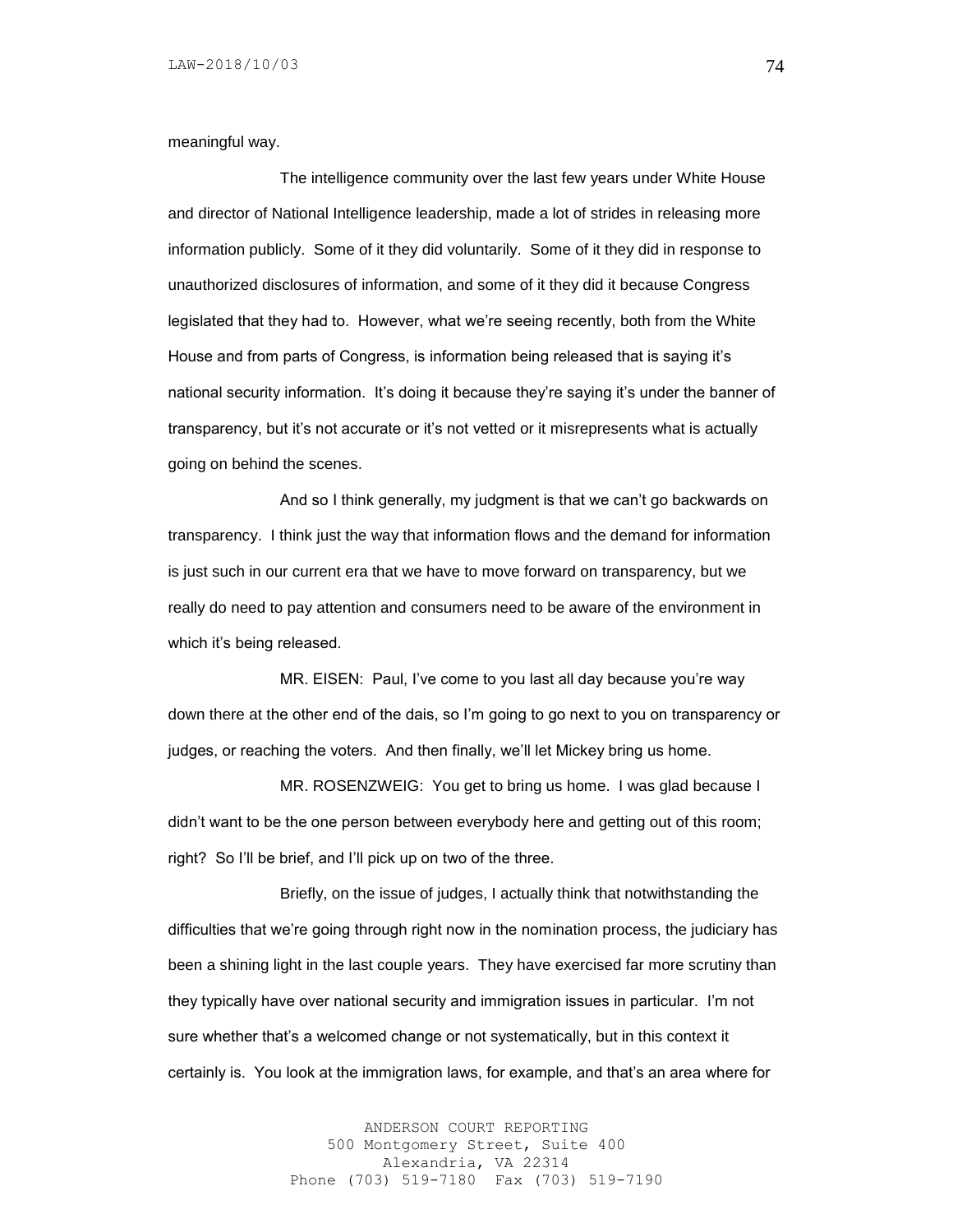years we've said that the executive discretion is at its maximum. And yet we have seen a number of instances of judicial retrenchment and restrictions on what I think are rightly characterized as abuses of that discretionary power.

So I'm not as concerned just yet about the judiciary's transformation as perhaps Congressman Nadler. I see it as still a bit of a happy point. What bothers me most, what concerns me the most is recovering the civility of the conversation. And stopping the trope that, you know, people I disagree with are evil, wrong, and bad. And, you know, I reflect back on my own 30 years, 35 years in this town, and I look back on my own conduct and I see instances in which I have not upheld that virtue as well as I might have and in which I became quite enamored of a particular viewpoint and convinced of the rightness of my views. And not just that but also personalized the dispute in ways that -- so I think the only way is for each of us individually to recommit themselves to a debate about policy, not about personality. And that's extremely hard in a world in which the leading political actor on the world stage is all about personality and converts every dispute about policy into a debate about his personality. But nonetheless, that's really the only answer.

So, yeah, I know, you're looking grim. Institutional changes that empower your opponents where you say I will not -- I love what Congressman Jolly said earlier about giving the minority systematic rights. That's a great idea. I hadn't thought about that before, but that's my answer. It's not as happy an answer as you wanted.

MR. EISEN: Congressman Edwards?

MR. EDWARDS: So nobody eats until I shut up; right? Well, I want to go through each of them very quickly.

I completely agree with what you said about the judiciary. I think we look at the way the Supreme Court divides so often five to four, Democrats against Republicans. We look at what happens in the confirmation process, but overall, we have seen over the last couple of years a number of federal judges doing a good job of

> ANDERSON COURT REPORTING 500 Montgomery Street, Suite 400 Alexandria, VA 22314 Phone (703) 519-7180 Fax (703) 519-7190

75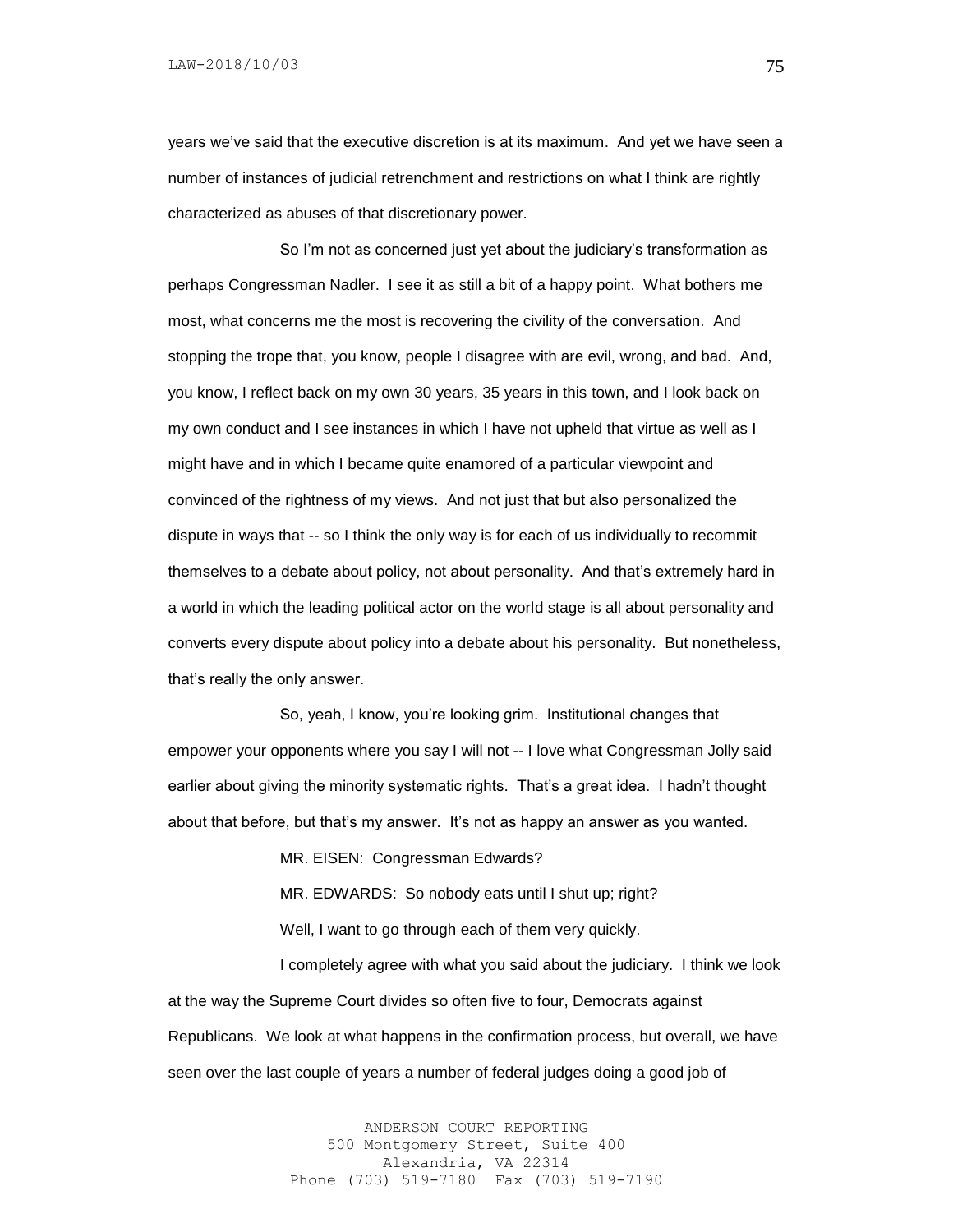stepping up, performing their duties, putting a stop to things. Even going back to when John Roberts tried to find a way, and did find a way, to reconcile the differences on the Obamacare dispute. So I do think the federal judges are doing better than we might think.

But to your question, I disagree a little bit. Partisanship is the issue. Political parties exist for one reason -- to gain power, which you do by stopping the other people. George Washington was right in his Farewell Address. And so partisanship is not on the side. Partisanship is why we're here. People today decide before the facts are out based on which party they're in, what they believe. So that's a fundamental problem. Unless we find some way to reform that, we are going to not get out of this problem.

Rule of law, transparency, the picture that comes in my mind is about the fact, have you ever served, Jerry, on the Intelligence Committee? I'm always struck by the fact that on the Intelligence Committee, the executive branch will come to the members of the Intelligence Committees and say; we will give you this information and only this. You cannot bring in a staff member and you cannot tell it to anybody else, to which the proper response is, we're the Congress of the United States. We make the laws. We will tell you what is classified, what is not, who we can share it with, and what we will do about it. So, I mean, it does come back. You know, much of the problem we have now stems from a Congress under both parties that does not do its job, does not assert its authority. If we got back to the constitutional model of separated powers, separated and equal powers, you know, I think we would solve an awful lot of this.

I wanted to say a word because, you know, mentioning the Federalist Society, if there was ever an organization that was misnamed it's the Federalist Society.

MR. EISEN: I'll just end on an optimistic note of my own analysis. The United States, indeed, the liberal, democratic project on both sides of the Atlantic has been through a century of profound challenges, challenges far worse than the ones we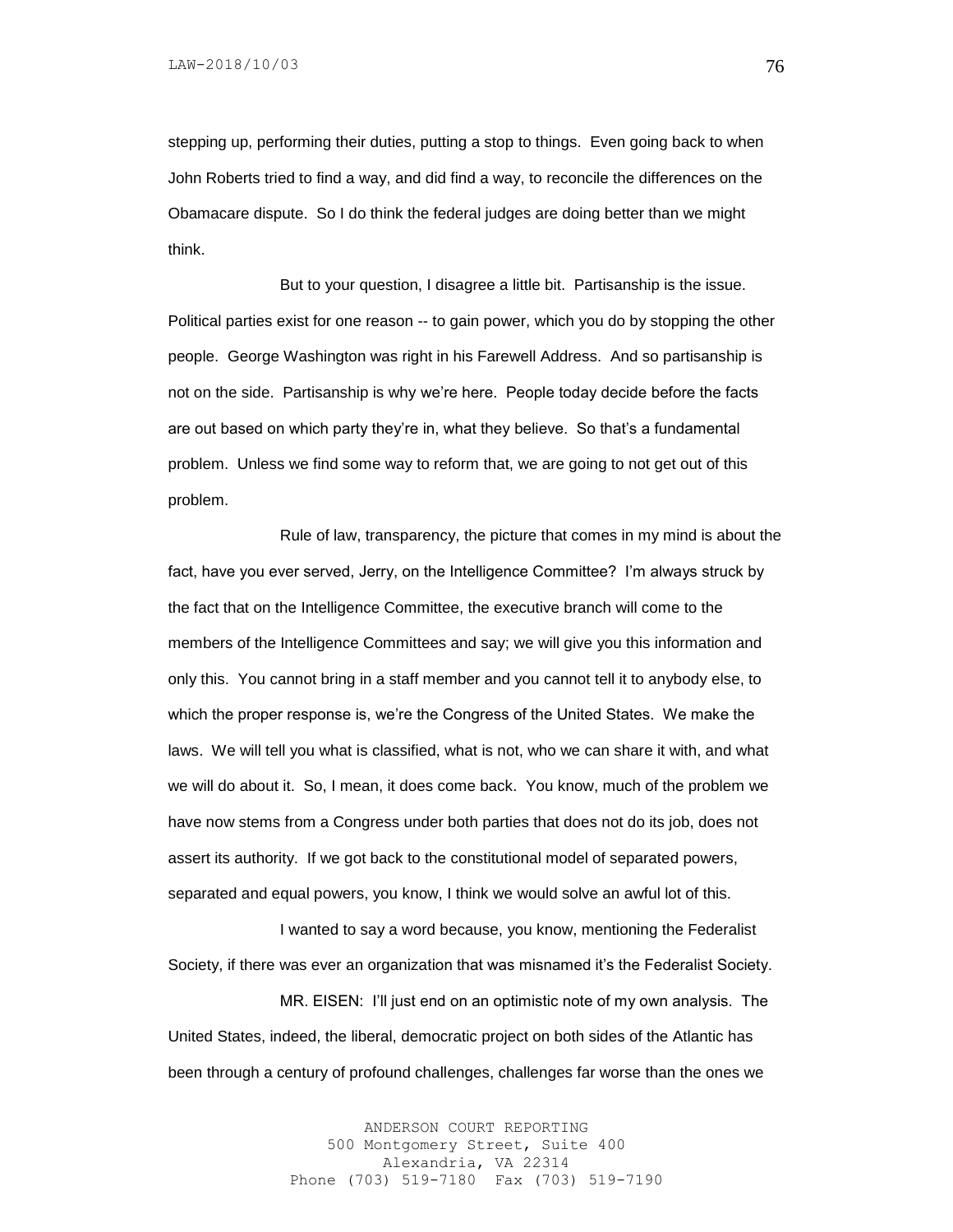face now. I wrote in the New York Times on Sunday about this model. Every time when we come through those, we're in the midst of them, much deeper and much more dangerous challenges, the rule of law and the rest of our project, our democratic project, they seem insoluble. And every time we've come through them, and when we do exactly that, the notes of healing, of oversight, of congressional functionality, of bipartisanship, of joining together, of affirming the values that are much deeper than what separates us flourish. And there's a healing moment and we end up better. The great reforms that guide government, that allow us to talk about the failings and the legislative solutions that are now fixes, those reforms came out of the Watergate crisis. So I believe that we are going to come out of this crisis stronger than ever. That the rule of law as a necessary corrective part, these crises serve that function. We've solved tougher ones. With the help of leaders, like my friends on this panel today and all of our speakers from all sides of the aisle who we've been privileged to hear from today, the rule of law is going to make it through this moment and we'll emerge on the other end. No one knows how long the passage will be. But we're going to emerge on the other end stronger than ever.

I want to thank my friends for being here with me, and I want to thank all of you for joining us at Brookings. Thank you.

> (Applause) \* \* \* \* \*